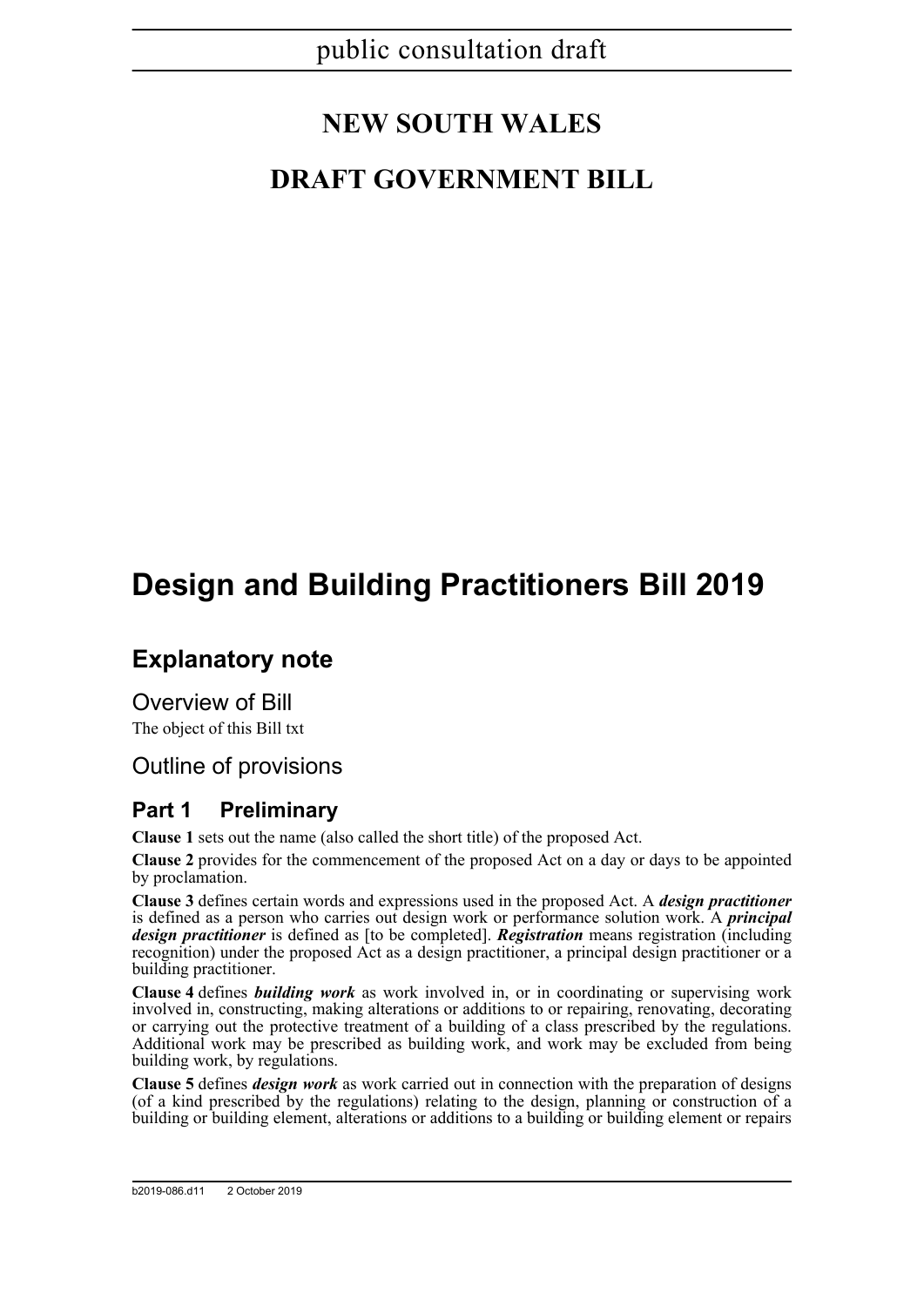Design and Building Practitioners Bill 2019 [NSW] Explanatory note

to or renovation or decorative or protective treatment of a building or building element. Additional work may be prescribed as design work, and work may be excluded from being building work, by regulations.

**Clause 6** defines a *building element* as [to be completed]

**Clause 7** defines *performance solution work* as work carried out in connection with the preparation of designs for a performance solution for use for building work or a building element related to building work.

**Clause 8** defines a *building practitioner* as an individual who contracts to do work or who is the principal contractor or contract administrator for the principal contractor where more than one person contracts to do building work. A person will be taken to *do building work* if they contract to do it or are the principal contractor or head contractor for the work. Additional work may be prescribed as design work, and work may be excluded from being building work, by regulations.

**Clause 9** sets out the matters that must be set out in a design compliance declaration made by a design practitioner, a principal compliance declaration made by a principal design practitioner and a building compliance declaration made by a building practitioner. A *design compliance declaration* must set out whether designs for design work or performance work purposes comply with the *Building Code of Australia* or other requirements. A *principal compliance declaration* must set out whether design compliance declaration have been provided as required for designs for building work by registered design practitioners who are authorised to provide the declarations. A *building compliance declaration* must set out whether building work complies with the *Building Code of Australia*, whether or not designs have been prepared as required by registered design practitioners and design compliance declarations have been obtained for them and whether or not a principal design practitioner has been appointed and a principal design declaration obtained.

### **Part 2 Design work, performance solution work and building work**

**Division 1 HeadingTxt**

**Clause 10** 

**Part 3 Duty of care**

### **Part 4 Registration of practitioners**

### **Division 1 Applications for registration**

**Clause 11** enables regulations to make provision for or with respect to classes of registration.

**Clause 12** enables applications to be made to the Secretary of the Department of Customer Service (the *Secretary*) and sets out requirements for applications. The Secretary may require further information to be provided and may require an applicant to attend for an interview or undertake an examination.

**Clause 13** [to be drafted]

**Clause 14** enables regulations to be made as to requirements to be registered, including qualifications, skills and experience.

**Clause 15** provides for registration to remain in force for 1, 3 or 5 years as specified by the Secretary in the notice granting registration, unless registration is cancelled.

**Clause 16** specifies that registration may be subject to conditions imposed by the proposed Act, the regulations or by the Secretary.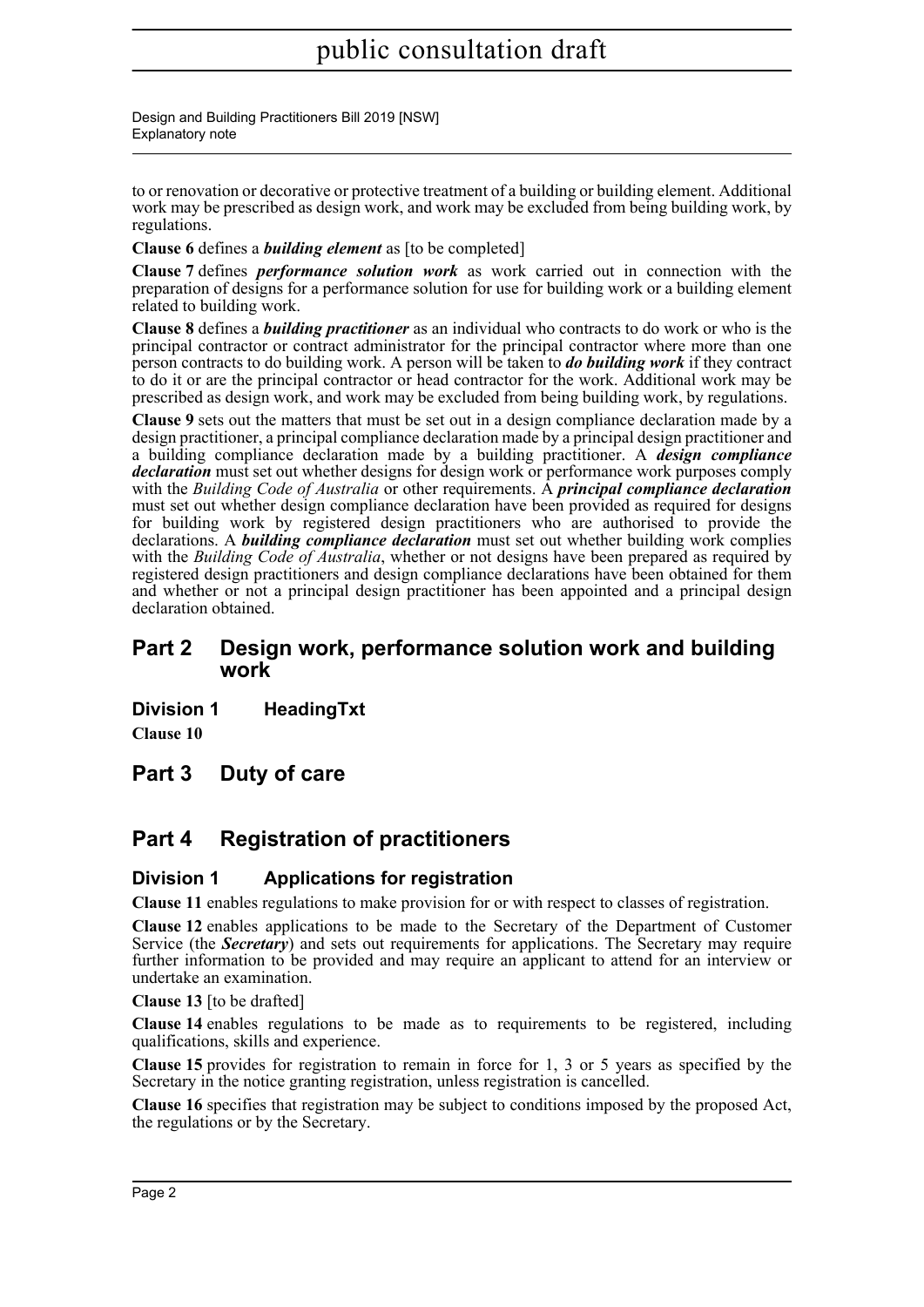Design and Building Practitioners Bill 2019 [NSW] Explanatory note

**Clause 17** provides that conditions may be imposed on registration to require work to be carried out in accordance with specified standards or methodologies and that a condition may defer authorisation under a registration for a set period or make the authorisation conditional.

### **Division 2 Variation, suspension or cancellation of registration**

**Clause 18** sets out the grounds on which the Secretary may vary, suspend or cancel a registration. They include not being entitled to be registered, failing to comply with a condition and not being suitable for the registration.

**Clause 19** enables the Secretary to make suspension of registration conditional.

**Clause 20** enables the Secretary to require a certificate of registration to be returned by a person whose registration has been suspended, varied or cancelled.

### **Division 3 Recognition as registered practitioner**

**Clause 21** authorises regulations to be made for or with respect to the recognition of persons or classes of persons as registered design practitioners, principal design practitioners or building practitioners.

### **Division 4 Registration offences**

**Clause 22** makes it an offence for a registered design practitioner, principal design practitioner or building practitioner (a *registered practitioner*) or a former practitioner to contravene a condition of registration or of suspension or cancellation of registration.

**Clause 23** makes it an offence for a registered practitioner to let out, hire or lend a certificate of registration or permit another person to use the certificate. The registration of a person who commits the offence must be cancelled by the Secretary.

**Clause 24** makes it an offence for a person to represent himself or herself as a registered practitioner, or allow himself or herself to be so represented, if the person is not a registered practitioner. It will also be an offence for a person to represent another person to be a registered practitioner knowing that the other person is not registered or if the person ought reasonably to know that.

**Clause 25** makes it an offence for a person not return a registration certificate if required to do so by the Secretary when the person's registration is suspended, varied or cancelled. The person may instead also lodge a statement providing details about why the certificate cannot be returned.

### **Division 5 General**

**Clause 26** provides that registration is not transferable.

**Clause 27** enables a registered practitioner to apply to the Secretary to have the Secretary cancel or suspend the practitioner's registration or extend, cancel or vary a suspension of the registration.

**Clause 28** confers jurisdiction on the Civil and Administrative Tribunal (the *Tribunal*) to review decisions of the Secretary relating to registration.

### **Part 5 Disciplinary action against practitioners**

**Clause 29** enables the Secretary to take disciplinary action against a registered practitioner on specified grounds, including that the practitioner's work or provision of compliance declarations has fallen short of standards of competence, diligence and integrity that a member of the public is entitled to expect, that the practitioner has contravened the proposed Act or a regulation made under the proposed Act and that the practitioner has contravened another law respect to fraud or dishonesty or other matters.

**Clause 30** requires the Secretary to issue a show cause notice to a registered practitioner, giving the practitioner at least 14 days to show cause why the practitioner should not be dealt with, if the Secretary thinks there may be grounds for disciplinary proceedings against the practitioner.The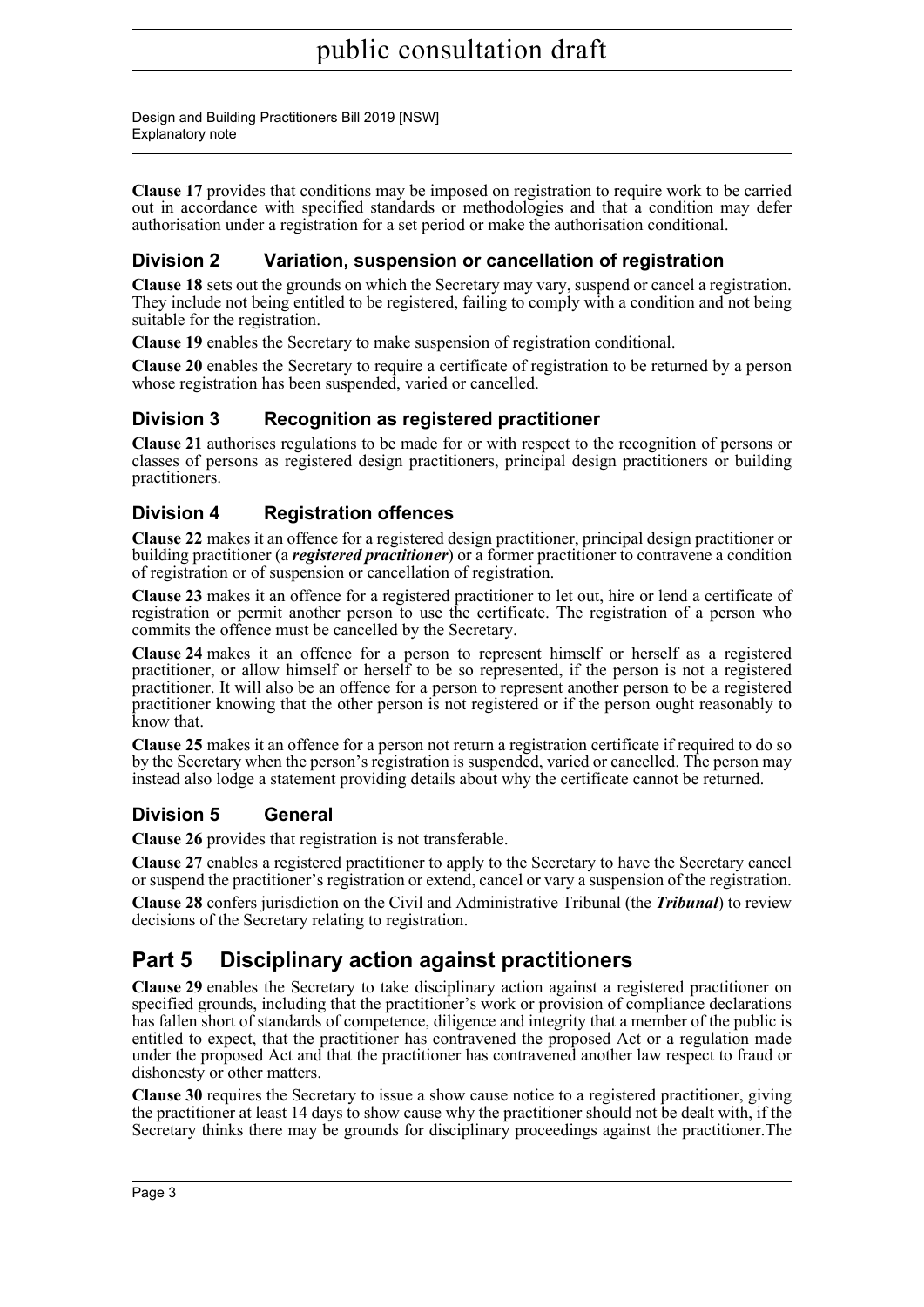Design and Building Practitioners Bill 2019 [NSW] Explanatory note

Secretary may conduct an inquiry into or investigate the matters to which the notice relates and must take into account any submissions made by the registered practitioner before determining what action to take.

**Clause 31** enables the Secretary, if the Secretary finds that a ground for taking disciplinary action has been established, to decide not to take any further action, to caution or reprimand the practitioner, to impose a penalty (of not more than \$110,000), to suspend or cancel the practitioner's registration of to disqualify the practitioner temporarily or permanently from registration.

**Clause 32** confers jurisdiction on the Civil and Administrative Tribunal (the *Tribunal*) to review decisions of the Secretary relating to registration.

**Clause 33** suspends the registration of a person who fails to pay a penalty imposed by the Secretary and enables the Secretary to recover the unpaid amount as a debt in a court of competent jurisdiction.

**Clause 34** makes it clear that a decision to take disciplinary action against a person under the proposed Part does not affect liability for an offences under the proposed Act or regulations under the proposed Act or other legislation. In addition, proceedings against a registered practitioner do not prevent the taking of disciplinary action in relation to the same matters or incident to which the proceedings relate.

### **Part 6 Investigations**

### **Division 1 Preliminary**

**Clause 35** defines certain words and expressions used in the proposed Part.

**Clause 36** provides that the functions (which include powers) conferred by the proposed Part may be used for investigating, monitoring and enforcing compliance with the requirements of the proposed Act, obtaining information or records for administration purposes and enforcing, administering or executing the proposed Act.

### **Division 2 Authorised officers**

**Clause 37** enables the Secretary to appoint authorised officers.

**Clause 38** provides that an authorisation as an authorised officer may be general or subject to conditions, limitations or restrictions or only be for limited purposes.

**Clause 39** 

### **Part 7 Miscellaneous**

**Clause 40** enables the Governor to make regulations for the purposes of the proposed Act.

### **Schedule 1 Savings, transitional and other provisions**

**Schedule 1** contains savings, transitional and other provisions consequent on the enactment of the proposed Act.

### **Schedule 2 Amendment of Acts**

**Schedule 2** amends the Acts specified in the Schedule.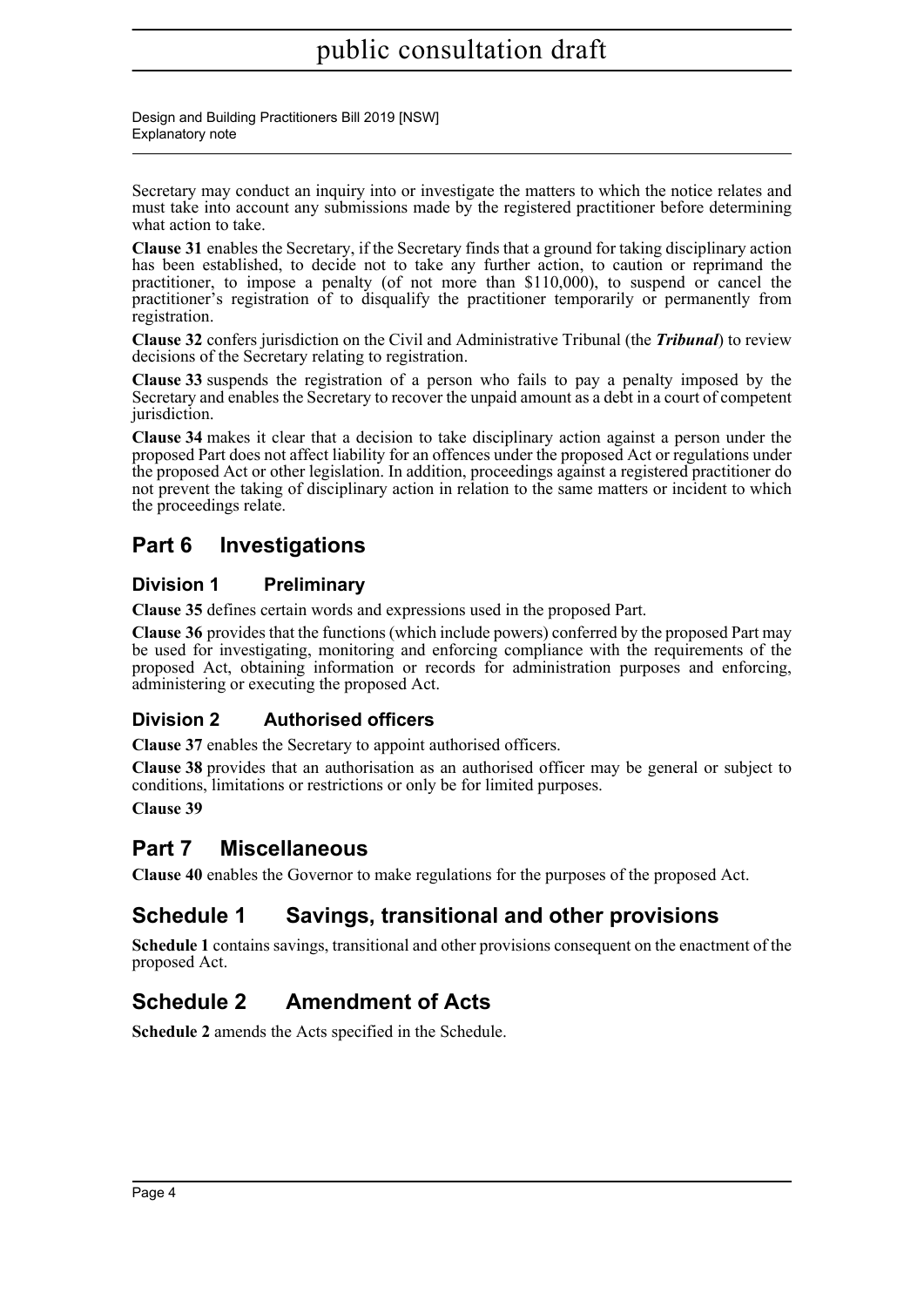# **NEW SOUTH WALES**

# **DRAFT GOVERNMENT BILL**

# **Design and Building Practitioners Bill 2019**

### **Contents**

|        |                                     |                                                                      | Page           |  |  |
|--------|-------------------------------------|----------------------------------------------------------------------|----------------|--|--|
| Part 1 |                                     | <b>Preliminary</b>                                                   |                |  |  |
|        | 1                                   | Name of Act                                                          | 6              |  |  |
|        | 2                                   | Commencement                                                         | 6              |  |  |
|        | 3                                   | Definitions                                                          | 6              |  |  |
|        | 4                                   | <b>Building work</b>                                                 | $\overline{7}$ |  |  |
|        | 5                                   | Regulated designs                                                    | $\overline{7}$ |  |  |
|        | 6                                   | <b>Building elements</b>                                             | $\overline{7}$ |  |  |
|        | 7                                   | <b>Building practitioners</b>                                        | 8              |  |  |
|        | 8                                   | Compliance declarations                                              | 8              |  |  |
| Part 2 | Regulated designs and building work |                                                                      |                |  |  |
|        | <b>Division 1</b>                   | <b>Obligations of design practitioners</b>                           |                |  |  |
|        | 9                                   | Compliance declarations by registered design practitioners           | 10             |  |  |
|        | 10                                  | Declarations by unregistered persons                                 | 10             |  |  |
|        | 11                                  | Registered design practitioners to be indemnified                    | 10             |  |  |
|        | <b>Division 2</b>                   | Obligations of principal design practitioners                        |                |  |  |
|        | 12                                  | Compliance declarations by registered principal design practitioners | 11             |  |  |
|        | 13                                  | Declarations by unregistered persons                                 | 11             |  |  |
|        | 14                                  | Registered principal design practitioners to be indemnified          | 11             |  |  |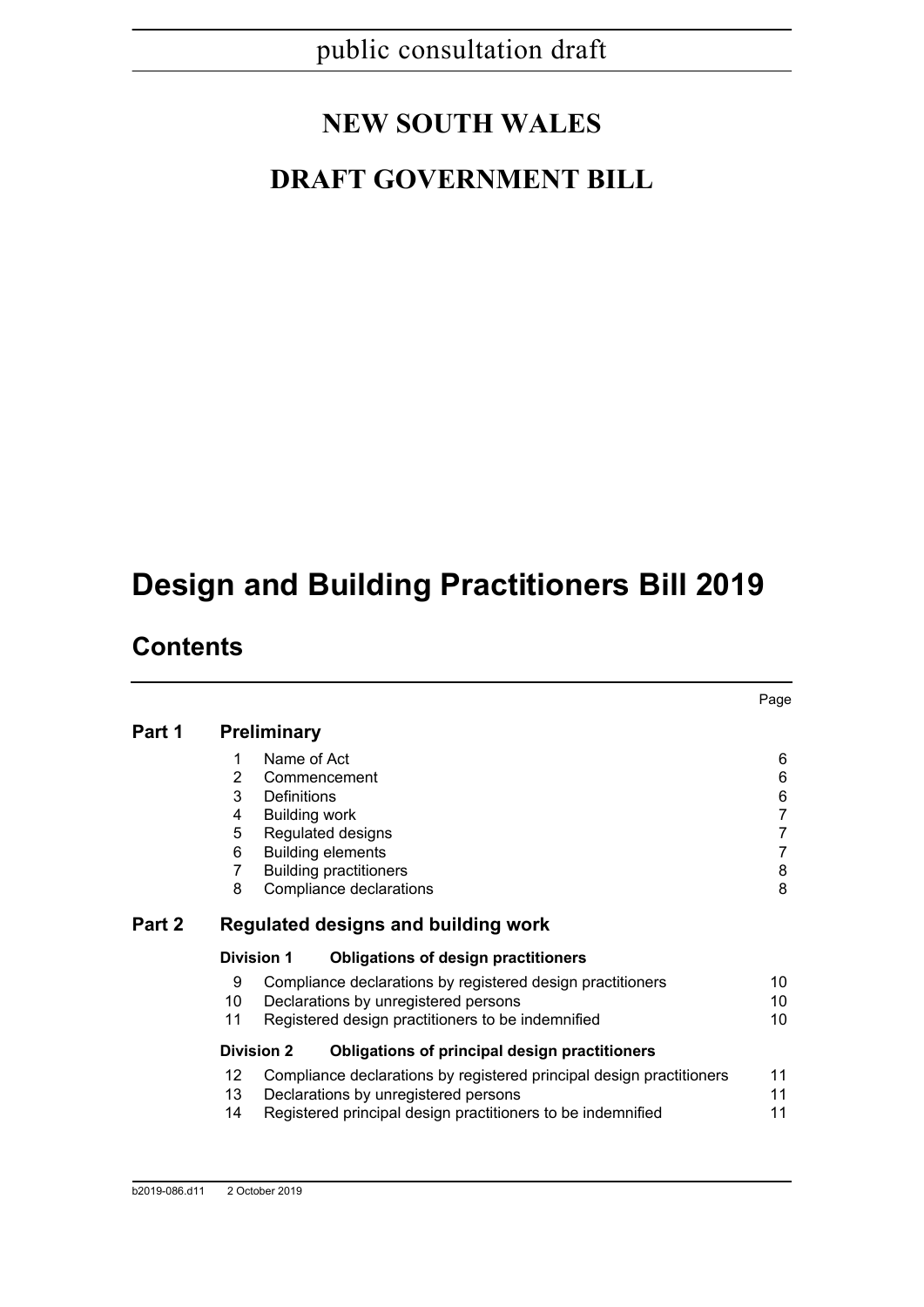#### Design and Building Practitioners Bill 2019 [NSW] **Contents**

|        |                                                                                                                                            |                                                                                                                           |                                                                                               | Page            |  |  |
|--------|--------------------------------------------------------------------------------------------------------------------------------------------|---------------------------------------------------------------------------------------------------------------------------|-----------------------------------------------------------------------------------------------|-----------------|--|--|
|        |                                                                                                                                            | <b>Division 3</b>                                                                                                         | <b>Obligations of building practitioners</b>                                                  |                 |  |  |
|        | 15<br>Compliance declarations by registered building practitioners<br>16<br>Building practitioners must ensure compliance with declaration |                                                                                                                           |                                                                                               | 12 <sup>2</sup> |  |  |
|        |                                                                                                                                            | obligations<br>17<br>Compliance with requirements for designs<br>Obligations relating to Building Code of Australia<br>18 |                                                                                               | 12 <sup>°</sup> |  |  |
|        |                                                                                                                                            |                                                                                                                           |                                                                                               | 13              |  |  |
|        |                                                                                                                                            |                                                                                                                           |                                                                                               | 13              |  |  |
|        | 19<br>20                                                                                                                                   |                                                                                                                           | Declarations by unregistered persons<br>Registered building practitioners to be indemnified   | 14<br>14        |  |  |
|        |                                                                                                                                            | <b>Division 4</b>                                                                                                         | <b>Miscellaneous</b>                                                                          |                 |  |  |
|        | 21                                                                                                                                         |                                                                                                                           | Compliance with Building Code of Australia                                                    | 14              |  |  |
|        | 22                                                                                                                                         | certificates                                                                                                              | Requirements for compliance declarations before issue of building                             | 15              |  |  |
|        | 23                                                                                                                                         |                                                                                                                           | Provision of compliance declarations, and other obligations, of<br>registered body corporates | 15              |  |  |
|        | 24                                                                                                                                         |                                                                                                                           | Improper influence with respect to provision of declarations                                  | 16              |  |  |
|        | 25                                                                                                                                         |                                                                                                                           | Regulations relating to insurance requirements                                                | 16              |  |  |
| Part 3 | Duty of care                                                                                                                               |                                                                                                                           |                                                                                               |                 |  |  |
|        | 26                                                                                                                                         | Definitions                                                                                                               |                                                                                               | 17              |  |  |
|        | 27                                                                                                                                         |                                                                                                                           | Extension of duty of care                                                                     | 17              |  |  |
|        | 28<br>29                                                                                                                                   |                                                                                                                           | Economic loss-owners corporations and associations                                            | 18              |  |  |
|        | 30                                                                                                                                         |                                                                                                                           | Duty must not be delegated<br>No contracting out of Part                                      | 18<br>18        |  |  |
|        | 31                                                                                                                                         |                                                                                                                           | Relationship with other duties of care and law                                                | 18              |  |  |
| Part 4 | <b>Registration of practitioners</b>                                                                                                       |                                                                                                                           |                                                                                               |                 |  |  |
|        |                                                                                                                                            | <b>Division 1</b>                                                                                                         | <b>Applications for registration</b>                                                          |                 |  |  |
|        | 32                                                                                                                                         |                                                                                                                           | Classes of registration                                                                       | 19              |  |  |
|        | 33                                                                                                                                         |                                                                                                                           | Application for registration                                                                  | 19              |  |  |
|        | 34                                                                                                                                         |                                                                                                                           | Secretary may obtain information from third parties<br>Determination of applications          | 19<br>20        |  |  |
|        | 35<br>36                                                                                                                                   |                                                                                                                           | Grounds for opinion that a person is not a suitable person to carry                           |                 |  |  |
|        |                                                                                                                                            | out work                                                                                                                  |                                                                                               | 20              |  |  |
|        | 37                                                                                                                                         | Requirements for registration                                                                                             |                                                                                               |                 |  |  |
|        | Duration of registration<br>38                                                                                                             |                                                                                                                           |                                                                                               | 21              |  |  |
|        | 39<br>40                                                                                                                                   |                                                                                                                           | Conditions of registration<br>Particular conditions                                           | 21<br>21        |  |  |
|        |                                                                                                                                            | <b>Division 2</b>                                                                                                         | Variation, suspension or cancellation of registration                                         |                 |  |  |
|        | 41                                                                                                                                         |                                                                                                                           | Variation, suspension or cancellation of registration generally                               | 21              |  |  |
|        | 42                                                                                                                                         |                                                                                                                           | Suspension or cancellation may be subject to conditions                                       | 22              |  |  |
|        | 43<br>Return of certificate of registration                                                                                                |                                                                                                                           |                                                                                               |                 |  |  |
|        | <b>Division 3</b><br>Recognition as registered practitioner                                                                                |                                                                                                                           |                                                                                               |                 |  |  |
|        | 44                                                                                                                                         |                                                                                                                           | Recognition procedure                                                                         | 22              |  |  |
|        |                                                                                                                                            | <b>Division 4</b>                                                                                                         | <b>Registration offences</b>                                                                  |                 |  |  |
|        | 45                                                                                                                                         |                                                                                                                           | Registered body corporate with insufficient registered directors                              | 22              |  |  |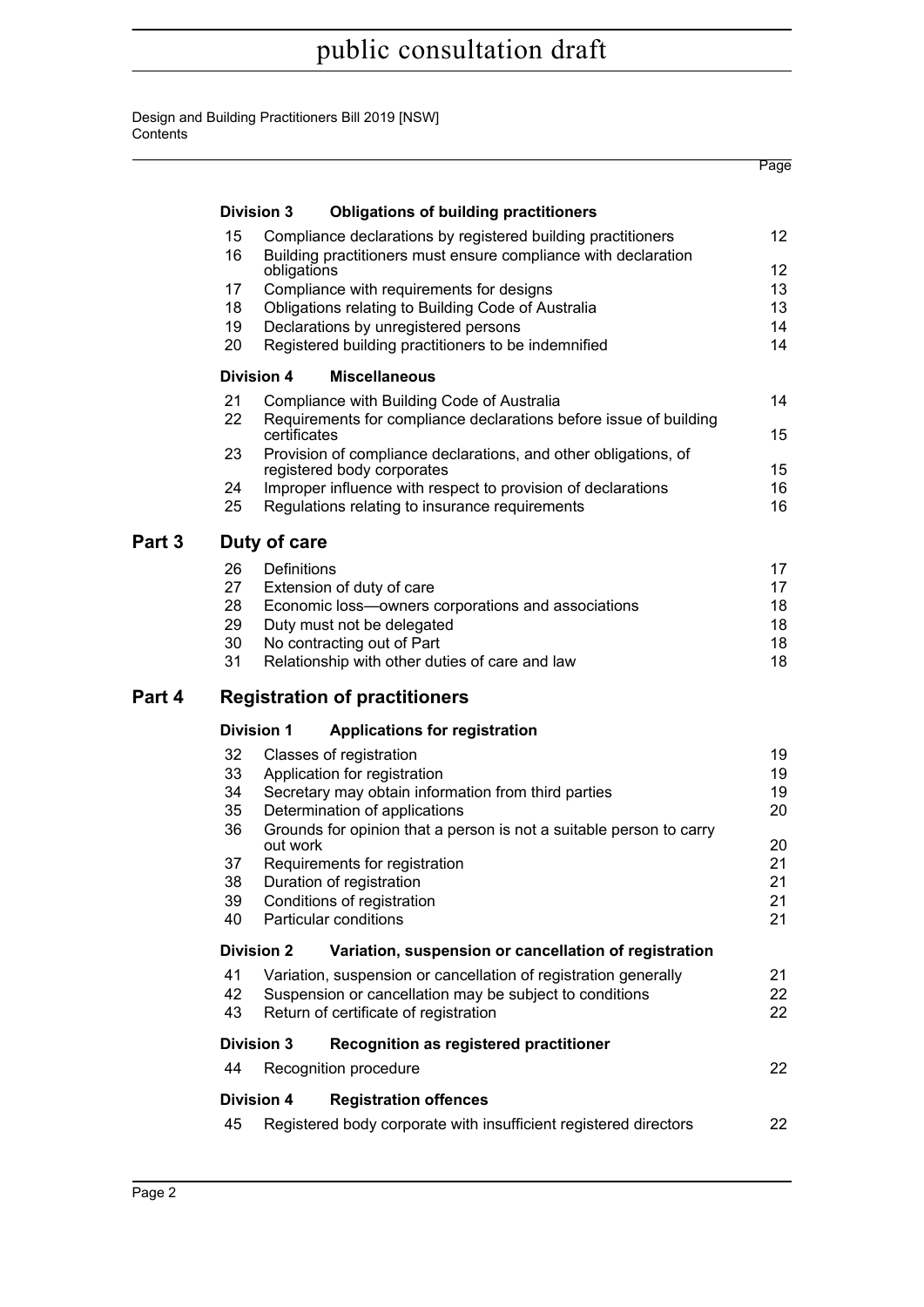Design and Building Practitioners Bill 2019 [NSW] **Contents** 

|        |                                                  |                       |                                                                  | Page     |  |  |
|--------|--------------------------------------------------|-----------------------|------------------------------------------------------------------|----------|--|--|
|        |                                                  |                       |                                                                  |          |  |  |
|        | 46                                               |                       | Offence of contravening condition                                | 23       |  |  |
|        | 47                                               |                       | Offence of lending certificate registration                      | 23       |  |  |
|        | 48                                               |                       | False representations relating to practitioners                  | 23       |  |  |
|        | 49                                               |                       | Return of cancelled, suspended or varied registration            | 23       |  |  |
|        |                                                  | <b>Division 5</b>     | General                                                          |          |  |  |
|        | 50                                               |                       | Registration not transferable                                    | 24       |  |  |
|        | 51                                               |                       | Voluntary surrender or suspension of registration                | 24       |  |  |
|        | 52                                               |                       | Review by Civil and Administrative Tribunal                      | 24       |  |  |
| Part 5 | <b>Disciplinary action against practitioners</b> |                       |                                                                  |          |  |  |
|        | 53                                               |                       | Grounds for taking disciplinary action                           | 25       |  |  |
|        | 54                                               | Notice to show cause  |                                                                  | 25       |  |  |
|        | 55                                               |                       | Disciplinary action that may be taken by Secretary               | 26       |  |  |
|        | 56                                               |                       | Registered directors must report certain conduct                 | 26       |  |  |
|        | 57                                               |                       | Review by Civil and Administrative Tribunal                      | 27       |  |  |
|        | 58<br>59                                         |                       | Enforcement of monetary penalties and payment of costs           | 27<br>27 |  |  |
|        |                                                  |                       | Liability for offences not affected                              |          |  |  |
| Part 6 | Investigations                                   |                       |                                                                  |          |  |  |
|        |                                                  | <b>Division 1</b>     | <b>Preliminary</b>                                               |          |  |  |
|        | 60                                               | Definitions           |                                                                  | 28       |  |  |
|        | 61                                               |                       | Purposes for which functions under Part may be exercised         | 28       |  |  |
|        |                                                  | <b>Division 2</b>     | <b>Authorised officers</b>                                       |          |  |  |
|        | 62                                               |                       | Appointment of authorised officers                               | 28       |  |  |
|        | 63                                               | Scope of authority    |                                                                  | 28       |  |  |
|        | 64                                               | Identification        |                                                                  | 29       |  |  |
|        |                                                  | <b>Division 3</b>     | Information gathering powers                                     |          |  |  |
|        | 65                                               |                       | Exercise in conjunction with other powers                        | 29       |  |  |
|        | 66                                               |                       | Powers of authorised officers to require information and records | 29       |  |  |
|        | 67                                               |                       | Power of authorised officers to require answers                  | 29       |  |  |
|        | 68                                               | Recording of evidence |                                                                  | 30       |  |  |
|        |                                                  | <b>Division 4</b>     | <b>Entry to premises</b>                                         |          |  |  |
|        | 69                                               |                       | Powers of authorised officers to enter premises                  | 30       |  |  |
|        | 70                                               |                       | Entry into residential premises only with permission or warrant  | 30       |  |  |
|        | 71                                               | Search warrants       |                                                                  | 30       |  |  |
|        | 72                                               |                       | Provision of assistance to authorised officers                   | 31       |  |  |
|        | 73                                               |                       | Powers that may be exercised on premises                         | 31       |  |  |
|        |                                                  | <b>Division 5</b>     | <b>Miscellaneous</b>                                             |          |  |  |
|        | 74                                               |                       | Taking possession of records to be used as evidence              | 32       |  |  |
|        | 75                                               |                       | Obstruction of authorised officers                               | 32       |  |  |
|        | 76                                               |                       | Failure to comply with direction                                 | 32       |  |  |
|        |                                                  |                       |                                                                  |          |  |  |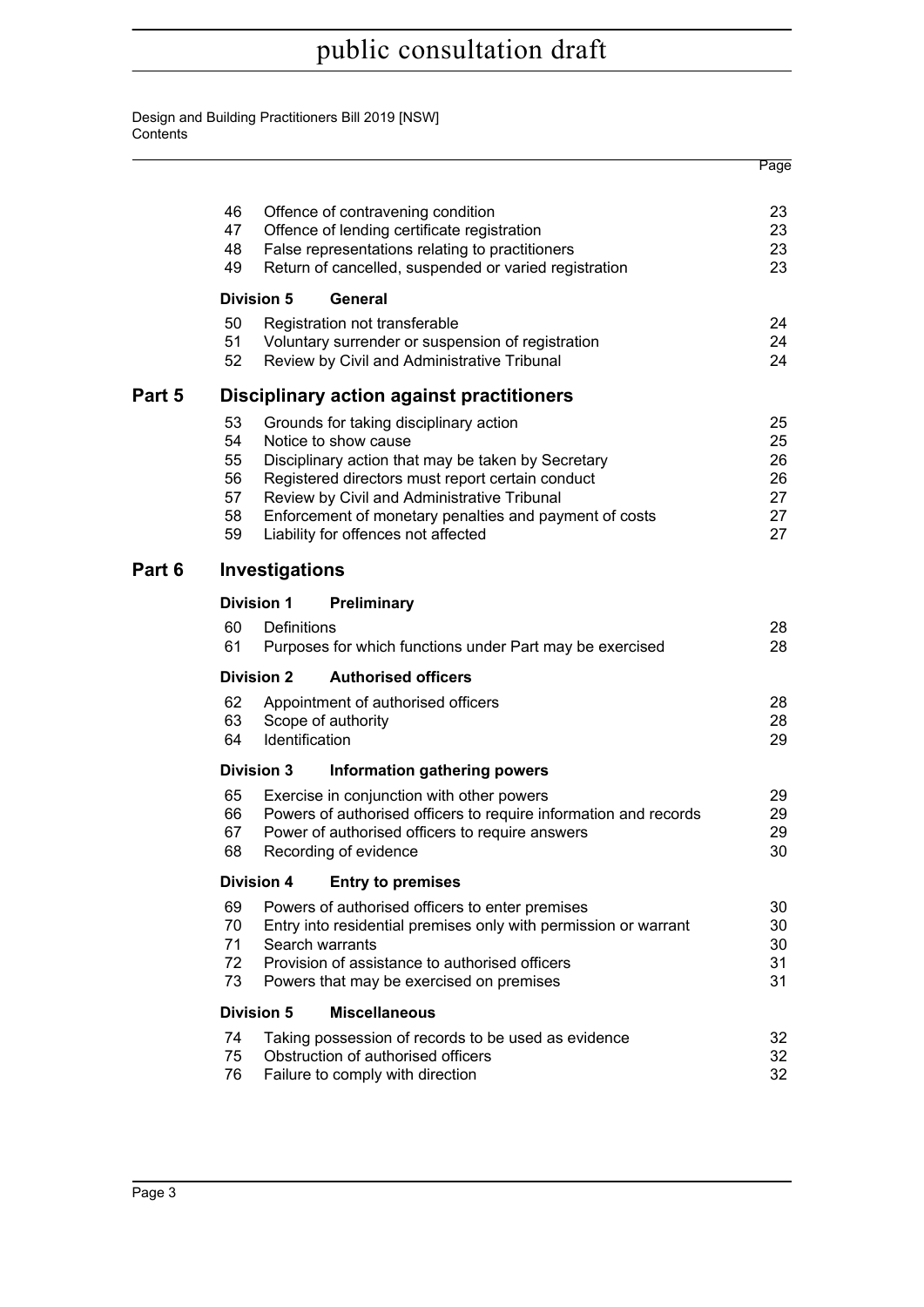Design and Building Practitioners Bill 2019 [NSW] **Contents** 

|        |                                                                |                           |                                                                                                                                                                                                                                                                                                 | Page                                                           |  |  |  |
|--------|----------------------------------------------------------------|---------------------------|-------------------------------------------------------------------------------------------------------------------------------------------------------------------------------------------------------------------------------------------------------------------------------------------------|----------------------------------------------------------------|--|--|--|
| Part 7 |                                                                | <b>Enforcement</b>        |                                                                                                                                                                                                                                                                                                 |                                                                |  |  |  |
|        |                                                                | Division 1                | <b>Remedial actions</b>                                                                                                                                                                                                                                                                         |                                                                |  |  |  |
|        | 77<br>78<br>79<br>80<br>81                                     | Undertakings              | Stop work orders<br>Review by Civil and Administrative Tribunal<br>Applying for injunctions<br>Complaints, investigations and audits of practitioners                                                                                                                                           | 33<br>33<br>33<br>33<br>34                                     |  |  |  |
|        | <b>Offences</b><br><b>Division 2</b>                           |                           |                                                                                                                                                                                                                                                                                                 |                                                                |  |  |  |
|        | 82<br>83<br>84<br>85                                           |                           | Proceedings for offences<br>Penalty notices<br>Offences by bodies corporate<br>Continuing offences                                                                                                                                                                                              | 34<br>34<br>35<br>35                                           |  |  |  |
| Part 8 | <b>Miscellaneous</b>                                           |                           |                                                                                                                                                                                                                                                                                                 |                                                                |  |  |  |
|        | 86<br>87<br>88<br>89<br>90<br>91<br>92<br>93<br>94<br>95<br>96 | Delegation<br>Regulations | Practitioners registers<br>Warning notices<br>Service of documents<br>Certificate evidence of certain matters<br>Personal liability<br>Disclosure and misuse of information<br>Exchange of information<br>Secretary may require information about insurance policies<br>Recovery of unpaid fees | 36<br>36<br>37<br>37<br>37<br>38<br>38<br>39<br>39<br>39<br>40 |  |  |  |

|            | Recovery of unpaid fees                    |  |
|------------|--------------------------------------------|--|
| Schedule 1 | Savings, transitional and other provisions |  |
| Schedule 2 | <b>Amendment of Acts</b>                   |  |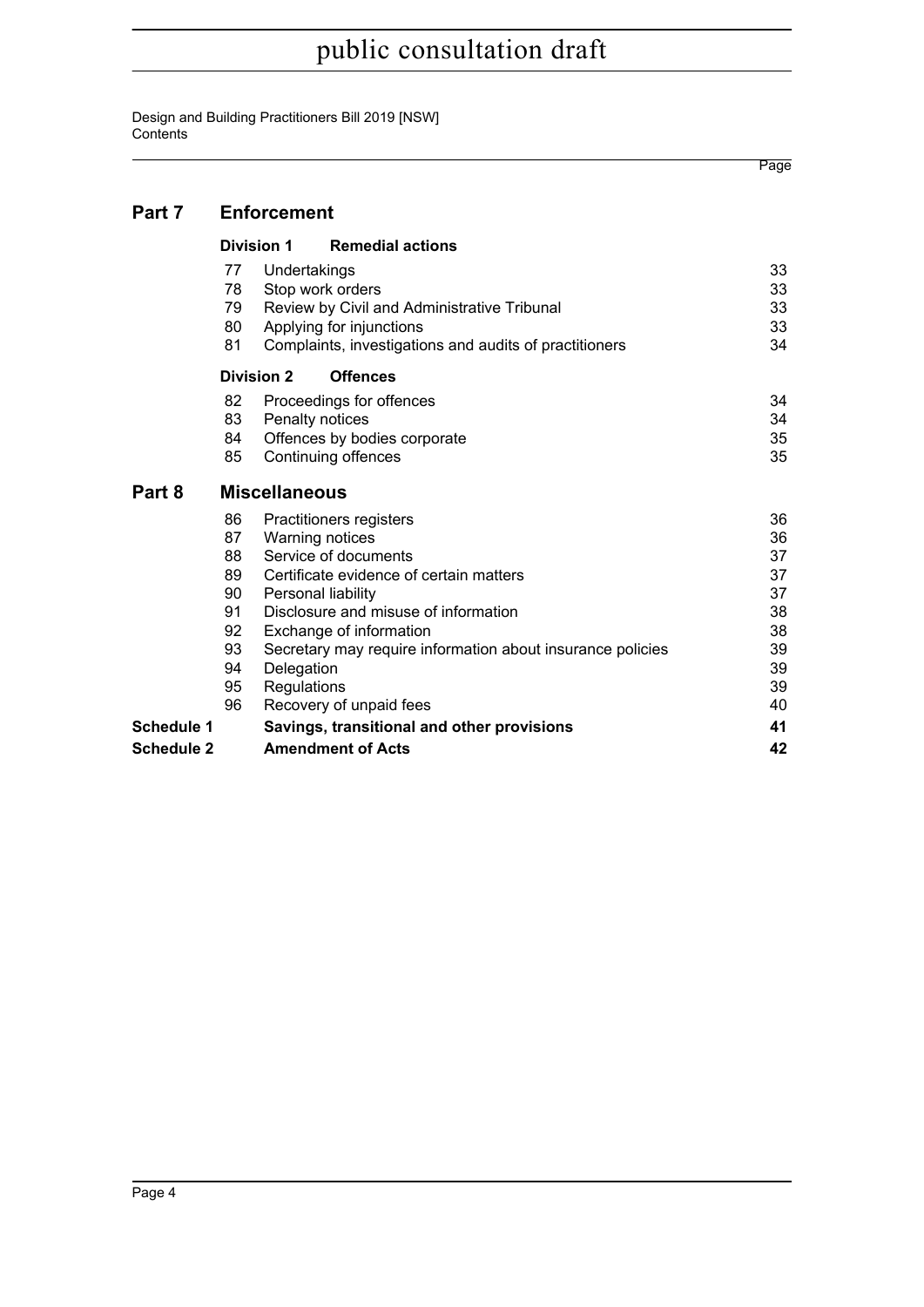# **NEW SOUTH WALES**

# **DRAFT GOVERNMENT BILL**

# **Design and Building Practitioners Bill 2019**

No , 2019

### **A Bill for**

An Act with respect to the registration of design practitioners, principal design practitioners and other building practitioners, compliance declarations and a duty of care; and for other purposes.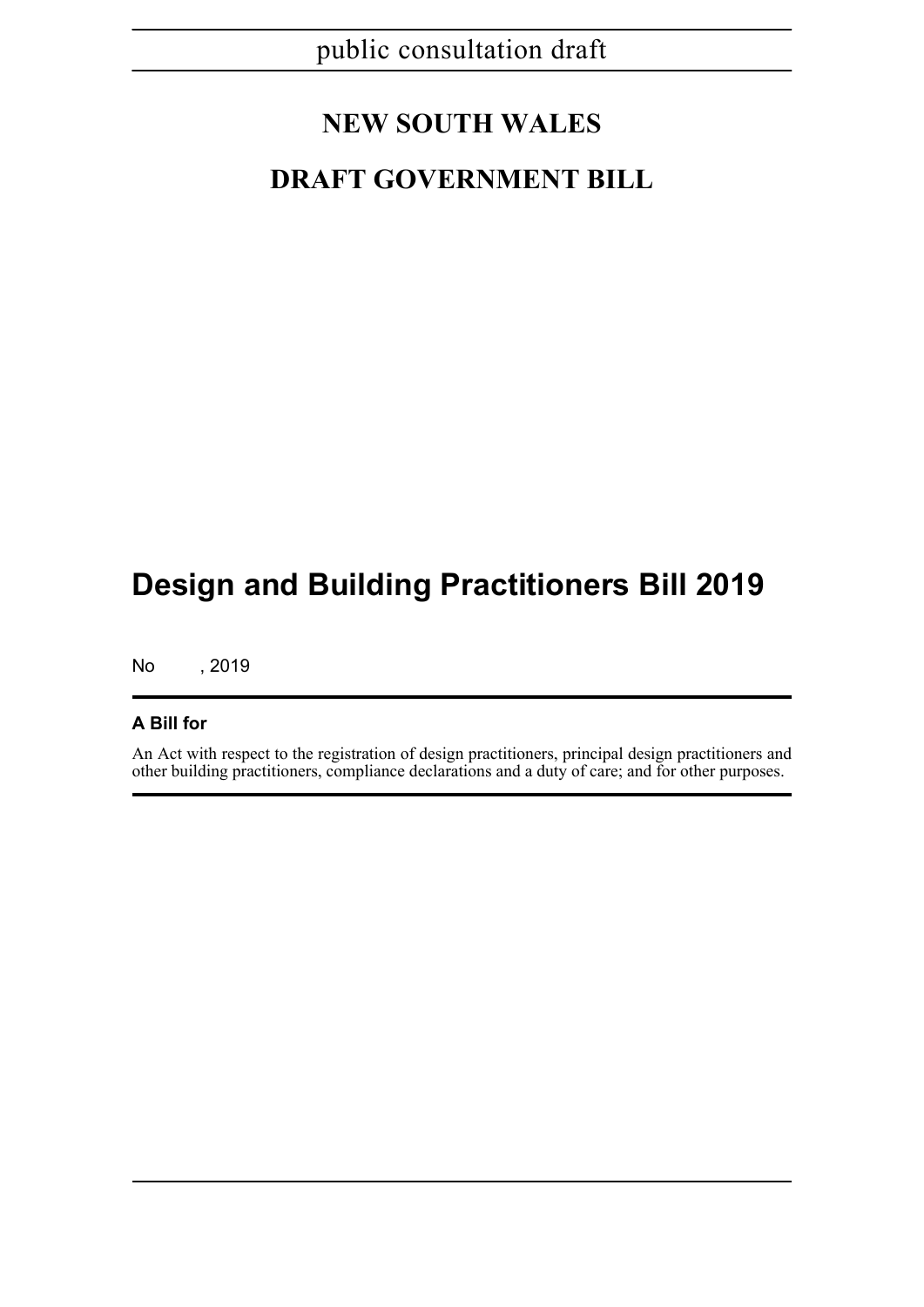Design and Building Practitioners Bill 2019 [NSW] Part 1 Preliminary

**The Legislature of New South Wales enacts—**

### <span id="page-9-1"></span><span id="page-9-0"></span>**Part 1 Preliminary**

**1 Name of Act**

This Act is the *Design and Building Practitioners Act 2019*.

### <span id="page-9-2"></span>**2 Commencement**

This Act commences on a day or days to be appointed by proclamation.

### <span id="page-9-3"></span>**3 Definitions**

 $(1)$  In this Act—

*Building Code of Australia* has the same meaning as in the *Environmental Planning and Assessment Act 1979*.

*building compliance declaration*—see section 8(3).

*building element*—see section 6.

*building practitioner*—see section 7(1).

*building work*—see section 4.

*class* of building means a building of that class as recognised by the *Building Code of Australia*.

*close associate* has the same meaning as in the *Home Building Act 1989*.

*compliance declaration* means a design compliance declaration, principal compliance declaration or building compliance declaration.

*Department* means the Department of Customer Service.

*design* includes a plan or specification.

*design compliance declaration*—see section 8(1).

*design practitioner* means a person who prepares regulated designs.

*function* includes a power, authority or duty, and *exercise* a function includes perform a duty.

*occupation certificate* means an occupation certificate issued under the *Environmental Planning and Assessment Act 1979*.

*performance solution* has the same meaning as in the *Building Code of Australia*.

*practitioner* means a design practitioner, principal design practitioner or building practitioner.

*principal compliance declaration*—see section 8(2).

*principal design practitioner* means a person who co-ordinates the provision of design compliance declarations for the purposes of building work done by a building practitioner.

*register* as a design practitioner, principal design practitioner or building practitioner includes renew or restore registration.

*registered body corporate* means a registered practitioner that is a body corporate.

*registered building practitioner* means a person who is registered as a building practitioner under this Act or recognised as a building practitioner under this Act.

*registered design practitioner* means a person who is registered as a design practitioner under this Act or recognised as a design practitioner under this Act.

*registered director* means an individual who is a registered practitioner and who is a director of a registered body corporate.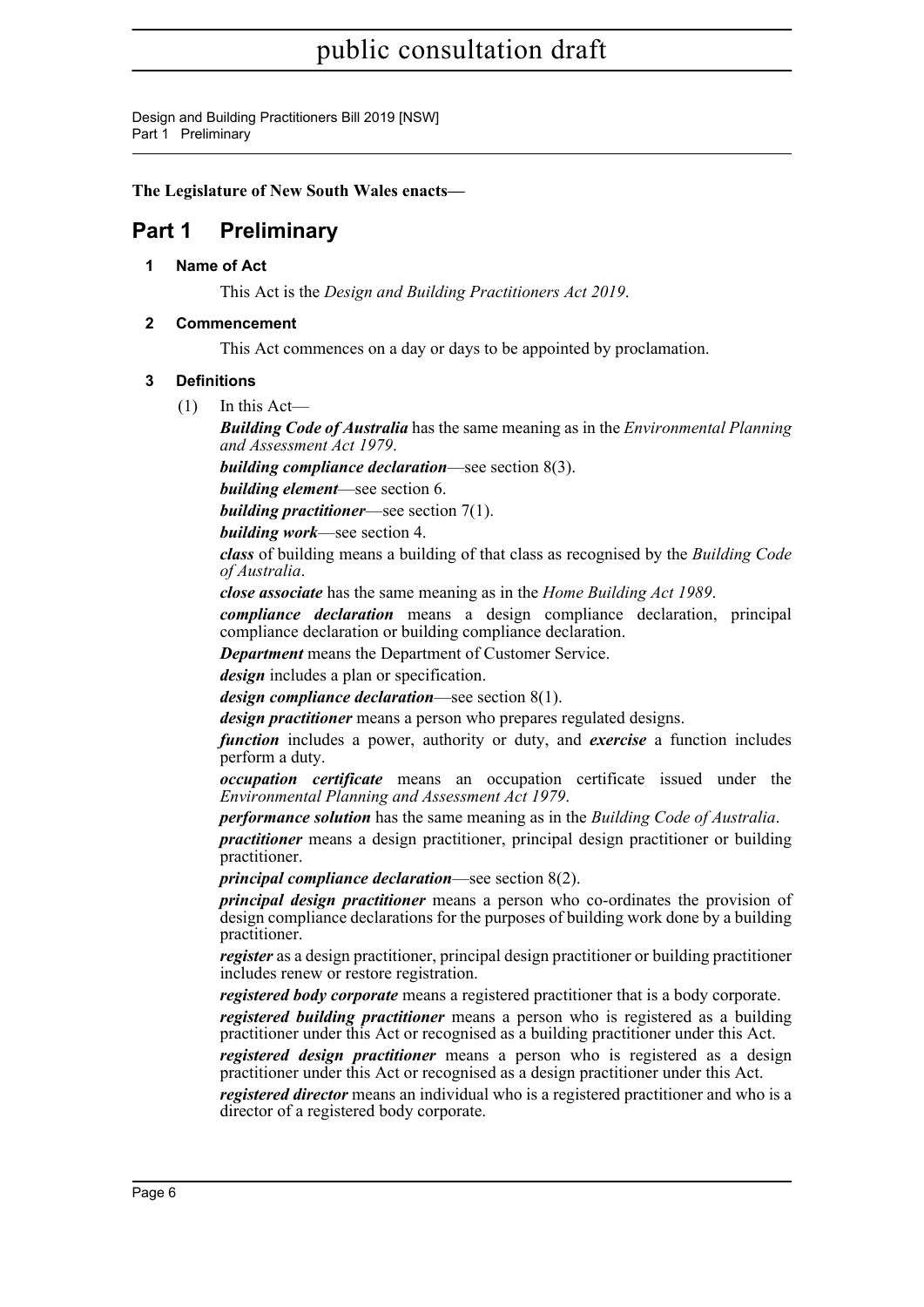Design and Building Practitioners Bill 2019 [NSW] Part 1 Preliminary

> *registered practitioner* means a registered design practitioner, registered principal design practitioner or a registered building practitioner.

> *registered principal design practitioner* means a person who is registered as a principal design practitioner under this Act or recognised as a principal design practitioner under this Act.

> *registration* means registration as a registered design practitioner, principal design practitioner or building practitioner and includes recognition as a practitioner under this Act.

*regulated design*—see section 5.

*Secretary* means the Secretary of the Department.

*stop work order*—see section 78.

*Tribunal* means the Civil and Administrative Tribunal.

**Note.** The *Interpretation Act 1987* contains definitions and other provisions that affect the interpretation and application of this Act.

- (2) In this Act, a reference to the *preparation of a design* includes a reference to carrying out work relating to the preparation of a design.
- (3) Notes included in this Act do not form part of this Act.

### <span id="page-10-0"></span>**4 Building work**

- (1) For the purposes of this Act, *building work* means work involved in, or involved in coordinating or supervising work involved in, one or more of the following—
	- (a) the construction of a building of a class prescribed by the regulations for the purposes of this definition,
	- (b) the making of alterations or additions to a building of that class,
	- (c) the repair, renovation, decoration or protective treatment of a building of that class.
- (2) The regulations may—
	- (a) prescribe additional work that is building work for the purposes of this Act, and
	- (b) exclude work from being building work for the purposes of this Act.
- (3) In this Act, a reference to a building (including a building as defined in Part 3) includes a reference to part of a building (including a building element).

### <span id="page-10-1"></span>**5 Regulated designs**

- (1) For the purposes of this Act, *regulated design* means a design of a class prescribed by the regulations that is prepared for building work.
- (2) Without limiting subsection (1), a regulated design may include a design for—
	- (a) a building element, or
	- (b) a performance solution for building work or a building element.

### <span id="page-10-2"></span>**6 Building elements**

- (1) For the purposes of this Act, *building element* means any of the following—
	- (a) the fire safety systems for a building, as prescribed by the regulations,
	- (b) waterproofing,
	- (c) an internal or external load-bearing component of a building that is essential to the stability of the building, or a part of it (including but not limited to foundations and footings, floors, walls, roofs, columns and beams),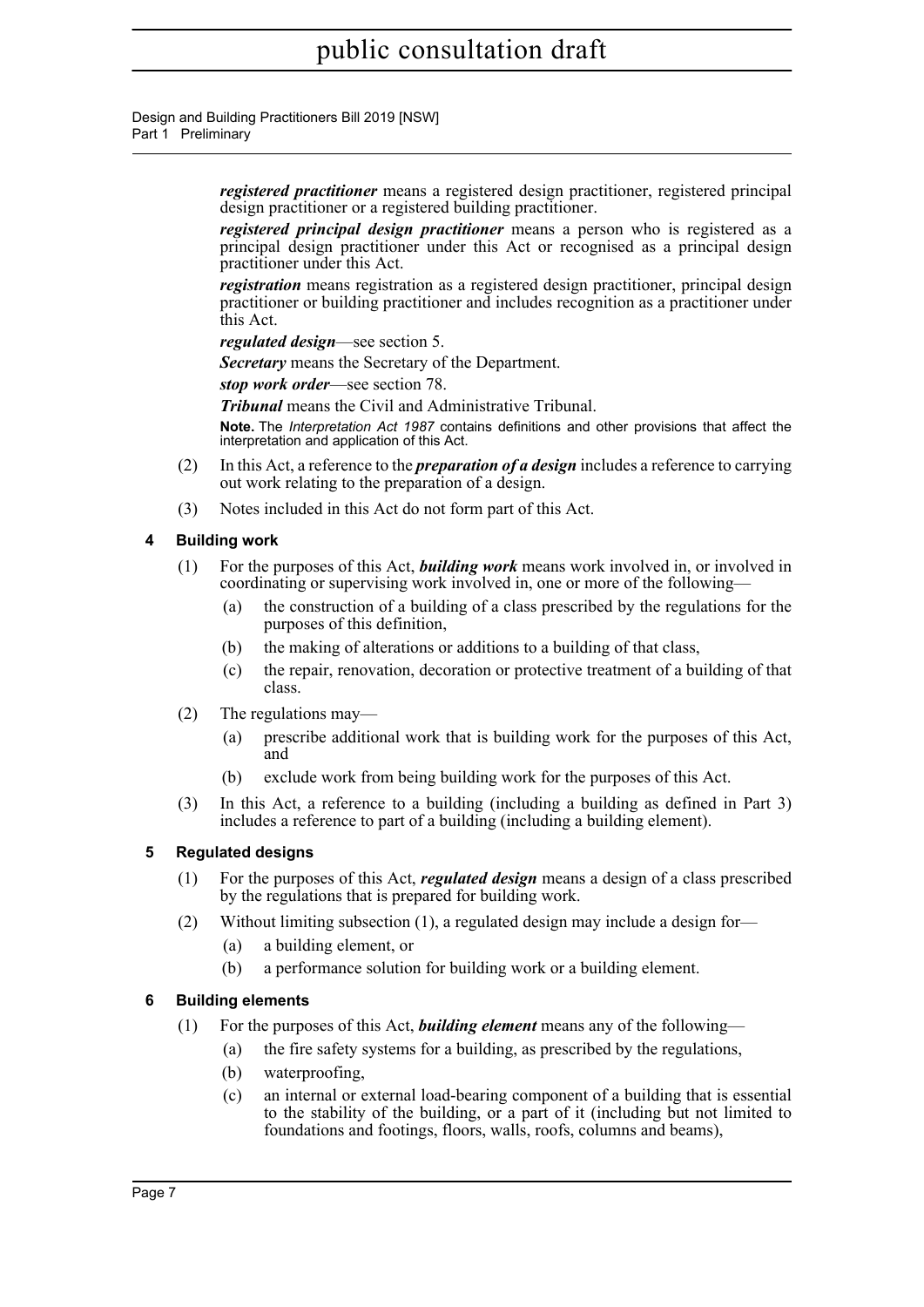Design and Building Practitioners Bill 2019 [NSW] Part 1 Preliminary

- (d) a component of a building that is part of the building enclosure,
- (e) other things prescribed by the regulations for the purposes of this section.
- (2) The regulations may exclude elements from being building elements for the purposes of this Act.
- (3) In this section—

*above grade wall* means a wall above the level of the ground surrounding a building. *building enclosure* means the part of the building that physically separates the interior environment of the building from the exterior environment, including roof systems and above grade walls (including windows and doors) for all habitable spaces above the level of the ground surrounding a building.

### <span id="page-11-0"></span>**7 Building practitioners**

- (1) In this Act, *building practitioner* means—
	- (a) a person who contracts to do building work, or
	- (b) if more than one person contracts to do building work, a person who is the principal contractor for the work.
- (2) In this Act, *principal contractor* means a person who contracts to do building work under a contract (the *head contract*) and for whom work is to be carried out under one or more other contracts as part of or incidental to the work carried out under the head contract.
- (3) In this Act, a *building practitioner is taken to do building work* if the practitioner—
	- (a) contracts to do building work, or
	- (b) is the principal contractor for the work.
- (4) The regulations may—
	- (a) prescribe additional persons as building practitioners for the purposes of this Act, and
	- (b) exclude persons from being building practitioners for the purposes of this Act, and
	- (c) prescribe circumstances in which a person prescribed for the purposes of paragraph (a) is taken to do building work.

### <span id="page-11-1"></span>**8 Compliance declarations**

- (1) In this Act, *design compliance declaration* means a declaration made by a design practitioner in the form and manner prescribed by the regulations as to the following—
	- (a) whether or not a regulated design prepared for building work complies with the requirements of the *Building Code of Australia*,
	- (b) whether or not the design complies with other applicable requirements prescribed by the regulations for the purposes of this subsection.
- (2) In this Act, *principal compliance declaration* means a declaration made by a principal design practitioner in the form and manner prescribed by the regulations as to the following—
	- (a) whether or not a design compliance declaration has been provided in accordance with this Act for each regulated design prepared for the building work,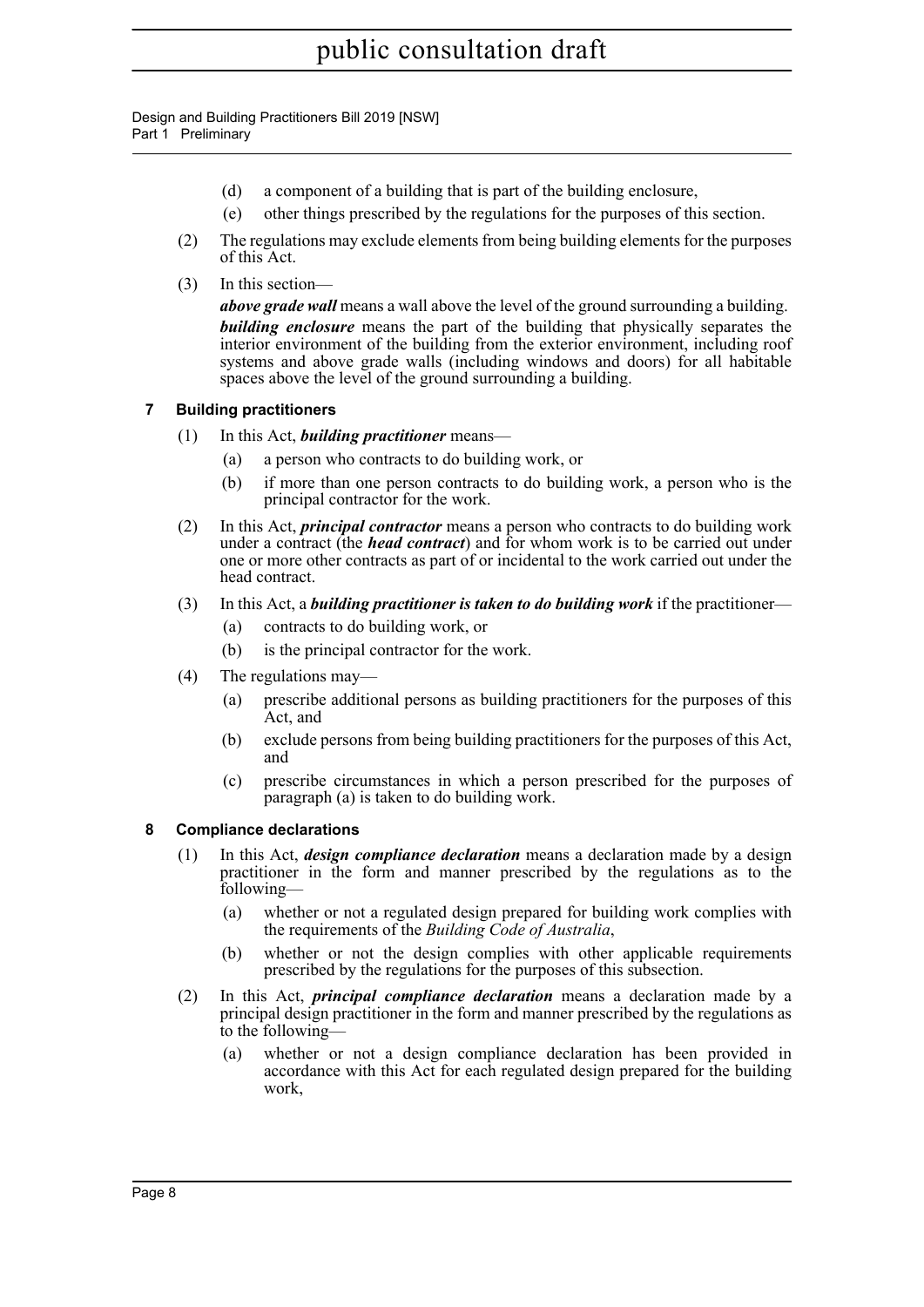Design and Building Practitioners Bill 2019 [NSW] Part 1 Preliminary

- (b) whether or not the design compliance declarations have been provided by registered design practitioners whose registration authorises them to provide declarations as to the matters to which the declarations relate,
- (c) any other matter prescribed by the regulations.
- (3) In this Act, *building compliance declaration* means a declaration made in the form and manner prescribed by the regulations as to the following—
	- (a) whether or not the building work complies with the requirements of the *Building Code of Australia*,
	- (b) whether or not the building work complies with other applicable requirements prescribed by the regulations for the purposes of this subsection,
	- (c) if the building work does not comply with the requirements referred to in paragraph (a) or (b), the steps proposed to be taken to ensure compliance,
	- (d) for each regulated design used for the building work, whether or not the building practitioner relied on and built in accordance with a design prepared by a registered design practitioner,
	- (e) whether or not the building practitioner obtained a design compliance declaration in relation to each of those regulated designs,
	- (f) whether or not a registered principal design practitioner was appointed in relation to the regulated designs to which the design compliance declarations relate,
	- (g) whether or not the building practitioner obtained a principal compliance declaration in relation to the design compliance declarations.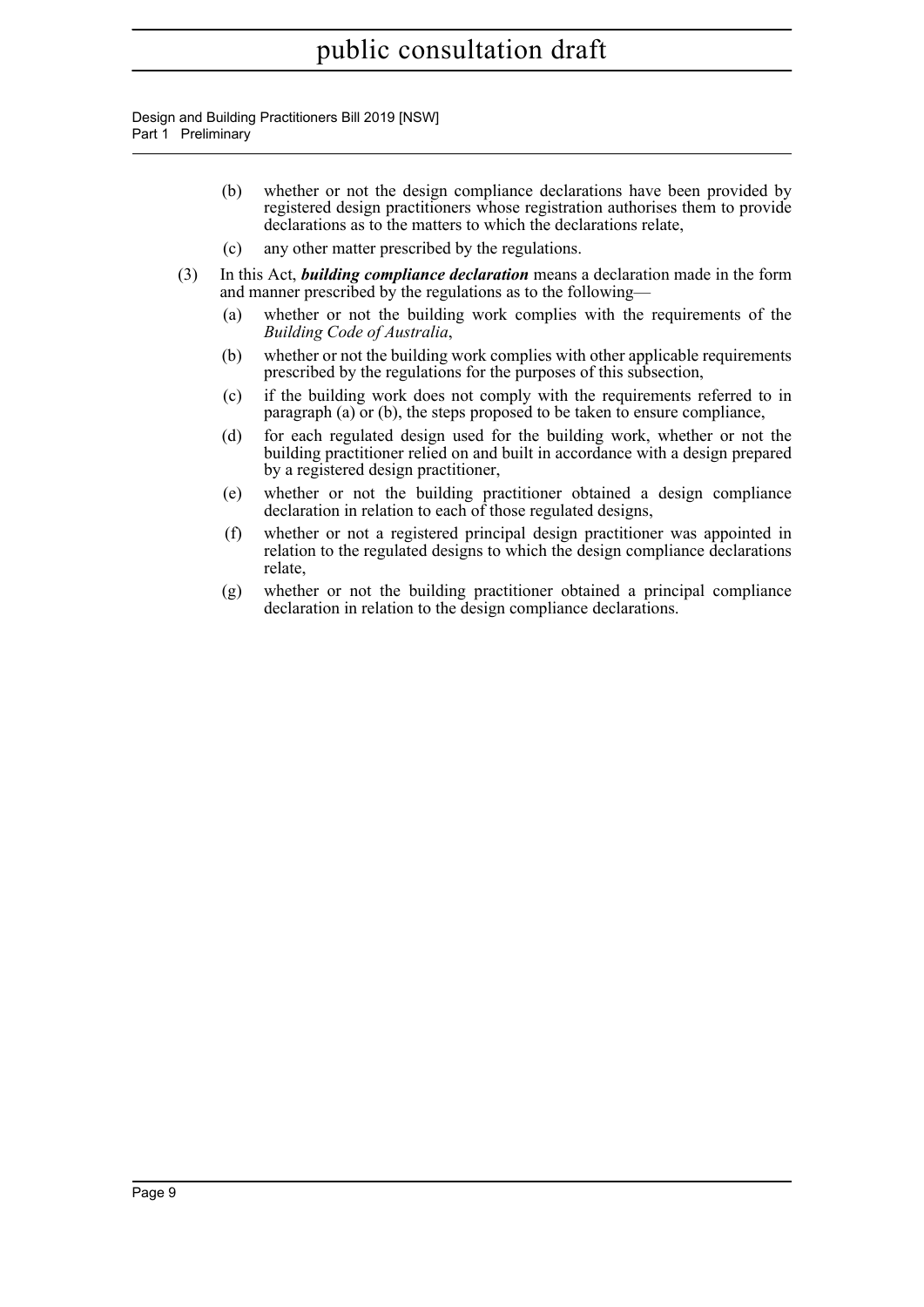### <span id="page-13-0"></span>**Part 2 Regulated designs and building work**

### <span id="page-13-2"></span><span id="page-13-1"></span>**Division 1 Obligations of design practitioners**

### **9 Compliance declarations by registered design practitioners**

- (1) A registered design practitioner must provide a design compliance declaration to a person if—
	- (a) the practitioner provides the person with a regulated design, and
	- (b) the design is in a final form for use by that person or another person in connection with building work.

Maximum penalty—500 penalty units.

- (2) A registered design practitioner must provide a design compliance declaration to a person if—
	- (a) the practitioner provides the person with a varied regulated design relating to a building element or performance solution, and
	- (b) the design is in a final form for use by that person or another person in connection with building work.

Maximum penalty—500 penalty units.

(3) A registered design practitioner who is required by subsection (1) or (2) to provide a design compliance declaration to a person must also provide a copy of the declaration to the principal design practitioner (if any) appointed for the building work to which the declaration relates.

Maximum penalty—500 penalty units.

- (4) A registered design practitioner must provide a design compliance declaration in other circumstances prescribed by the regulations. Maximum penalty—500 penalty units.
- (5) A regulation made under subsection (4) may require regulated designs and design compliance declarations to be lodged electronically through an internet site or an application established by or on behalf of the Department.
- (6) A person must not make a design compliance declaration that the person knows to be false or misleading in a material particular.

Maximum penalty—2,000 penalty units or imprisonment for 2 years, or both.

(7) The regulations may require a design compliance declaration provided under this section to be accompanied by other documents prescribed by the regulations.

### <span id="page-13-3"></span>**10 Declarations by unregistered persons**

A person must not make a design compliance declaration unless—

- (a) the person is a registered design practitioner, and
- (b) the person's registration authorises the person to provide a declaration as to the matters to which the declaration relates.

Maximum penalty—500 penalty units.

### <span id="page-13-4"></span>**11 Registered design practitioners to be indemnified**

- (1) A registered design practitioner must not—
	- (a) provide a design compliance declaration or prepare a regulated design, or
	- (b) hold out that the design practitioner is adequately insured with respect to the provision of the declaration or that work,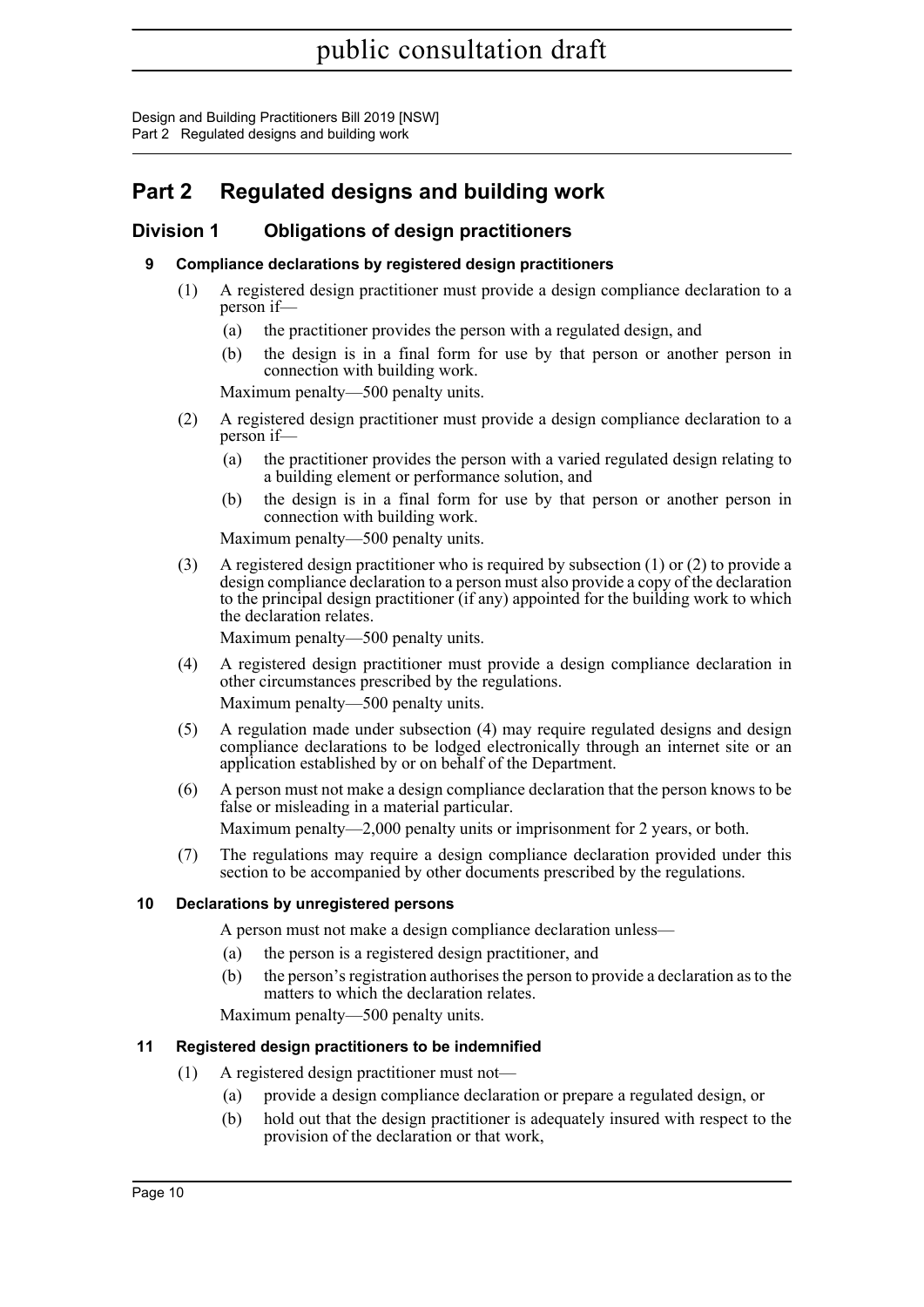> unless the design practitioner is adequately insured with respect to the declaration and work.

Maximum penalty—100 penalty units.

- (2) For the purposes of this section, a design practitioner is *adequately insured* with respect to a declaration and work if the design practitioner—
	- (a) is indemnified by insurance that complies with the regulations against any liability to which the design practitioner may become subject as a result of making the declaration or carrying out the work, or
	- (b) is part of some other arrangement approved by the regulations that provides indemnity against the liability.
- (3) It is a condition of registration that a registered design practitioner must provide to the Secretary, in the time specified by the Secretary, information that the Secretary may require to satisfy the Secretary that the practitioner is adequately insured in accordance with this section.

### <span id="page-14-0"></span>**Division 2 Obligations of principal design practitioners**

### <span id="page-14-1"></span>**12 Compliance declarations by registered principal design practitioners**

- (1) A registered principal design practitioner appointed for building work must ensure that—
	- (a) design compliance declarations have been provided in accordance with section 9 for regulated designs prepared for the building work, and
	- (b) the declarations have been provided by registered design practitioners whose registration authorises them to provide declarations as to the matters to which the declarations relate.

Maximum penalty—1,000 penalty units.

- (2) A registered principal design practitioner must provide a principal compliance declaration to the persons, and in the circumstances, prescribed by the regulations. Maximum penalty—500 penalty units.
- (3) Without limiting subsection (2), a regulation made under that subsection may require regulated designs and principal compliance declarations to be lodged electronically through an internet site or an application established by or on behalf of the Department.
- (4) A person must not make a principal compliance declaration that the person knows to be false or misleading in a material particular.

Maximum penalty—2,000 penalty units or imprisonment for 2 years, or both.

(5) The regulations may require a principal compliance declaration provided under this section to be accompanied by other documents prescribed by the regulations.

### <span id="page-14-2"></span>**13 Declarations by unregistered persons**

A person must not make a principal compliance declaration unless—

- (a) the person is a registered principal design practitioner, and
- (b) the person's registration authorises the person to provide a declaration as to the matters to which the declaration relates.

Maximum penalty—500 penalty units.

### <span id="page-14-3"></span>**14 Registered principal design practitioners to be indemnified**

(1) A registered principal design practitioner must not—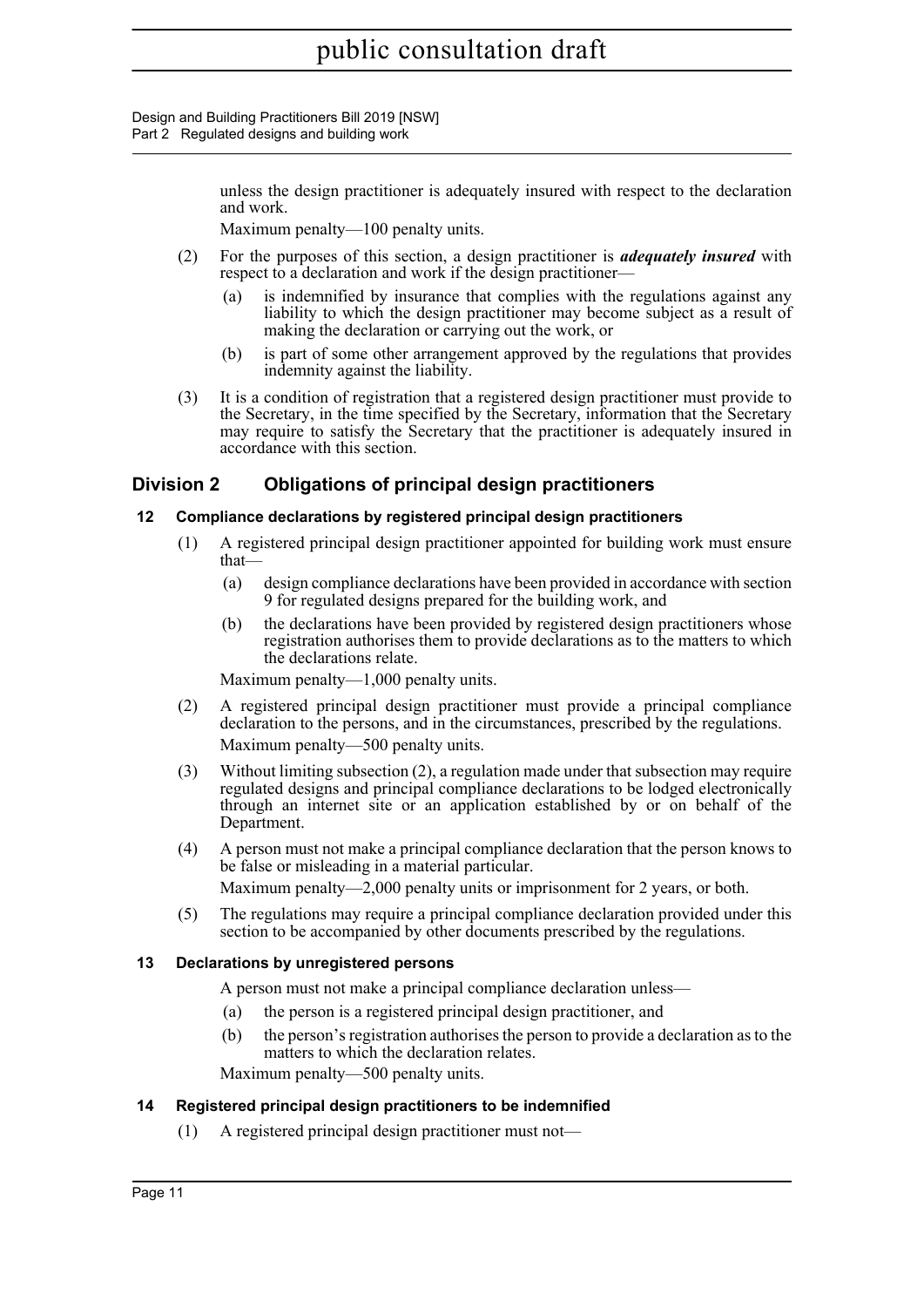- (a) provide a principal compliance declaration or do other work for the purposes of this Act, or
- (b) hold out that the practitioner is adequately insured with respect to the provision of the declaration or that work,

unless the practitioner is adequately insured with respect to the declaration and work. Maximum penalty—100 penalty units.

- (2) For the purposes of this section, a principal design practitioner is *adequately insured* with respect to a declaration and work if the practitioner—
	- (a) is indemnified by insurance that complies with the regulations against any liability to which the practitioner may become subject as a result of making the declaration or carrying out the work, or
	- (b) is part of some other arrangement approved by the regulations that provides indemnity against the liability.
- (3) It is a condition of registration that a registered principal design practitioner must provide to the Secretary, in the time specified by the Secretary, information that the Secretary may require to satisfy the Secretary that the practitioner is adequately insured in accordance with this section.

### <span id="page-15-0"></span>**Division 3 Obligations of building practitioners**

### <span id="page-15-1"></span>**15 Compliance declarations by registered building practitioners**

(1) A registered building practitioner must provide a building compliance declaration and other required documents to a person for whom the practitioner does building work before an application is made for an occupation certificate for the building to which the work relates.

Maximum penalty—1,000 penalty units.

- (2) A registered building practitioner must provide a building compliance declaration in other circumstances prescribed by the regulations. Maximum penalty—1,000 penalty units.
- (3) Without limiting subsection (2), a regulation made under that subsection may require building compliance declarations to be lodged electronically through an internet site or an application established by or on behalf of the Department.
- (4) A person must not make a building compliance declaration that the person knows to be false or misleading in a material particular.

Maximum penalty—2,000 penalty units or imprisonment for 2 years, or both.

(5) For the purposes of this section—

*required document* means a document prescribed by the regulations as a document that is required to accompany a building compliance declaration provided under subsection  $(1)$ .

### <span id="page-15-2"></span>**16 Building practitioners must ensure compliance with declaration obligations**

- (1) A building practitioner who does building work must take all reasonable steps to ensure that—
	- (a) regulated designs for the building work are prepared by a registered design practitioner, and
	- (b) a design compliance declaration is obtained for each of those designs from a registered design practitioner whose registration authorises the practitioner to provide a declaration as to the matters to which the declaration relates, and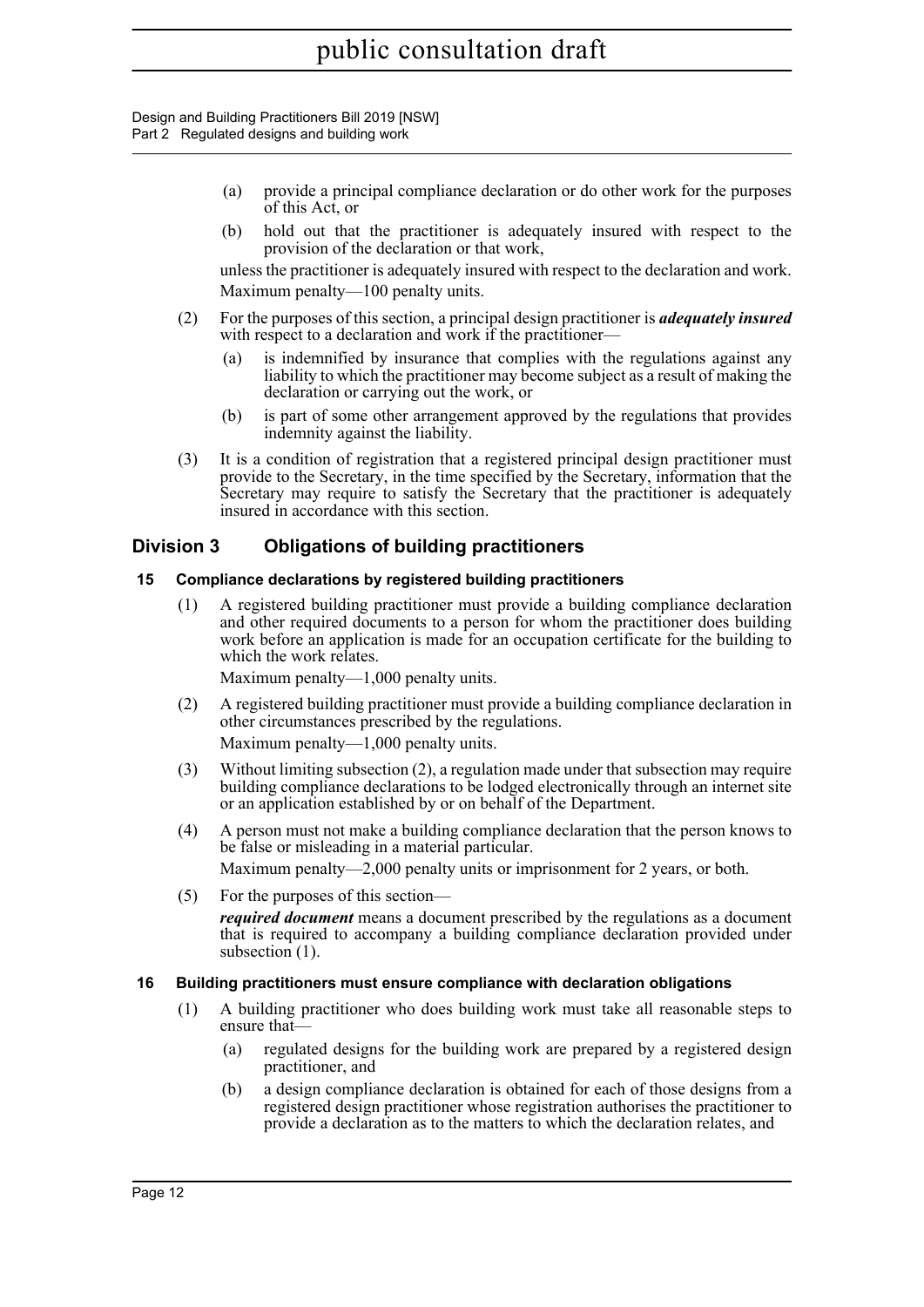- (c) if required by the regulations, a principal compliance declaration is obtained for all those designs from a registered principal design practitioner whose registration authorises the practitioner to provide a declaration as to the matters to which the declaration relates.
- (2) A building practitioner who does building work must take all reasonable steps to ensure that, if regulated designs for a building element or performance solution are varied—
	- (a) designs for the building element or performance solution as varied are prepared by a registered design practitioner, and
	- (b) a design compliance declaration is obtained for those varied designs from a registered design practitioner whose registration authorises the practitioner to provide a declaration as to the matters to which the declaration relates, and
	- (c) if required by the regulations, a principal compliance declaration is obtained for those varied designs.

Maximum penalty—3,000 penalty units (in the case of a body corporate) or 1,000 penalty units (in any other case).

### <span id="page-16-0"></span>**17 Compliance with requirements for designs**

(1) A building practitioner who does building work must take all reasonable steps to ensure that, if the building work (other than in relation to a building element or performance solution) varies from a regulated design prepared by a registered design practitioner for the building work, the variation is recorded in the form and manner prescribed by the regulations for the purposes of this section.

Maximum penalty—3,000 penalty units (in the case of a body corporate) or 1,000 penalty units (in any other case).

(2) A building practitioner who does building work must take all reasonable steps to ensure that building work relating to a building element or performance solution for which a regulated design is to be used is carried out in accordance with a design for which a design compliance declaration has been obtained from a registered design practitioner whose registration authorises the practitioner to provide a declaration as to the matters to which the declaration relates.

Maximum penalty—3,000 penalty units (in the case of a body corporate) or 1,000 penalty units (in any other case).

- (3) A building practitioner must not, except with reasonable excuse, carry out building work for which a regulated design is to be used unless the practitioner has obtained—
	- (a) a final design from a registered design practitioner for the work, and
	- (b) a design compliance declaration for the design from a registered design practitioner whose registration authorises the practitioner to provide declarations as to the matters to which the declaration relates.

Maximum penalty—500 penalty units.

### <span id="page-16-1"></span>**18 Obligations relating to** *Building Code of Australia*

(1) A building practitioner who does building work must take all reasonable steps to ensure that the building work, or any part of that work, complies with the requirements of the *Building Code of Australia* that are applicable to that work and any other requirements relating to that work that are prescribed by the regulations for the purposes of this section.

Maximum penalty—3,000 penalty units (in the case of a body corporate) or 1,000 penalty units (in any other case).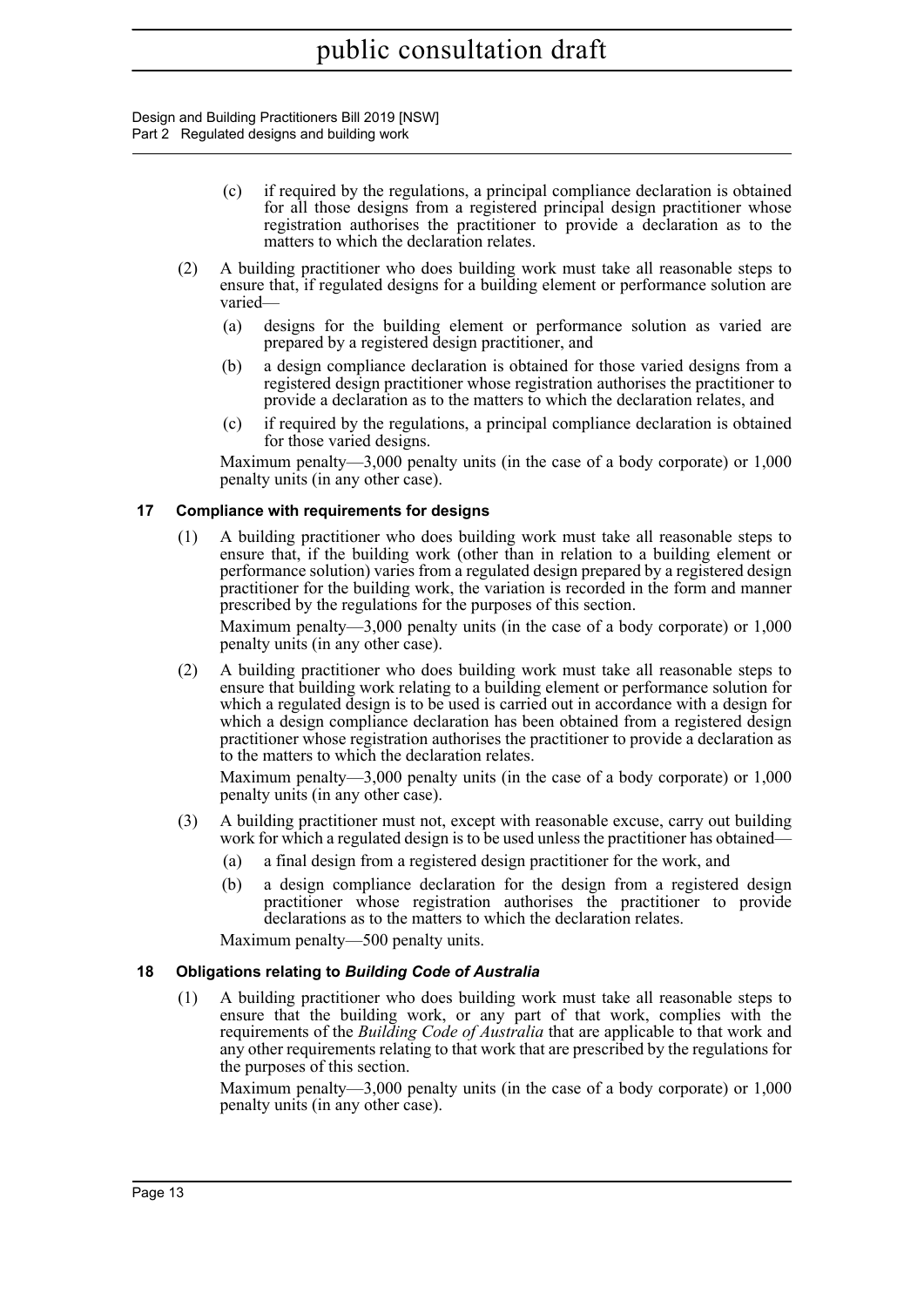Design and Building Practitioners Bill 2019 [NSW] Part 2 Regulated designs and building work

> (2) If a building compliance declaration sets out steps proposed to be taken to ensure compliance with the *Building Code of Australia* and other requirements, the building practitioner must give a written notice containing the proposed steps to the principal certifier who is to be responsible for issuing an occupation certificate for the building work.

Maximum penalty—1,000 penalty units.

### <span id="page-17-0"></span>**19 Declarations by unregistered persons**

A person must not make a building compliance declaration unless—

- (a) the person is a registered building practitioner, and
- (b) the person's registration authorises the person to provide a declaration as to the matters to which the declaration relates.

Maximum penalty—500 penalty units.

### <span id="page-17-1"></span>**20 Registered building practitioners to be indemnified**

- (1) A registered building practitioner must not—
	- (a) provide a building compliance declaration under this Act or do related building work, or
	- (b) hold out that the building practitioner is adequately insured with respect to the provision of the declaration or doing the work,

unless the building practitioner is adequately insured with respect to the declaration and work.

Maximum penalty—100 penalty units.

- (2) For the purposes of this section, a building practitioner is *adequately insured* with respect to a function if the building practitioner—
	- (a) is indemnified by insurance that complies with the regulations against any liability to which the building practitioner may become subject as a result of exercising the function, or
	- (b) is part of some other arrangement approved by the regulations that provides indemnity against the liability.
- (3) It is a condition of registration that a registered building practitioner must provide to the Secretary, in the time specified by the Secretary, information that the Secretary may require to satisfy the Secretary that the practitioner is adequately insured in accordance with this section.

### <span id="page-17-2"></span>**Division 4 Miscellaneous**

### <span id="page-17-3"></span>**21 Compliance with** *Building Code of Australia*

- (1) For the purposes of this Act, it is sufficient to comply with the requirements of the *Building Code of Australia* in respect of a regulated design or building work if the regulated design or building work complies with or satisfies—
	- (a) the applicable governing requirements, and
	- (b) the applicable performance requirements.
- (2) For the purposes of subsection  $(1)(b)$ , the applicable performance requirements may be satisfied by—
	- (a) in respect of building work—
		- (i) achieving a performance solution in the manner specified in the *Building Code of Australia*, or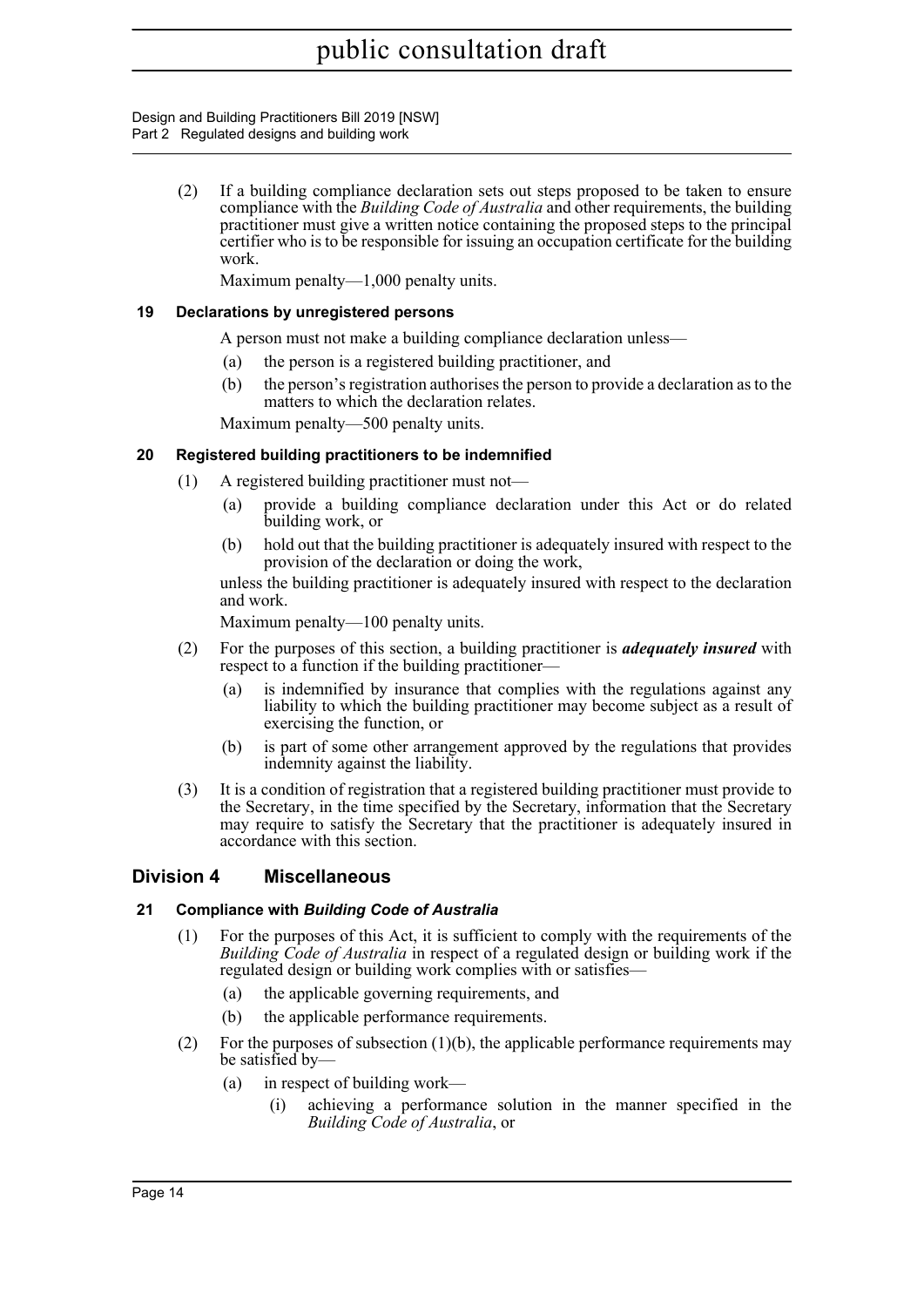- (ii) showing compliance through a deemed-to-satisfy solution in the manner specified in the *Building Code of Australia*, or
- (iii) a combination of a performance solution and deemed-to-satisfy solution in the manner specified in the *Building Code of Australia*, and
- (b) in respect of a regulated design that includes a performance solution
	- achieving a performance solution in the manner specified in the *Building Code of Australia*, or
	- (ii) a combination of a performance solution and deemed-to-satisfy solution in the manner specified in the *Building Code of Australia*, and
- (c) in respect of any other regulated design—showing compliance through a deemed-to-satisfy solution in the manner specified in the *Building Code of Australia*.
- (3) Despite subsection (1), if—
	- (a) the application of the requirements of the *Building Code of Australia* is modified by another law (*modified requirements*) in respect of a regulated design or building work, and
	- (b) the regulated design or building work complies with the modified requirements,

that regulated design or building work is taken to comply with the requirements of the *Building Code of Australia* for the purposes of this Act.

(4) In this section—

*deemed-to-satisfy solution*, *governing requirements* and *performance requirements* have the same meanings as in the *Building Code of Australia*.

### <span id="page-18-0"></span>**22 Requirements for compliance declarations before issue of building certificates**

The regulations may make provision for or with respect to prohibiting the issue of a complying development certificate or a certificate under Part 6 of the *Environmental Planning and Assessment Act 1979* unless one or more compliance declarations or final regulated designs have been provided to the issuer of the certificate.

#### <span id="page-18-1"></span>**23 Provision of compliance declarations, and other obligations, of registered body corporates**

- (1) Each registered director of a registered body corporate must ensure the following with respect to the preparation of regulated designs or building work carried out, or compliance declarations provided, by or on behalf of the body corporate—
	- (a) that the body corporate complies with the requirements of this and any other Act with respect to the preparation of the designs, carrying out of the work or the provision of the declarations and that appropriate management systems are in place to ensure that the body corporate complies with those requirements, and
	- (b) that the provision of compliance declarations is allocated to, and carried out by, individuals who are registered practitioners and whose registration authorises them to provide declarations as to the matters to which the declarations relate.

Maximum penalty—300 penalty units.

(2) A registered body corporate must ensure that a compliance declaration that is provided on behalf of the body corporate is provided by a registered individual whose registration authorises the individual to provide the declaration. Maximum penalty—1,000 penalty units.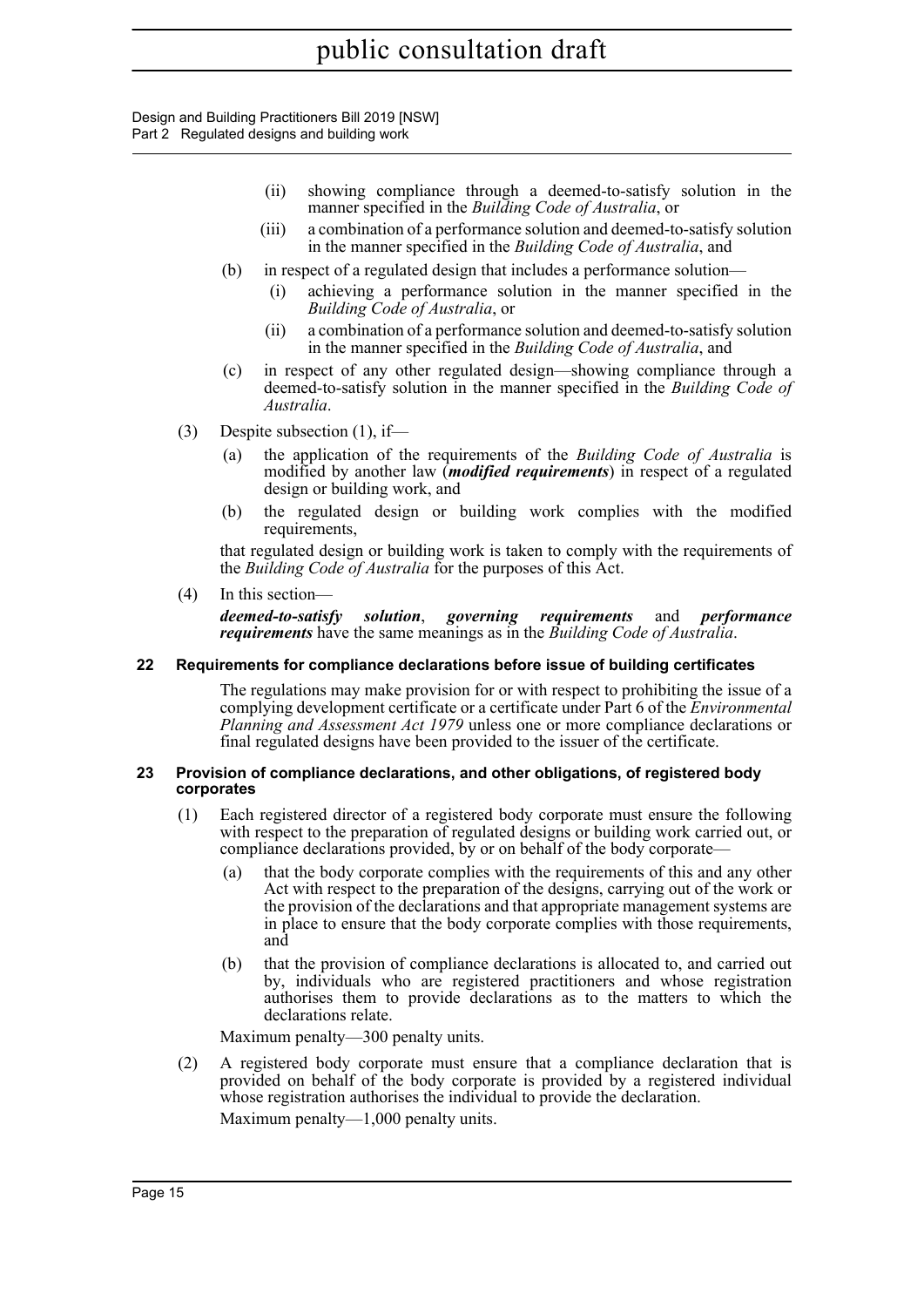### <span id="page-19-0"></span>**24 Improper influence with respect to provision of declarations**

- (1) A registered practitioner must not, on an understanding that the registered practitioner will act otherwise than impartially in the provision of a compliance declaration, seek or accept, or offer or agree to accept, a benefit of any kind, whether on the registered practitioner's own behalf or on behalf of any other person.
- (2) A person must not, on an understanding that a registered practitioner will act otherwise than impartially in the provision of a compliance declaration, give, or offer or agree to give, a benefit of any kind, whether to the registered practitioner or to any other person.

Maximum penalty—2,000 penalty units or imprisonment for 2 years, or both.

### <span id="page-19-1"></span>**25 Regulations relating to insurance requirements**

The regulations may make provision for or with respect to the following for the purposes of insurance requirements under this Act—

- (a) the persons or bodies who may provide indemnity,
- (b) the period for which a practitioner is to be indemnified,
- (c) the amount for which a practitioner is to be indemnified,
- (d) the risks for which a practitioner is to be indemnified,
- (e) the nature and terms of any insurance or arrangement,
- (f) the obligations on a person or body who provides indemnity,
- (g) the issue of indemnity for liability incurred by a person who was formerly a design practitioner or building practitioner.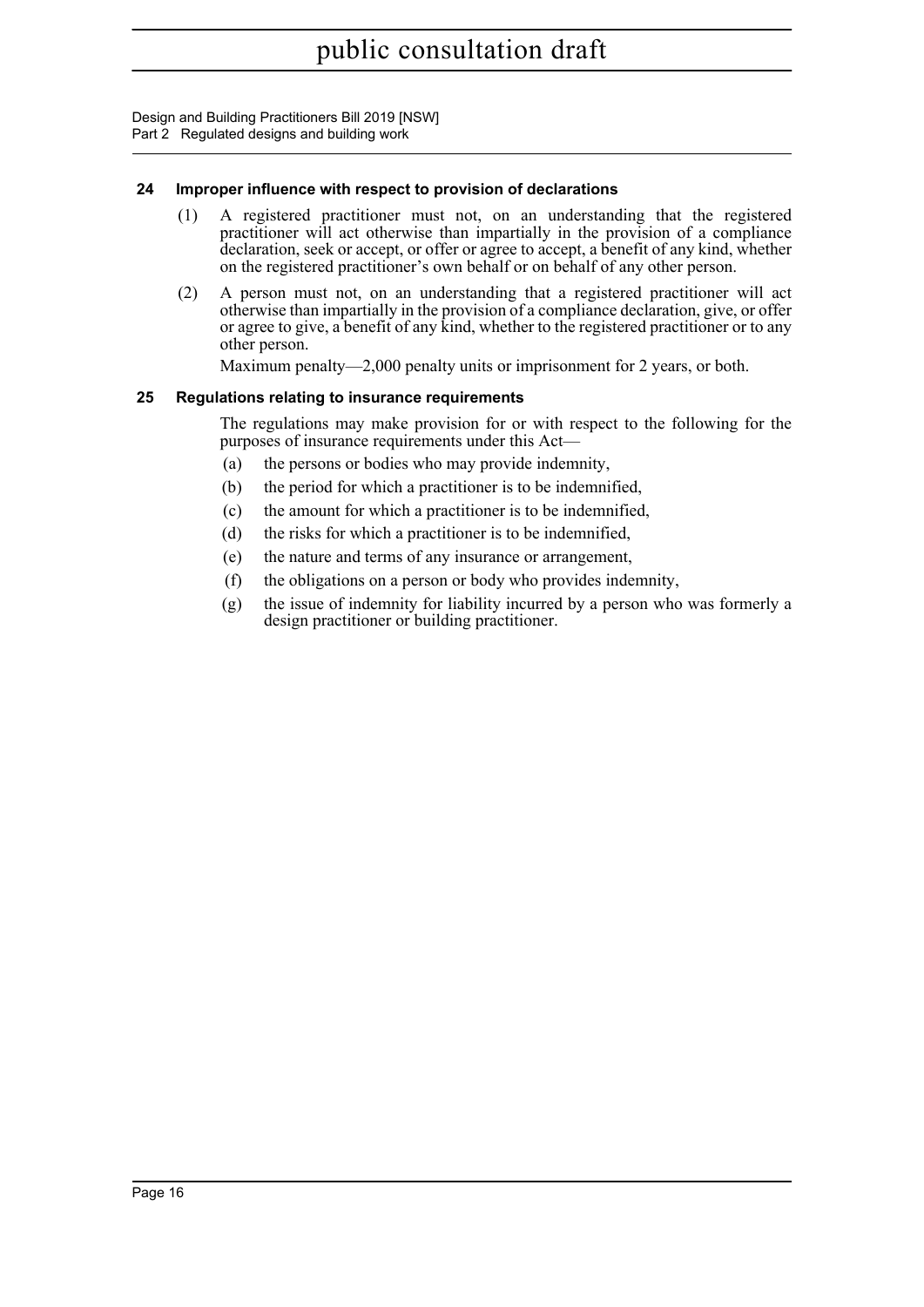Design and Building Practitioners Bill 2019 [NSW] Part 3 Duty of care

### <span id="page-20-0"></span>**Part 3 Duty of care**

### <span id="page-20-1"></span>**26 Definitions**

(1) In this Part—

*association* means an association constituted under the *Community Land Management Act 1989*.

**building** means a building of a class prescribed by the regulations.

*construction work* means building work and the preparation of regulated designs and other designs for building work.

*owner* of land means any of the following—

- (a) every individual who jointly or severally or at law or in equity is entitled to the land for an estate of freehold possession,
- (b) every individual who jointly or severally or at law or in equity is entitled to receive, or receives, or if the land were let to a tenant would receive, the rents and profits of the land, whether as beneficial owner, trustee, mortgagee in possession or otherwise,

(c) other persons prescribed by the regulations for the purposes of this definition. *owners corporation* for a building means the owners corporation constituted under the *Strata Schemes Management Act 2015*.

- (2) In this Part, a reference to *building work* includes a reference to work done in relation to a building within the meaning of this Part.
- (3) In this Part, a reference to the *owner* of land includes—
	- (a) if the land is subject to a strata scheme under the *Strata Schemes Management Act 2015*, the owners corporation constituted for the scheme, or
	- (b) if the land is subject to a community scheme, precinct scheme or neighbourhood scheme within the meaning of the *Community Land Management Act 1989*, the association constituted for the scheme.
- (4) The regulations may—
	- (a) prescribe additional work that is construction work for the purposes of this Part, and
	- (b) exclude work from being construction work for the purposes of this Part.
- (5) The regulations may exclude persons from being owners for the purposes of this Part.

### <span id="page-20-2"></span>**27 Extension of duty of care**

- (1) A person who carries out construction work has a duty to exercise reasonable care to avoid economic loss caused by defects in or related to a building for which the work is done.
- (2) The duty of care is owed to each owner of the land in relation to which the construction work is carried out and to each subsequent owner of the land.
- (3) A person to whom the duty of care is owed is entitled to damages for the breach of the duty as if the duty were a duty established by the common law.
- (4) The duty of care is owed to an owner whether or not the construction work was carried out under a contract or other arrangement entered into with the owner or a previous owner.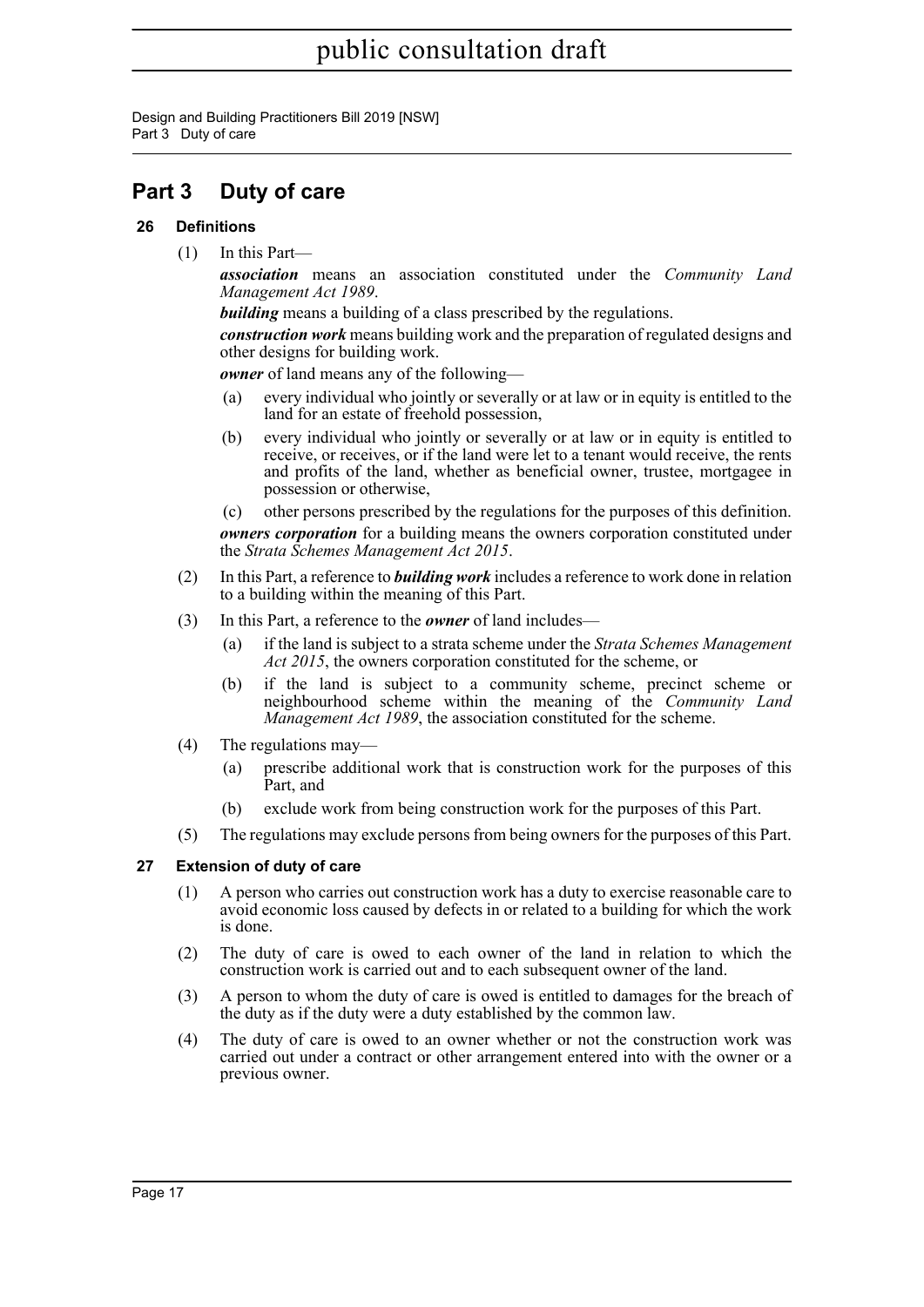Design and Building Practitioners Bill 2019 [NSW] Part 3 Duty of care

#### <span id="page-21-0"></span>**28 Economic loss—owners corporations and associations**

- (1) An owners corporation or an association is taken to suffer economic loss for the purposes of this Part if the corporation or association bears the cost of rectifying defects (including damage caused by defects) that are the subject of a breach of the duty of care imposed under this Part.
- (2) Subsection (1) applies whether or not the owners corporation or association was the owner of the land when the construction work was carried out.
- (3) Subsection (1) does not limit the economic loss for which an owners corporation, association or an owner may claim damages under this Part.

#### <span id="page-21-1"></span>**29 Duty must not be delegated**

A person who owes a duty of care under this Part is not entitled to delegate that duty.

#### <span id="page-21-2"></span>**30 No contracting out of Part**

- (1) This Part applies despite any contracts or stipulations to the contrary made after the commencement of this Part.
- (2) No contract or agreement made or entered into, or amended, after the commencement of this Part operates to annul, vary or exclude a provision of this Part.

#### <span id="page-21-3"></span>**31 Relationship with other duties of care and law**

- (1) The provisions of this Part are in addition to duties, statutory warranties or other obligations imposed under the *Home Building Act 1989*, other Acts or the common law and do not limit the duties, warranties or other obligations imposed under that Act, other Acts or the common law.
- (2) This Part does not limit damages or other compensation that may be available to a person under another Act or at common law because of a breach of a duty by a person who carries out construction work.
- (3) This Part is subject to the *Civil Liability Act 2002*.

**Note.** Actions under this Part are subject to applicable limitation periods established under the *Limitation Act 1969*, and section 6.20 of the *Environmental Planning and Assessment Act 1979* which relates to civil actions relating to certain work.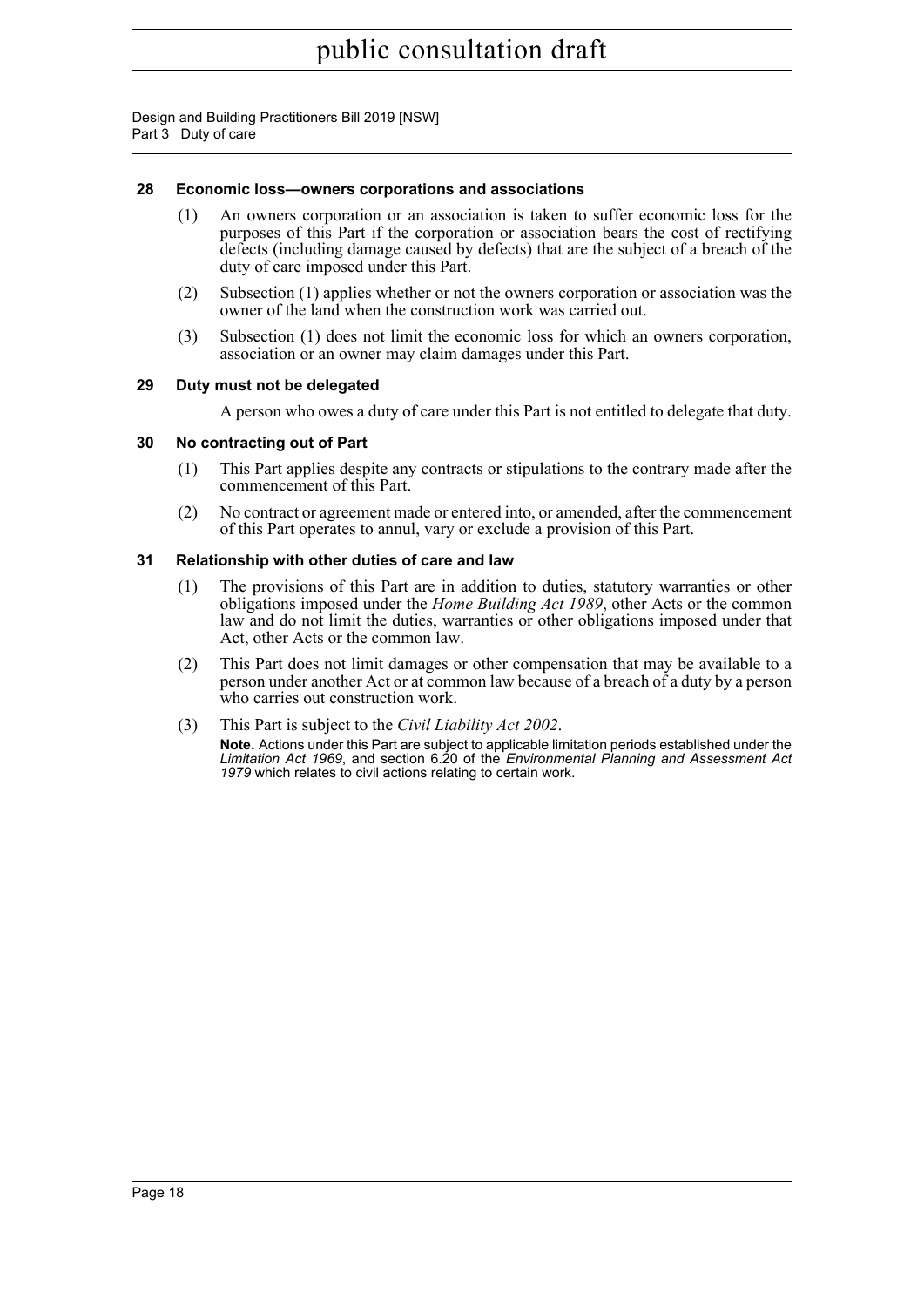Design and Building Practitioners Bill 2019 [NSW] Part 4 Registration of practitioners

### <span id="page-22-0"></span>**Part 4 Registration of practitioners**

### <span id="page-22-1"></span>**Division 1 Applications for registration**

### <span id="page-22-2"></span>**32 Classes of registration**

The regulations may make provision for or with respect to classes of registration as a practitioner.

### <span id="page-22-3"></span>**33 Application for registration**

- (1) A person may apply to the Secretary to be registered as a practitioner. **Note.** The definition of *register* in section 3(1) includes renewal or restoration of registration.
- (2) The application must—
	- (a) be in a form approved by the Secretary, and
	- (b) include or be accompanied by information or evidence that the Secretary reasonably requires to assess the application.

**Note.** Part 5A of the *Crimes Act 1900* contains offences relating to the making of false or misleading applications or providing false or misleading information or documents. Those offences have a maximum penalty of imprisonment for 2 years or a fine of \$22,000 (or both).

- (3) The regulations may provide for a fee to be paid for an application for the grant of registration.
- (4) The Secretary may require the fee to accompany the application.
- (5) If the Secretary considers it necessary to do so, the Secretary may require one or both of the following—
	- (a) further documents or information to be provided by the applicant,
	- (b) in the case of an applicant who is an individual, that the applicant attend an interview, undertake an oral or written examination or provide a demonstration of the applicant's skills.
- (6) If an application for the grant of a renewal of registration is duly made to the Secretary before the expiry of registration, the registration is taken to continue in force until the Secretary notifies the applicant of a decision to grant or refuse the application.

### <span id="page-22-4"></span>**34 Secretary may obtain information from third parties**

- (1) The Secretary may, by written notice, require an applicant or a close associate of the applicant—
	- (a) to authorise a person described in the notice—
		- (i) to provide information specified in the notice that is relevant to the investigation of the application, or
		- (ii) to produce, in accordance with directions in the notice, the records relevant to the investigation of the application that are specified in the notice and to permit examination of the records, the taking of extracts from them and the making of copies of them, or
	- (b) to furnish to the Secretary the authorities and consents that the Secretary directs for the purpose of enabling the Secretary to obtain information (including financial and other confidential information) from other persons concerning the applicant or close associate.
- (2) If a requirement made under this section is not complied with, the Secretary may refuse to consider the application concerned while the non-compliance continues.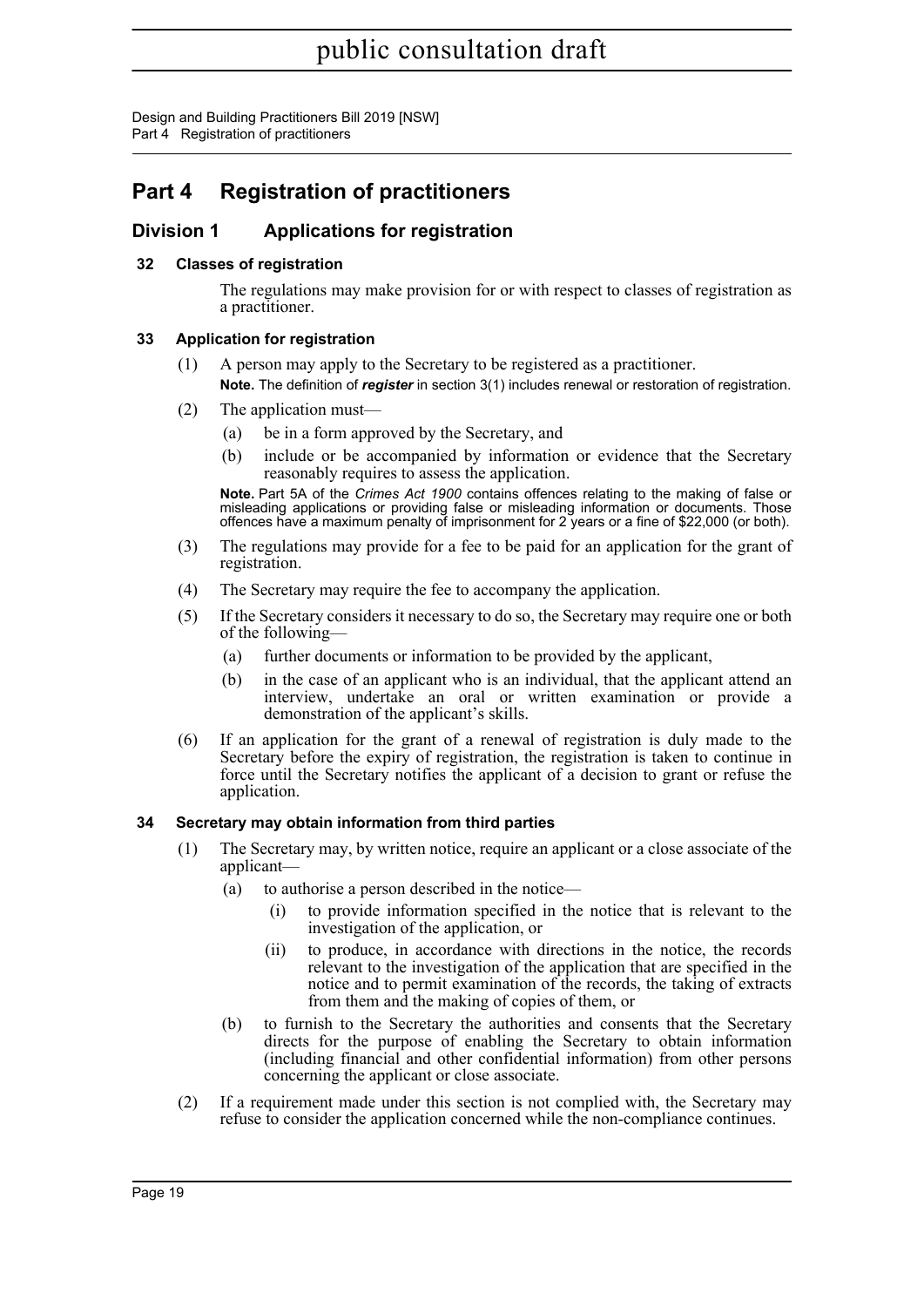Design and Building Practitioners Bill 2019 [NSW] Part 4 Registration of practitioners

> (3) A person who complies with a requirement of a notice under this section does not on that account incur a liability to another person.

### <span id="page-23-0"></span>**35 Determination of applications**

- (1) The Secretary may grant or refuse an application to be registered as a practitioner.
- (2) The Secretary may register a person as a practitioner of a class that the Secretary considers appropriate even if the application is for a different class of registration.
- (3) The Secretary must refuse to register a person as a practitioner if—
	- (a) the application for registration does not comply with this Act, or
	- (b) the Secretary is of the opinion that the applicant does not have the qualifications, skills, knowledge and experience to carry out the work for which the applicant is seeking registration, or
	- (c) the person (including, if the person is a body corporate, a director of the body corporate) is an individual who is under the age of 18 years, or
	- (d) the person is a mentally incapacitated person, or
	- (e) the person (including, if the person is a body corporate, a director of the body corporate) is an undischarged bankrupt, or
	- (f) on a ground prescribed by the regulations for the purposes of this section.
- (4) The Secretary is to give the applicant written notice of a decision to grant or refuse registration.
- (5) If the Secretary fails to give an applicant for registration notice of a decision to grant or refuse registration within the period prescribed by the regulations, the Secretary is taken to have refused to grant registration.

### <span id="page-23-1"></span>**36 Grounds for opinion that a person is not a suitable person to carry out work**

- (1) The Secretary may refuse to register a person as a practitioner if the Secretary is of the opinion that the person (including, if the person is a body corporate, a director of the body corporate) is not a suitable person to carry out the work for which the applicant is seeking registration.
- (2) The Secretary may form an opinion that a person is not a suitable person to carry out the work for which the person is seeking registration in any one or more of the following circumstances—
	- (a) the person (including, if the person is a body corporate, a director of the body corporate) has contravened a requirement imposed by or under this Act or a requirement imposed under another Act or law that applies to the work for which registration is sought,
	- (b) an equivalent authorisation of the person has been suspended or cancelled (other than at the person's request) under the law of another Australian jurisdiction,
	- (c) the person is disqualified (other than on the grounds of not residing in that jurisdiction or on the grounds that the person is a body corporate) from holding an equivalent authorisation under the law of another Australian jurisdiction,
	- (d) a close associate of the person who would not be a fit and proper person to be registered exercises a significant influence over the person or the operation and management of the person's business,
	- (e) a circumstance prescribed by the regulations.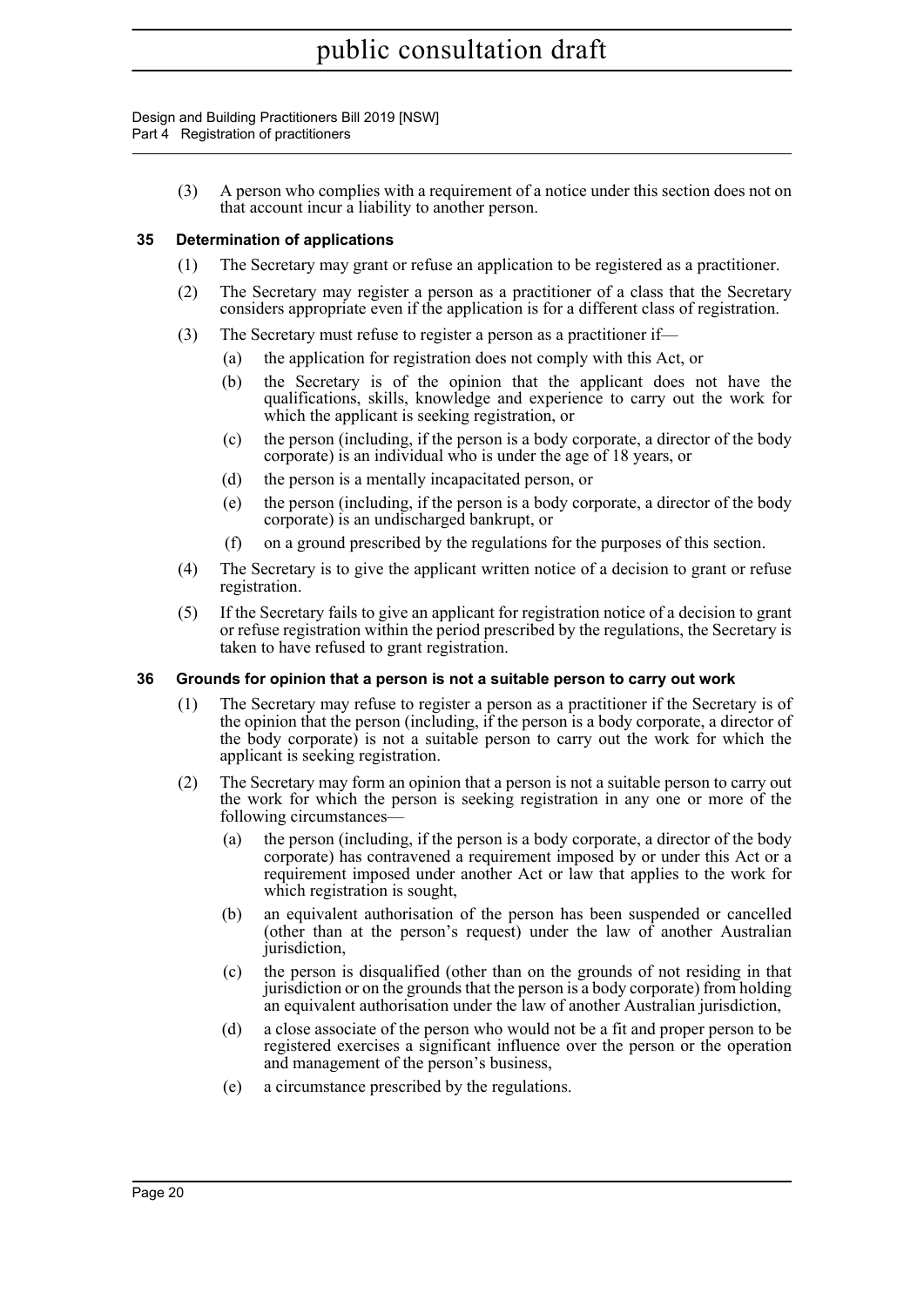Design and Building Practitioners Bill 2019 [NSW] Part 4 Registration of practitioners

### <span id="page-24-0"></span>**37 Requirements for registration**

- (1) The regulations may make provision for or with respect to the requirements for registration.
- (2) Without limiting subsection (1), the regulations may provide for the qualifications, skills and experience for registration, including registration for particular classes of registration.

### <span id="page-24-1"></span>**38 Duration of registration**

- (1) Registration remains in force for a period of 1, 3 or 5 years as specified by the Secretary in the notice by which registration is granted, unless sooner cancelled.
- (2) Registration has no effect during a period in which registration is suspended.

### <span id="page-24-2"></span>**39 Conditions of registration**

- (1) Registration is subject to the following conditions—
	- (a) conditions imposed by this Act or the regulations,
	- (b) conditions imposed by the Secretary (whether on or after registration).
- (2) The Secretary may, by written notice given to a registered practitioner, impose a condition on the registration or vary or revoke a condition of the registration imposed by the Secretary.

### <span id="page-24-3"></span>**40 Particular conditions**

- (1) Conditions may be imposed on registration to require a registered practitioner to prepare regulated designs or carry out building work in accordance with specified standards or methodologies, including but not limited to standards or methodologies prepared by the Secretary.
- (2) A condition of registration may provide that an authorisation conferred by the registration does not take effect until the end of a specified period or the happening of a particular event or the occurrence of a particular state of affairs.
- (3) This section does not limit the matters for which conditions of registration may provide.

### <span id="page-24-4"></span>**Division 2 Variation, suspension or cancellation of registration**

### <span id="page-24-5"></span>**41 Variation, suspension or cancellation of registration generally**

- (1) The Secretary may, by written notice given to a practitioner, vary, suspend or cancel the practitioner's registration on the following grounds—
	- (a) the practitioner is not entitled to be registered,
	- (b) the practitioner fails to comply with a condition of registration,
	- (c) in the opinion of the Secretary, the practitioner is not a suitable person to be registered or registered as a particular class of practitioner,
	- (d) the practitioner has contravened this Act or a regulation made under this Act, whether or not the practitioner is prosecuted or convicted for the contravention,
	- (e) the registration was granted in error,
	- (f) the Secretary has decided to suspend or cancel the registration under Part 5,
	- (g) the practitioner has applied for the registration to be cancelled or suspended,
	- (h) a ground prescribed by the regulations.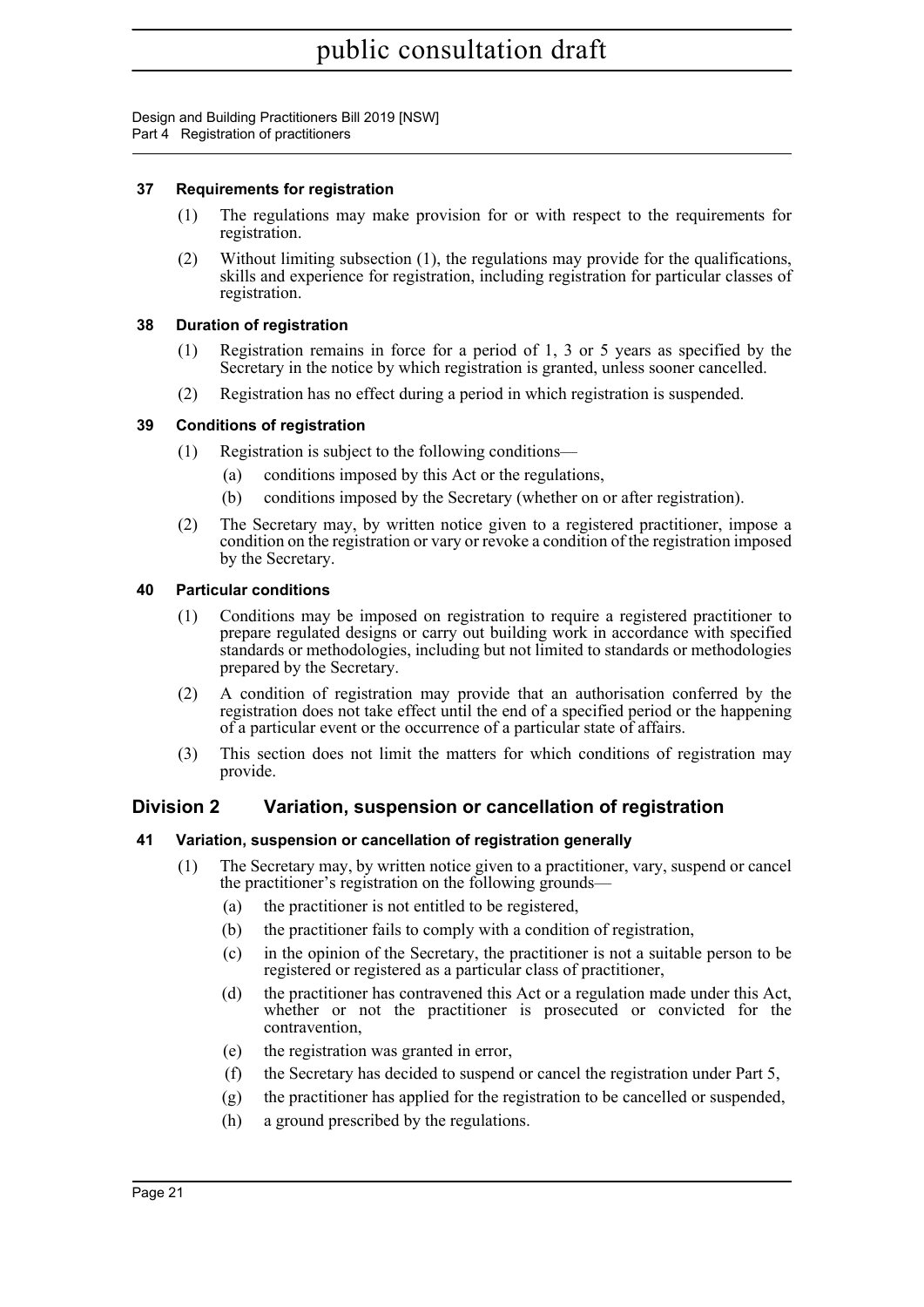#### Design and Building Practitioners Bill 2019 [NSW] Part 4 Registration of practitioners

- (2) The notice must specify—
	- (a) the date or time from which the variation, suspension or cancellation takes effect, and
	- (b) the grounds for the variation, suspension or cancellation.

#### <span id="page-25-0"></span>**42 Suspension or cancellation may be subject to conditions**

- (1) Registration may be suspended or cancelled unconditionally or subject to the conditions that the Secretary determines to impose.
- (2) The conditions may include (but are not limited to) conditions to which the registration was subject immediately before it was suspended or cancelled.
- (3) The Secretary may, by written notice given to the former registered practitioner, attach new conditions to, or vary or revoke existing conditions of, the suspension or cancellation of the registration.

#### <span id="page-25-1"></span>**43 Return of certificate of registration**

- (1) The Secretary may at any time by written notice require a person whose registration has been suspended, varied or cancelled to return to the Secretary within a specified time a certificate of registration issued to the person.
- (2) The notice may be included as part of a statement of a decision by the Secretary to take disciplinary action against the person.
- (3) A person must comply with a notice under this section. Maximum penalty—20 penalty units.

### <span id="page-25-2"></span>**Division 3 Recognition as registered practitioner**

### <span id="page-25-3"></span>**44 Recognition procedure**

- (1) The regulations may make provision for or with respect to the recognition of persons or classes of persons as registered practitioners for the purposes of this Act.
- (2) Without limiting subsection (1), the regulations may provide for the following—
	- (a) the recognition of persons who hold designated qualifications, or who are registered or recognised as practitioners under a law of this State or another State or a Territory, as registered practitioners,
	- (b) the classes of practitioners for which persons or classes of persons may be recognised as registered practitioners,
	- (c) the qualifications, skills and experience required for recognition,
	- (d) insurance requirements for recognition,
	- (e) applications for recognition and related matters (including conditions of recognition).

### <span id="page-25-4"></span>**Division 4 Registration offences**

### <span id="page-25-5"></span>**45 Registered body corporate with insufficient registered directors**

- (1) A registered body corporate must not provide a compliance declaration during a period during which it does not have at least 1 suitably qualified director. Maximum penalty—1,000 penalty units.
- (2) A registered body corporate that has not had for a continuous period of 3 months at least 1 suitably qualified director must not provide a compliance declaration until—
	- (a) it has a suitably qualified director, and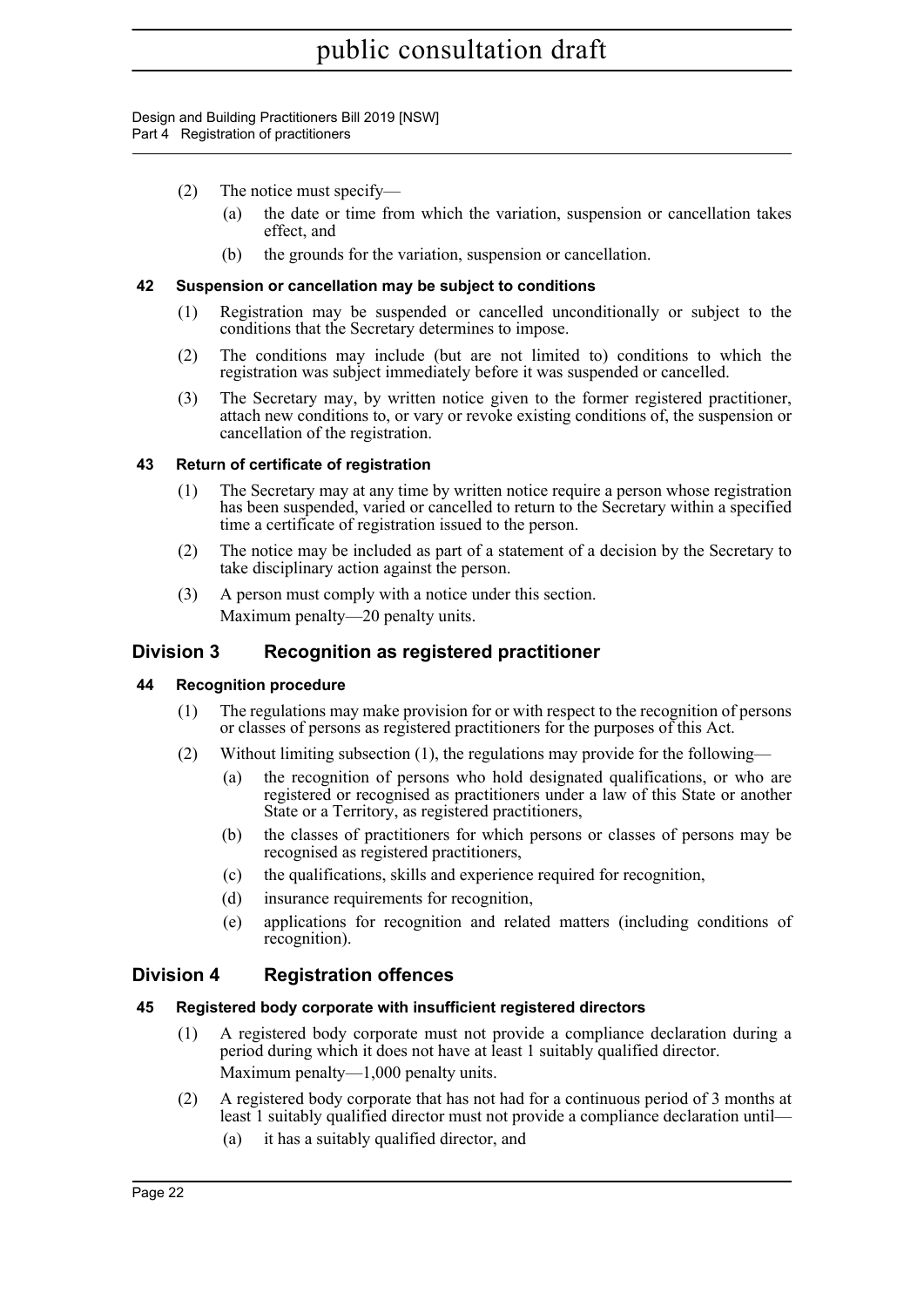Design and Building Practitioners Bill 2019 [NSW] Part 4 Registration of practitioners

> (b) it has notified the Secretary in writing that it now has a suitably qualified director.

Maximum penalty—1,000 penalty units.

(3) In this section—

*suitably qualified director*, in relation to the provision of a compliance declaration, means a director who is an individual who is a registered practitioner whose registration authorises the individual to provide the declaration.

### <span id="page-26-0"></span>**46 Offence of contravening condition**

A registered practitioner (including a former registered practitioner) who contravenes any of the following is guilty of an offence—

- (a) a condition of the registration (other than a condition for which a different maximum penalty is prescribed),
- (b) a condition of a suspension or cancellation of registration.

Maximum penalty—300 penalty units.

### <span id="page-26-1"></span>**47 Offence of lending certificate registration**

- (1) A registered practitioner must not let out, hire or lend a certificate of registration to another person or permit another person to use the certificate. Maximum penalty—300 penalty units.
- (2) The Secretary must cancel the registration of a registered practitioner who is convicted of an offence against this section.

### <span id="page-26-2"></span>**48 False representations relating to practitioners**

- (1) A person must not represent himself or herself to be a registered practitioner, and must not allow himself or herself to be represented to be a registered practitioner, unless the person is a registered practitioner.
- (2) A person must not represent another person to be a registered practitioner if the person knows, or ought reasonably to know, that the person is not a registered practitioner.

Maximum penalty—300 penalty units.

### <span id="page-26-3"></span>**49 Return of cancelled, suspended or varied registration**

- (1) A person must return the person's registration certificate in accordance with this section if the Secretary suspends, varies or cancels the person's registration. Maximum penalty—300 penalty units.
- (2) The certificate must be returned, within the period specified by the Secretary when suspending, varying or cancelling the registration, by—
	- (a) lodging the certificate with the Secretary, or
	- (b) lodging with the Secretary a statement signed by the person providing accurate and complete details of why the registration cannot be lodged.
- (3) If the person's registration has been varied and the registration certificate lodged in accordance with this section, the Secretary must issue an appropriate replacement registration certificate for the remainder of the term of the person's registration.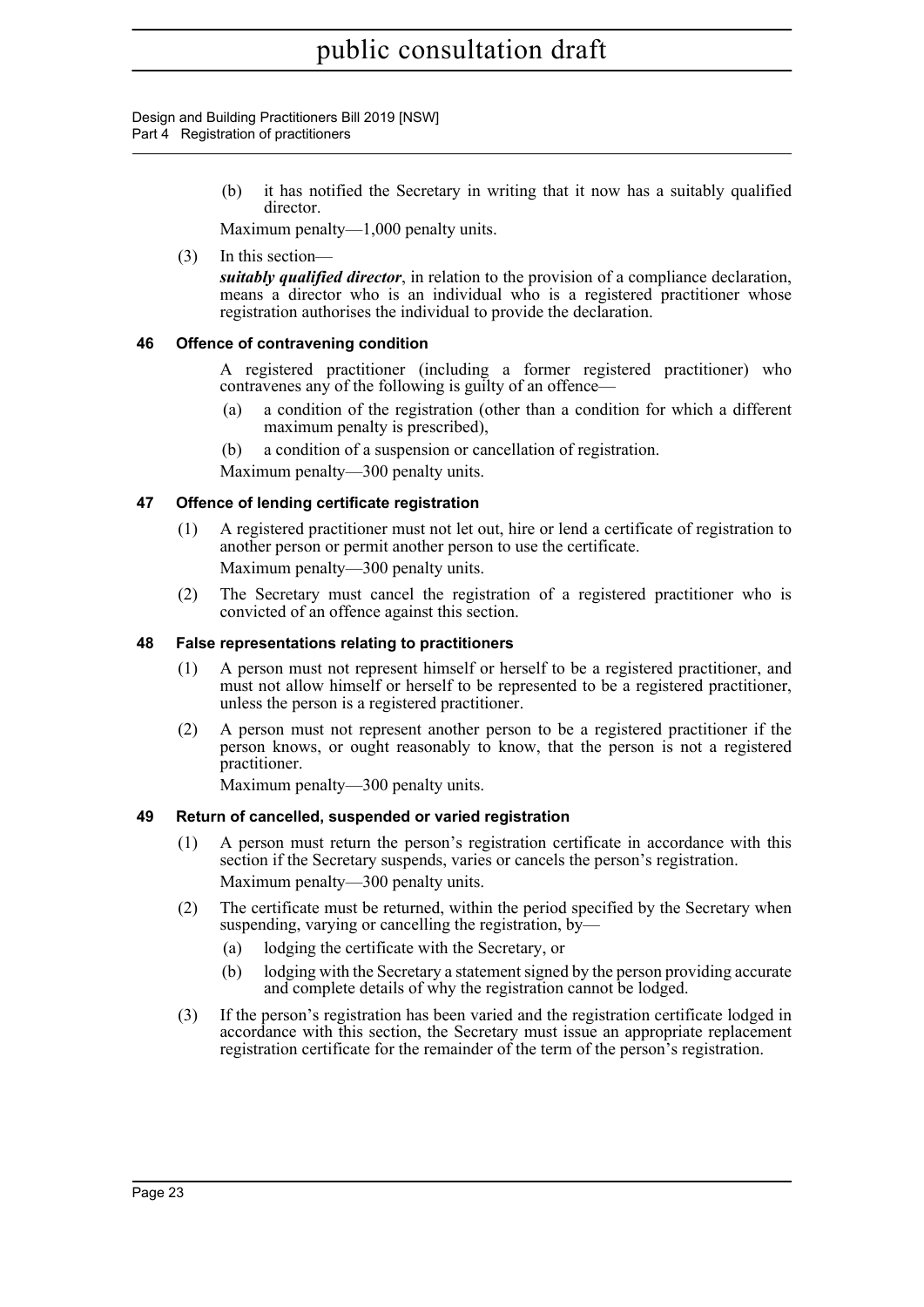Design and Building Practitioners Bill 2019 [NSW] Part 4 Registration of practitioners

### <span id="page-27-0"></span>**Division 5 General**

### <span id="page-27-1"></span>**50 Registration not transferable**

Registration is not transferable.

### <span id="page-27-2"></span>**51 Voluntary surrender or suspension of registration**

- (1) A registered practitioner may apply to the Secretary for a cancellation or suspension of registration.
- (2) An application must—
	- (a) be in a form approved by the Secretary, and
	- (b) include or be accompanied by any information or evidence required by the Secretary to assess the application.
- (3) The regulations may provide for a fee to be paid for an application for the cancellation or suspension of registration.
- (4) The Secretary may require the fee to accompany the application.
- (5) A reference in this section to an application for suspension of registration is taken to include a reference to an application to extend, cancel or vary a suspension imposed under this section.

### <span id="page-27-3"></span>**52 Review by Civil and Administrative Tribunal**

A person aggrieved by any of the following decisions may apply to the Tribunal for an administrative review under the *Administrative Decisions Review Act 1997* of the decision—

- (a) a decision of the Secretary to refuse registration,
- (b) a decision of the Secretary to suspend or cancel registration,
- (c) a decision of the Secretary to refuse an application to vary registration,
- (d) a decision of the Secretary to impose a condition on registration, or on the suspension or cancellation of registration,
- (e) a decision of the Secretary to vary registration,
- (f) a decision of the Secretary to refuse an application for the cancellation or suspension of registration.

**Note.** In this Act, a reference to registration of a person includes a reference to recognition of a person as a registered practitioner.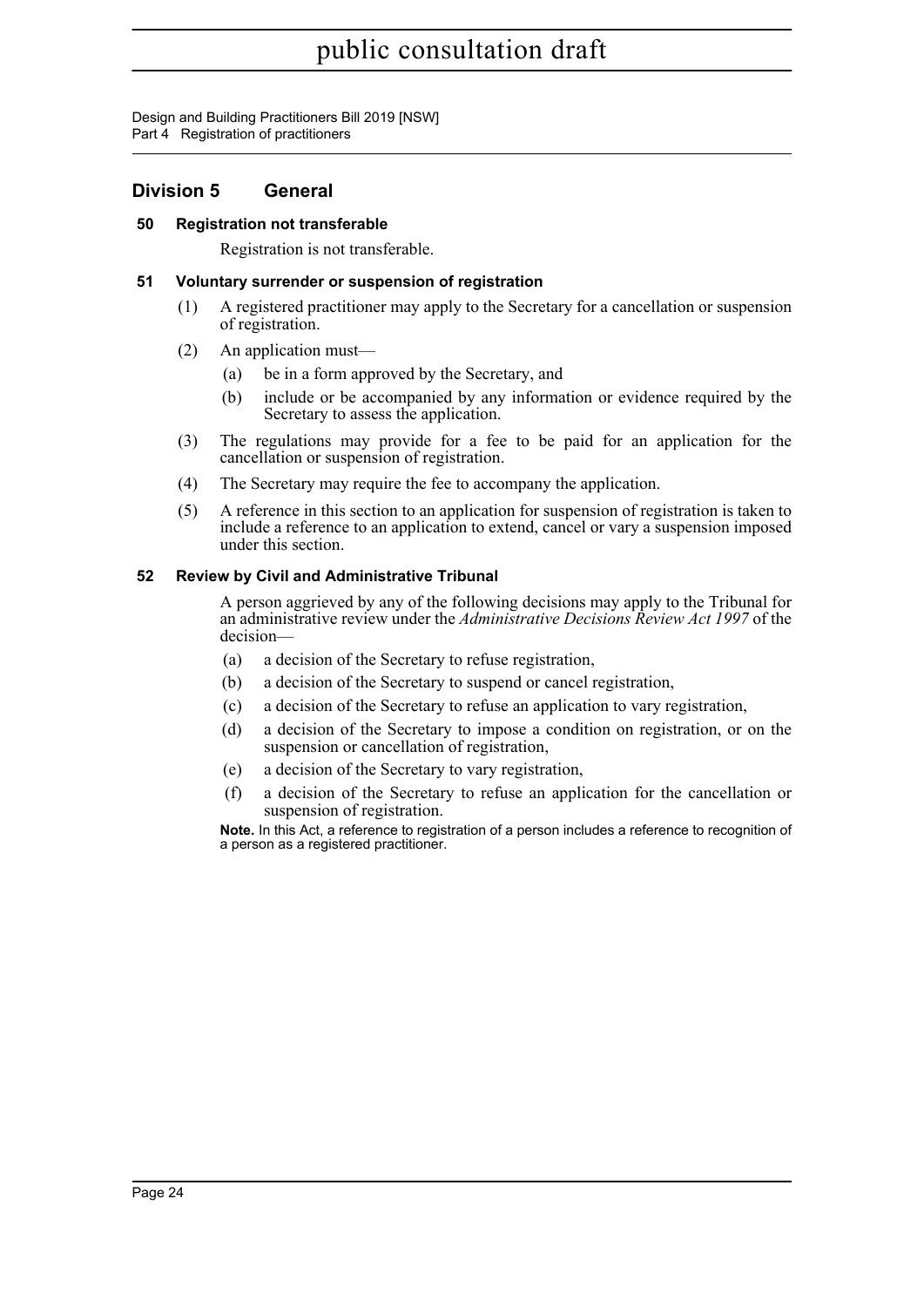Design and Building Practitioners Bill 2019 [NSW] Part 5 Disciplinary action against practitioners

### <span id="page-28-0"></span>**Part 5 Disciplinary action against practitioners**

### <span id="page-28-1"></span>**53 Grounds for taking disciplinary action**

The Secretary may take disciplinary action against a registered practitioner on one or more of the following grounds—

- (a) the practitioner has engaged in conduct in connection with the preparation of regulated designs or carrying out building work, or the provision of declarations under this Act, that has fallen short of the standard of competence, diligence and integrity that a member of the public is entitled to expect of a reasonably competent practitioner,
- (b) the practitioner has contravened this Act or a regulation made under this Act, whether or not the practitioner is prosecuted or convicted for the contravention,
- (c) the practitioner has contravened a law of this or another Australian jurisdiction (whether or not the contravention is an offence and whether or not the practitioner is prosecuted or convicted for the contravention) with respect to any of the following—
	- (i) the preparation of regulated designs or the carrying out of building work or work authorised to be carried out under an equivalent authorisation,
	- (ii) the provision of a compliance declaration,
	- (iii) registration or an equivalent authorisation,
	- (iv) fraud or dishonesty,
- (d) the practitioner has failed to comply with a statutory or other duty, or a contractual obligation, imposed on the practitioner by or in accordance with a law of this or another Australian jurisdiction with respect to the preparation of regulated designs or the carrying out of building work or work authorised to be carried out under an equivalent authorisation or the provision of a compliance declaration,
- (e) the practitioner has failed to comply with a condition of the registration,
- (f) the practitioner has wilfully disregarded matters to which the practitioner is required to have regard to when preparing regulated designs or carrying out building work or when providing a compliance declaration,
- (g) the practitioner has failed to comply with an undertaking given under section 77,
- (h) other grounds prescribed by the regulations.

### <span id="page-28-2"></span>**54 Notice to show cause**

- (1) This section applies if the Secretary is of the opinion that there may be grounds for taking disciplinary action under this Part against a practitioner.
- (2) The Secretary may give a written notice to the practitioner inviting the practitioner to show cause why the practitioner should not be dealt with under this Part.
- (3) The notice must state the grounds on which the practitioner is required to show cause and must specify the period, being at least 14 days, during which it must be done.
- (4) A practitioner to whom a notice to show cause has been given may, within the period specified in the notice, make submissions to the Secretary, orally or in writing, and provide evidence with respect to the matters to which the notice relates.
- (5) The Secretary may conduct any inquiry or make any investigation with respect to the matters to which the notice relates and the submissions are made, if any, and the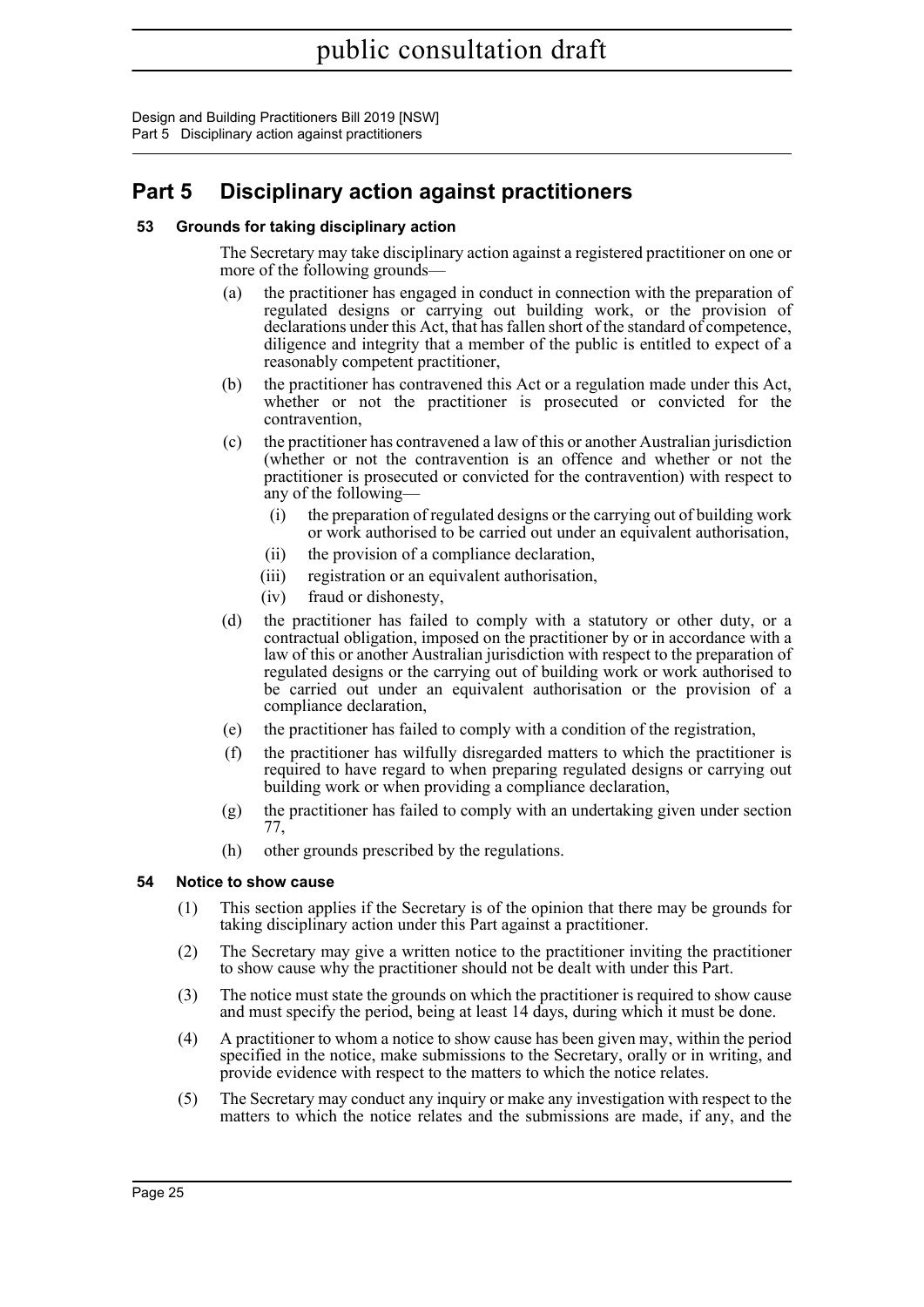Design and Building Practitioners Bill 2019 [NSW] Part 5 Disciplinary action against practitioners

> evidence adduced, if any, by or on behalf of the practitioner with respect to those matters that the Secretary thinks fit.

- (6) The Secretary must, before determining whether or not to take disciplinary action under this Part against a person, take into consideration any submission made by the person in accordance with this section.
- (7) However, the Secretary may take immediate disciplinary action without taking any steps under this section if the Secretary is of the opinion that it is in the public interest to take immediate action.

### <span id="page-29-0"></span>**55 Disciplinary action that may be taken by Secretary**

- (1) The Secretary may, if satisfied that one or more of the grounds for taking disciplinary action against a registered practitioner has been established, do one or more of the following—
	- (a) determine to take no further action against the registered practitioner,
	- (b) caution or reprimand the registered practitioner,
	- (c) make a determination requiring the registered practitioner to pay to the Secretary, as a penalty, an amount not exceeding \$220,000 (in the case of a body corporate) or \$110,000 (in the case of an individual) within a specified time,
	- (d) impose a condition on the registration of the registered practitioner, including a condition requiring the registered practitioner to undertake specified education or training relating to a particular type of work or business practice within a specified time,
	- (e) suspend or cancel the registration of the registered practitioner in accordance with Part 4,
	- (f) disqualify the registered practitioner, either temporarily or permanently, from being registered or being registered in a particular class.
- (2) In determining the disciplinary action to take, the Secretary must take into account any other disciplinary action taken against the person under this Part.
- (3) The Secretary is to provide a written statement of a decision made under this section to the person concerned as soon as is reasonably practicable after the decision is made.
- (4) The statement of a decision must specify—
	- (a) the decision that has been made, and
	- (b) if relevant, the date or time on which the decision takes effect, and
	- (c) the grounds for the decision.

**Note.** In this Act, a reference to registration of a person includes a reference to recognition of a person as a registered practitioner.

#### <span id="page-29-1"></span>**56 Registered directors must report certain conduct**

Each registered director of a registered body corporate must report to the Secretary conduct by any of the following persons as soon as practicable after becoming aware of the conduct if the director suspects, or should reasonably suspect, that the conduct is a ground for taking disciplinary action against the person under this Part—

- (a) the body corporate,
- (b) another registered director of the body corporate,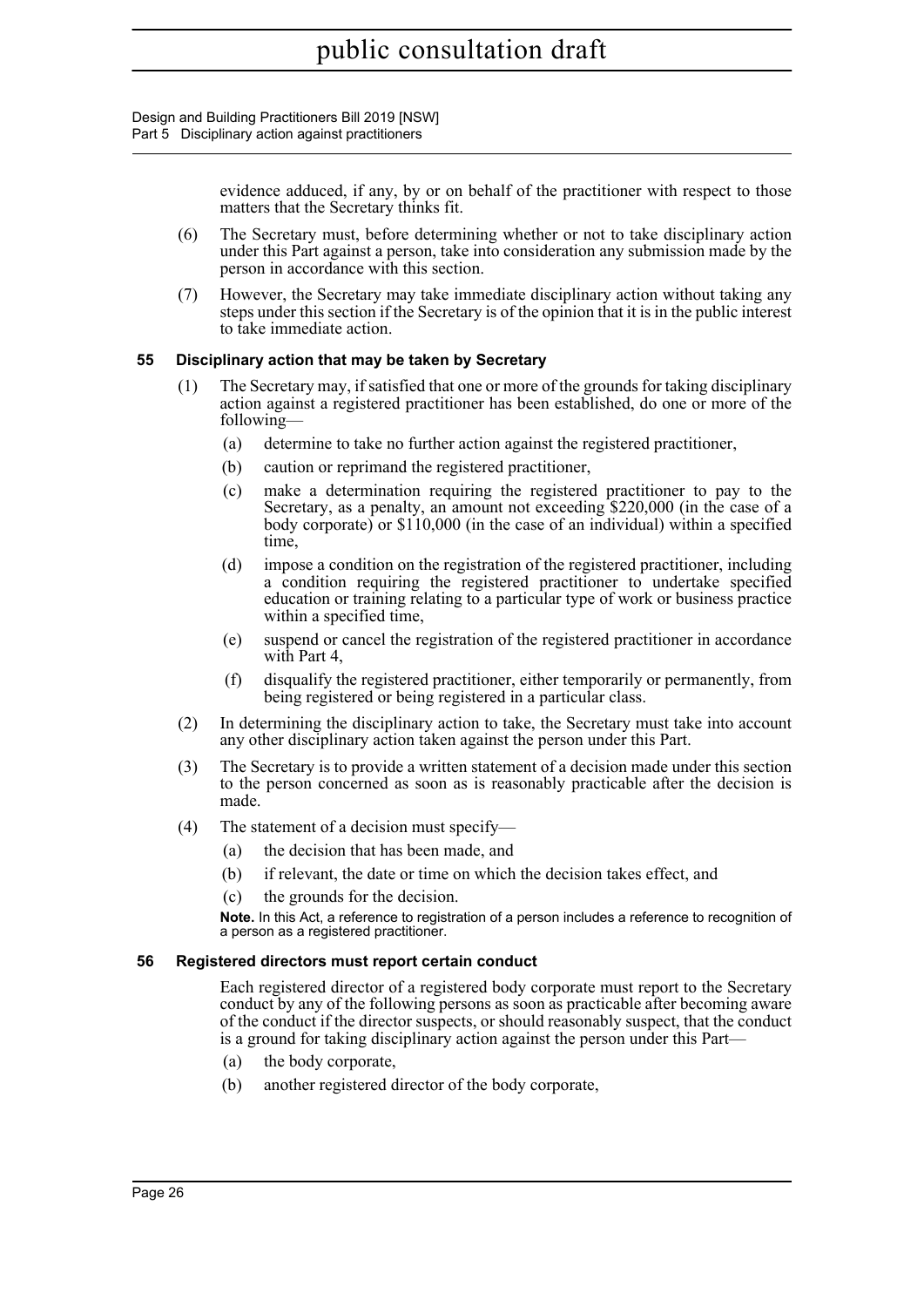Design and Building Practitioners Bill 2019 [NSW] Part 5 Disciplinary action against practitioners

> (c) a registered individual who is preparing regulated designs or carrying out building work, or providing compliance declarations, on behalf of the body corporate.

Maximum penalty—300 penalty units.

#### <span id="page-30-0"></span>**57 Review by Civil and Administrative Tribunal**

A person aggrieved by a decision of the Secretary to take disciplinary action under this Part may apply to the Tribunal for an administrative review under the *Administrative Decisions Review Act 1997* of the decision.

#### <span id="page-30-1"></span>**58 Enforcement of monetary penalties and payment of costs**

- (1) When a decision of the Secretary to impose a monetary penalty has taken effect and the amount required to be paid has not been paid to the Secretary—
	- (a) registration held by the person required to pay is taken to be suspended until that amount is paid to the Secretary, and
	- (b) that amount may be recovered by the Secretary as a debt in a court of competent jurisdiction.
- (2) The Secretary may agree in writing to extend the time for payment by a person of an amount referred to in subsection  $(1)$  and, in that case, that subsection does not have effect with respect to the person during the extension of time.
- (3) The Secretary's failure to enter into an agreement under this section cannot be reviewed by the Tribunal in an application for an administrative review made under this Act.

#### <span id="page-30-2"></span>**59 Liability for offences not affected**

- (1) A decision to take disciplinary action against a person under this Part does not affect the liability of the person for an offence against a provision of this or any other Act or of a regulation made under this or any other Act.
- (2) The Secretary is not prevented from taking disciplinary action under this Part merely because the registered practitioner is subject to criminal or civil proceedings that relate to the same matters or incident to which the disciplinary action relates.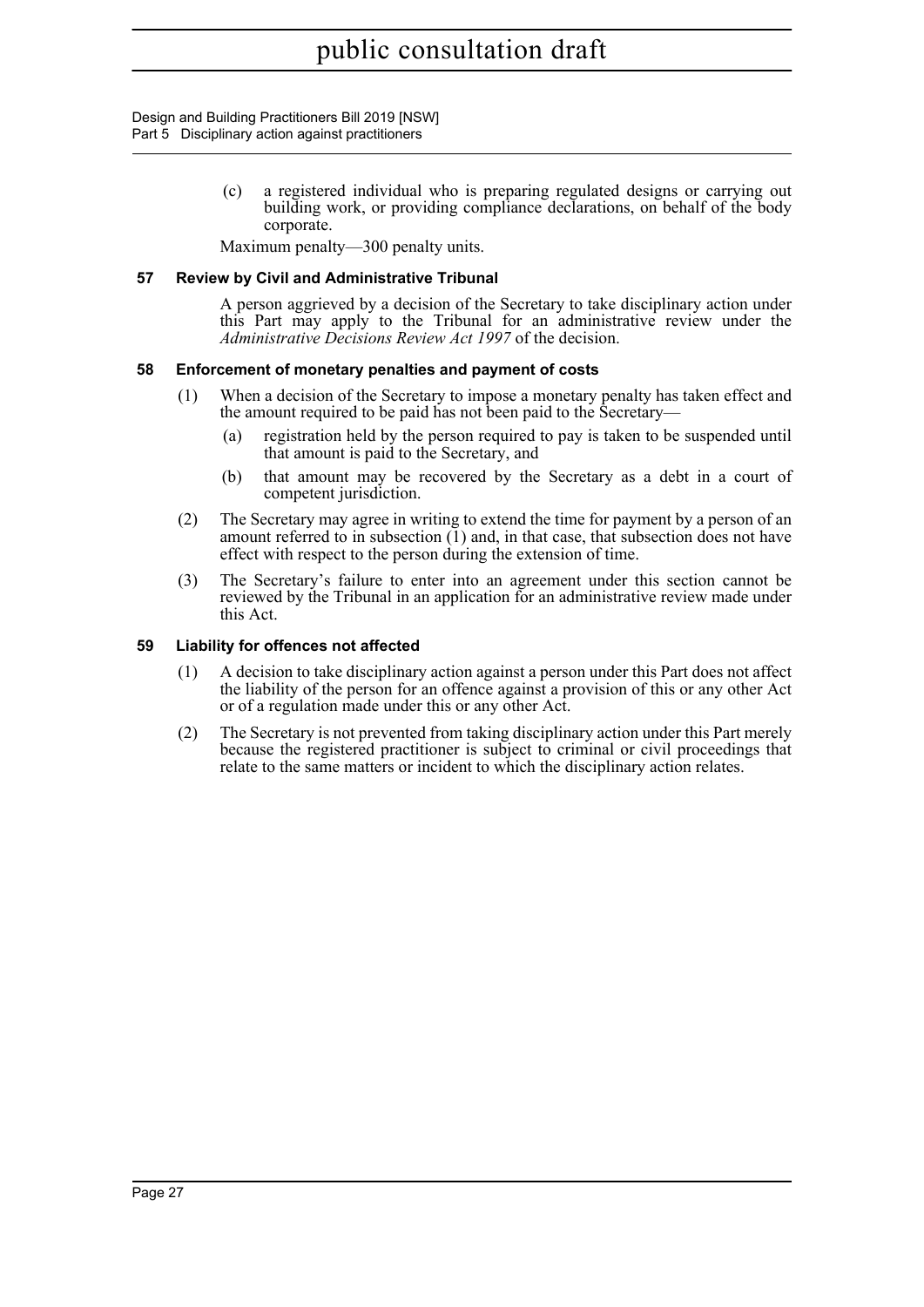Design and Building Practitioners Bill 2019 [NSW] Part 6 Investigations

### <span id="page-31-0"></span>**Part 6 Investigations**

### <span id="page-31-1"></span>**Division 1 Preliminary**

### <span id="page-31-2"></span>**60 Definitions**

In this Part—

*authorised officer* means a person appointed under Division 2 or a police officer. *motor vehicle* has the same meaning as in the *Road Transport Act 2013*. *occupier* of premises means the person who has the management or control of the premises.

*premises* includes—

- (a) a building or structure, or
- (b) land or a place (whether enclosed or built on or not), or
- (c) a mobile plant, motor vehicle, vessel or aircraft.

*records* includes plans, specifications, maps, reports, books and other documents (whether in writing, in electronic form or otherwise).

*specify* an act, matter or thing includes—

- (a) describe the act, matter or thing, and
- (b) specify a class of acts, matters or things.

*vessel* means any kind of vessel used in navigation.

### <span id="page-31-3"></span>**61 Purposes for which functions under Part may be exercised**

- (1) An authorised officer may exercise the functions conferred by this Part for one or more of the following purposes—
	- (a) investigating, monitoring and enforcing compliance with the requirements imposed by or under this Act,
	- (b) obtaining information or records for purposes connected with the administration of this Act,
	- (c) enforcing, administering or executing this Act.
- (2) In this Part, a reference to an *authorised purpose* is a reference to a purpose referred to in subsection (1).

### <span id="page-31-4"></span>**Division 2 Authorised officers**

### <span id="page-31-5"></span>**62 Appointment of authorised officers**

The Secretary may appoint any of the following persons as an authorised officer for the purposes of this Part—

- (a) an employee of the Department,
- (b) a person who is an investigator within the meaning of the *Fair Trading Act 1987*,
- (c) a person belonging to a class of persons prescribed by the regulations.

### <span id="page-31-6"></span>**63 Scope of authority**

- (1) An authorisation of a person as an authorised officer may be given generally, or subject to conditions, limitations or restrictions or only for limited purposes.
- (2) If an authorisation is given subject to conditions, limitations or restrictions or only for limited purposes, nothing in this Act authorises or requires the authorised officer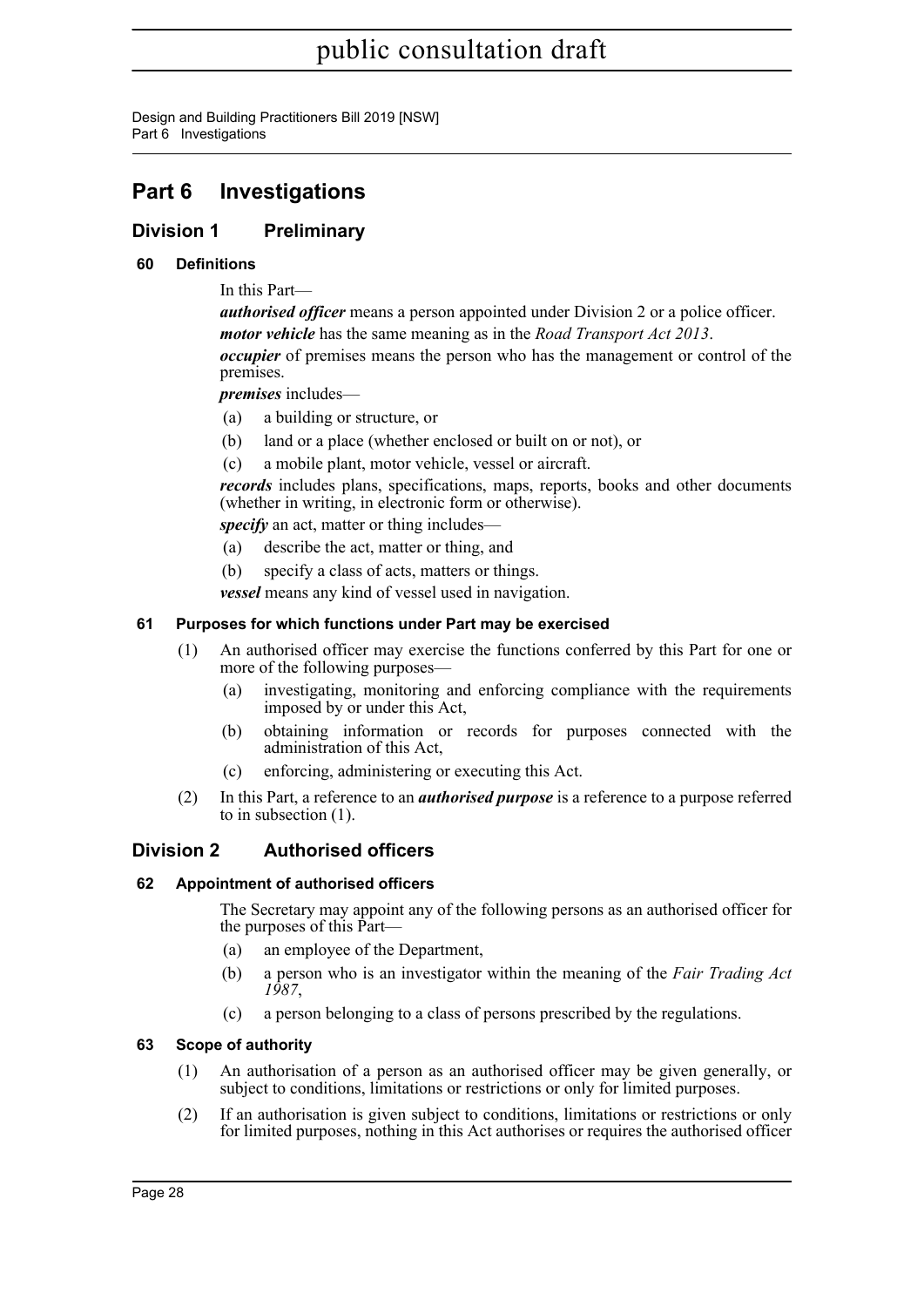Design and Building Practitioners Bill 2019 [NSW] Part 6 Investigations

> to act in contravention of the conditions, limitations or restrictions or for other purposes.

### <span id="page-32-0"></span>**64 Identification**

- (1) Every authorised officer who is not a police officer is to be provided with an identification card as an authorised officer by the Secretary.
- (2) The Secretary may decide not to issue an identification card to an investigator within the meaning of the *Fair Trading Act 1987* who is appointed as an authorised officer.
- (3) In that case, the person's certificate of identification as an investigator is taken to be the person's identification card as an authorised officer.
- (4) An authorised officer must, if requested to do so when exercising a function under this Act by a person affected by the exercise of the function, produce to the person the officer's identification card as an authorised officer or, in the case of a police officer, the officer's police identification.

### <span id="page-32-1"></span>**Division 3 Information gathering powers**

#### <span id="page-32-2"></span>**65 Exercise in conjunction with other powers**

A power conferred by this Division may be exercised whether or not a power of entry under Division 4 is being exercised.

#### <span id="page-32-3"></span>**66 Powers of authorised officers to require information and records**

- (1) An authorised officer may, by written notice given to a person, direct the person to furnish to the officer registration information or records (or both) as the authorised officer may require for an authorised purpose.
- (2) The notice must specify the manner in which information or records are required to be furnished and a reasonable time by which the information or records are required to be furnished.
- (3) The notice may only require a person to furnish existing records that are in the person's possession or that are within the person's power to obtain lawfully.
- (4) The person to whom a record is furnished under this Division may take copies of it.
- (5) If a record directed to be furnished under this Division is in electronic, mechanical or other form, the record must be furnished in written form, unless the notice otherwise provides.

#### <span id="page-32-4"></span>**67 Power of authorised officers to require answers**

- (1) An authorised officer may direct a person whom the authorised officer suspects on reasonable grounds to have knowledge of matters with respect to which information is reasonably required for an authorised purpose to answer questions with respect to those matters.
- (2) An authorised officer may, by written notice, direct a person to attend at a specified place and time to answer questions under this section if attendance at that place is reasonably required in order that the questions can be properly put and answered.
- (3) The place and time at which a person may be directed to attend is to be a place and time nominated by the authorised officer that is reasonable in the circumstances.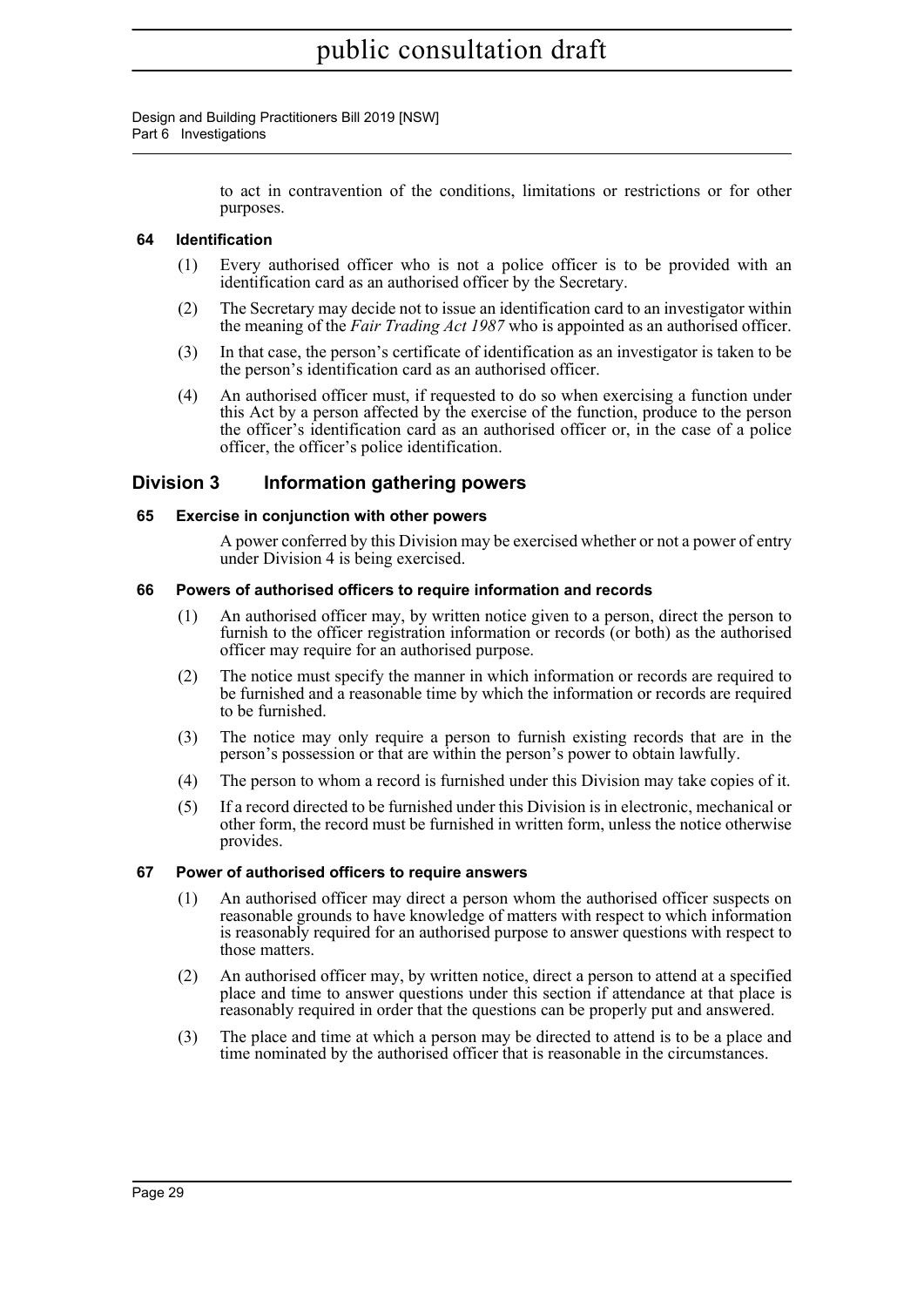Design and Building Practitioners Bill 2019 [NSW] Part 6 Investigations

### <span id="page-33-0"></span>**68 Recording of evidence**

- (1) An authorised officer may cause questions and answers to questions given under this Division to be recorded if the officer has informed the person who is to be questioned that the record is to be made.
- (2) A record may be made using sound recording apparatus or audio visual apparatus, or another method determined by the authorised officer.
- (3) A copy of the record must be provided by the authorised officer to the person who is questioned as soon as practicable after it is made.
- (4) A record may be made under this section despite the provisions of another law.

### <span id="page-33-1"></span>**Division 4 Entry to premises**

### <span id="page-33-2"></span>**69 Powers of authorised officers to enter premises**

- (1) An authorised officer may enter any premises at a reasonable hour in the daytime or at an hour during which business (including building work) is in progress or is usually carried on at the premises.
- (2) A power to enter premises conferred by this Act authorises entry by foot, vehicle, vessel or aircraft or by any other means.
- (3) Entry to premises may be effected with or without the authority of a search warrant.
- (4) When exercising a power of entry under this Part, an authorised officer may be accompanied by any assistants that the authorised officer considers necessary.

#### <span id="page-33-3"></span>**70 Entry into residential premises only with permission or warrant**

- (1) This Division does not empower an authorised officer to enter a part of premises used only for residential purposes without the permission of the occupier or the authority of a search warrant.
- (2) This section does not limit entry onto common property under a strata scheme (within the meaning of the *Strata Schemes Management Act 2015*) or association property under a community title scheme (within the meaning of the *Community Land Management Act 1989*).

### <span id="page-33-4"></span>**71 Search warrants**

- (1) An authorised officer under this Act may apply to an issuing officer for the issue of a search warrant if the authorised officer believes on reasonable grounds that—
	- (a) a requirement imposed by or under this Act is being or has been contravened at any premises, or
	- (b) there is, in or on any premises, a matter or a thing that is connected with an offence under this Act or the regulations.
- (2) An issuing officer to whom an application is made may, if satisfied that there are reasonable grounds for doing so, issue a search warrant authorising an authorised officer named in the warrant—
	- (a) to enter the premises, and
	- (b) to exercise any function of an authorised officer under this Part.
- (3) Division 4 of Part 5 of the *Law Enforcement (Powers and Responsibilities) Act 2002* applies to a search warrant issued under this section.
- (4) Without limiting the generality of section 71 of the *Law Enforcement (Powers and Responsibilities) Act 2002*, a police officer—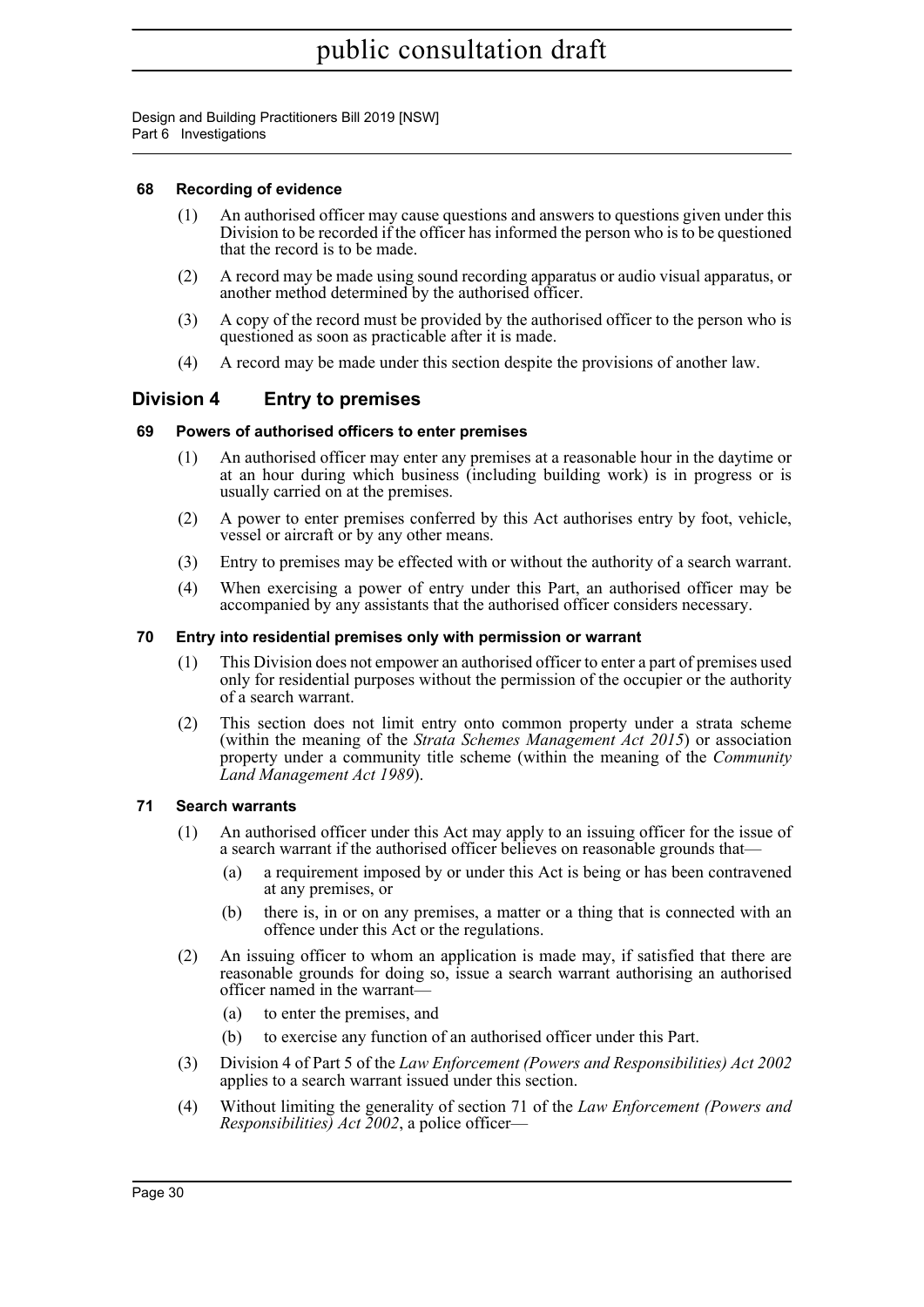Design and Building Practitioners Bill 2019 [NSW] Part 6 Investigations

- (a) may accompany an authorised officer executing a search warrant issued under this section, and
- (b) may take all reasonable steps to assist the authorised officer in the exercise of the officer's functions under this section.
- (5) In this section—

*issuing officer* means an authorised officer within the meaning of the *Law Enforcement (Powers and Responsibilities) Act 2002*.

### <span id="page-34-0"></span>**72 Provision of assistance to authorised officers**

- (1) An authorised officer may direct the owner or occupier of premises, or a person in or on premises (other than a public place), to provide any reasonable assistance that the authorised officer specifies for the purposes of exercising the authorised officer's functions under this Division with respect to those premises.
- (2) The direction may be given orally to the person or by written notice served on the person.

### <span id="page-34-1"></span>**73 Powers that may be exercised on premises**

- (1) An authorised officer may, at premises lawfully entered, do anything that in the opinion of the authorised officer is necessary to be done for an authorised purpose, including (but not limited to) the things specified in subsection (2).
- (2) An authorised officer may do any or all of the following—
	- (a) examine and inspect any thing,
	- (b) take and remove samples of a thing,
	- (c) make examinations, inquiries, measurements or tests that the authorised officer considers necessary,
	- (d) take photographs or other recordings that the authorised officer considers necessary,
	- (e) direct a person to produce records for inspection,
	- (f) examine and inspect any records,
	- (g) copy any records,
	- (h) seize a thing that the authorised officer has reasonable grounds for believing is connected with an offence against this Act or the regulations,
	- (i) move a seized thing from the place where it is seized or leave it at the place where it is seized and take reasonable action to restrict access to the thing,
	- (j) direct the occupier of the premises where a thing is seized to retain it at those premises or at another place under the control of the occupier,
	- (k) open up, cut open or demolish building work, if the authorised officer has reasonable grounds for believing that it is necessary to do so because it is connected with an offence against this Act or the regulations,
	- (l) do anything else authorised by or under this Act.
- (3) The power to examine and inspect a thing includes a power to use reasonable force to break open or otherwise access a thing, including a floor or wall containing the thing.
- (4) The power to seize a thing connected with an offence includes a power to seize—
	- (a) a thing with respect to which the offence has been committed, and
	- (b) a thing that will afford evidence of the commission of the offence, and
	- (c) a thing that was used for the purpose of committing the offence.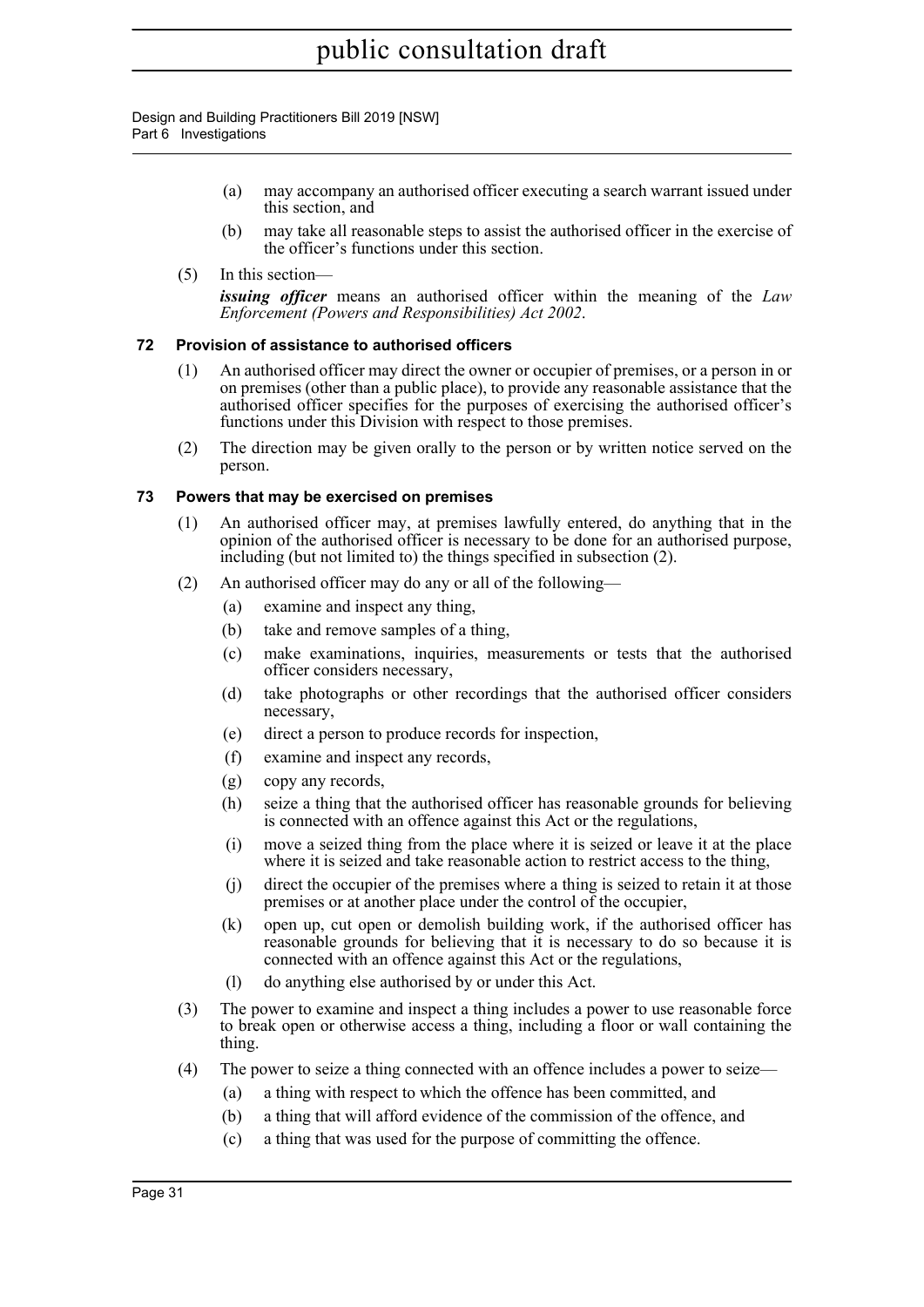Design and Building Practitioners Bill 2019 [NSW] Part 6 Investigations

- (5) The power to do a thing under this section includes a power to arrange for that thing to be done.
- (6) A power to do something under this section with respect to a thing may be exercised without the consent of the owner of the thing.
- (7) In this section, a reference to an offence includes a reference to an offence that there are reasonable grounds for believing has been committed.

### <span id="page-35-0"></span>**Division 5 Miscellaneous**

### <span id="page-35-1"></span>**74 Taking possession of records to be used as evidence**

- (1) If an authorised officer takes possession of records under this Part for the purpose of obtaining evidence or protecting evidence from destruction, the records may be retained by the Secretary until the completion of any proceedings (including proceedings on appeal) in which they may be evidence.
- (2) The person from whom the records are taken must be provided, within a reasonable time after the records are taken, with a copy of the records certified by an authorised officer as a true copy.
- (3) A copy of records provided under this section is, as evidence, of equal validity to the records of which it is certified to be a copy.

### <span id="page-35-2"></span>**75 Obstruction of authorised officers**

A person must not obstruct, hinder or interfere with an authorised officer in the exercise of the authorised officer's functions under this Part.

Maximum penalty—1,000 penalty units (in the case of a body corporate) or 200 penalty units (in any other case).

### <span id="page-35-3"></span>**76 Failure to comply with direction**

A person must not, without reasonable excuse, fail to comply with a direction of an authorised officer made in accordance with this Part.

Maximum penalty—1,000 penalty units (in the case of a body corporate) or 200 penalty units (in any other case).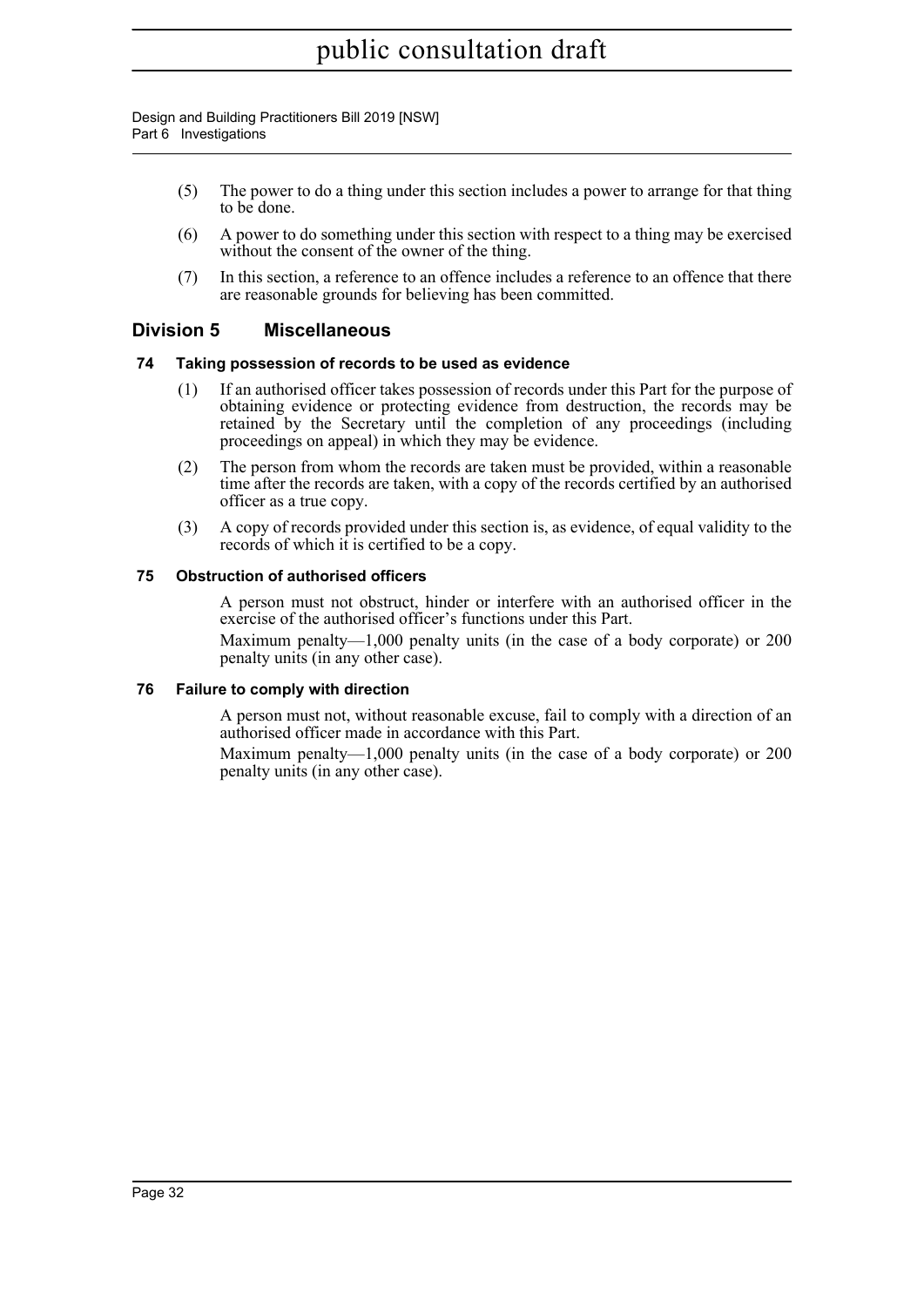Design and Building Practitioners Bill 2019 [NSW] Part 7 Enforcement

### <span id="page-36-0"></span>**Part 7 Enforcement**

### <span id="page-36-1"></span>**Division 1 Remedial actions**

### <span id="page-36-2"></span>**77 Undertakings**

The Secretary may accept a written undertaking from a registered practitioner as to the manner in which the practitioner will prepare regulated designs, carry out building work, provide compliance declarations or conduct the practitioner's business as a registered practitioner.

**Note.** Part 5 provides that a breach of an undertaking is grounds for taking disciplinary action against a registered practitioner.

### <span id="page-36-3"></span>**78 Stop work orders**

- (1) The Secretary may, by order in writing given to a building practitioner or the owner of land on which building work is being carried out (a *stop work order*), order the practitioner or owner to ensure that the building work stops if the Secretary is of the opinion that—
	- (a) the building work is, or is likely to be, carried out in contravention of this Act, and
	- (b) the contravention could result in significant harm or loss to the public or occupiers or potential occupiers of the building to which the work relates or significant damage to property.
- (2) A stop work order takes effect on the day it is given to the building practitioner or owner or on a later day specified in the order.
- (3) A stop work order may be unconditional or subject to conditions.
- (4) The Secretary may, by notice in writing given to a building practitioner or the owner of land who is subject to a stop work order, impose a condition on the order or revoke or vary a condition of the order.
- (5) A stop work order remains in force until one of the following occurs—
	- (a) the order is revoked by the Secretary,
	- (b) the term (if any) of the order ends,
	- (c) the period of 12 months from the day on which the order takes effect ends.
- (6) A person must not fail to comply with an order in force under this section. Maximum penalty—1,000 penalty units and in addition, in the case of a continuing offence, 100 penalty units for each day the offence continues.

### <span id="page-36-4"></span>**79 Review by Civil and Administrative Tribunal**

A person aggrieved by a decision of the Secretary to make, revoke or amend a stop work order may apply to the Tribunal for an administrative review under the *Administrative Decisions Review Act 1997* of the decision.

### <span id="page-36-5"></span>**80 Applying for injunctions**

- (1) On the application of the Secretary, the Land and Environment Court may grant an injunction restraining a threatened or apprehended contravention, or the continuation of a contravention, of a provision of this Act or the regulations.
- (2) An injunction may be granted without the Secretary being required to show a likelihood of damage.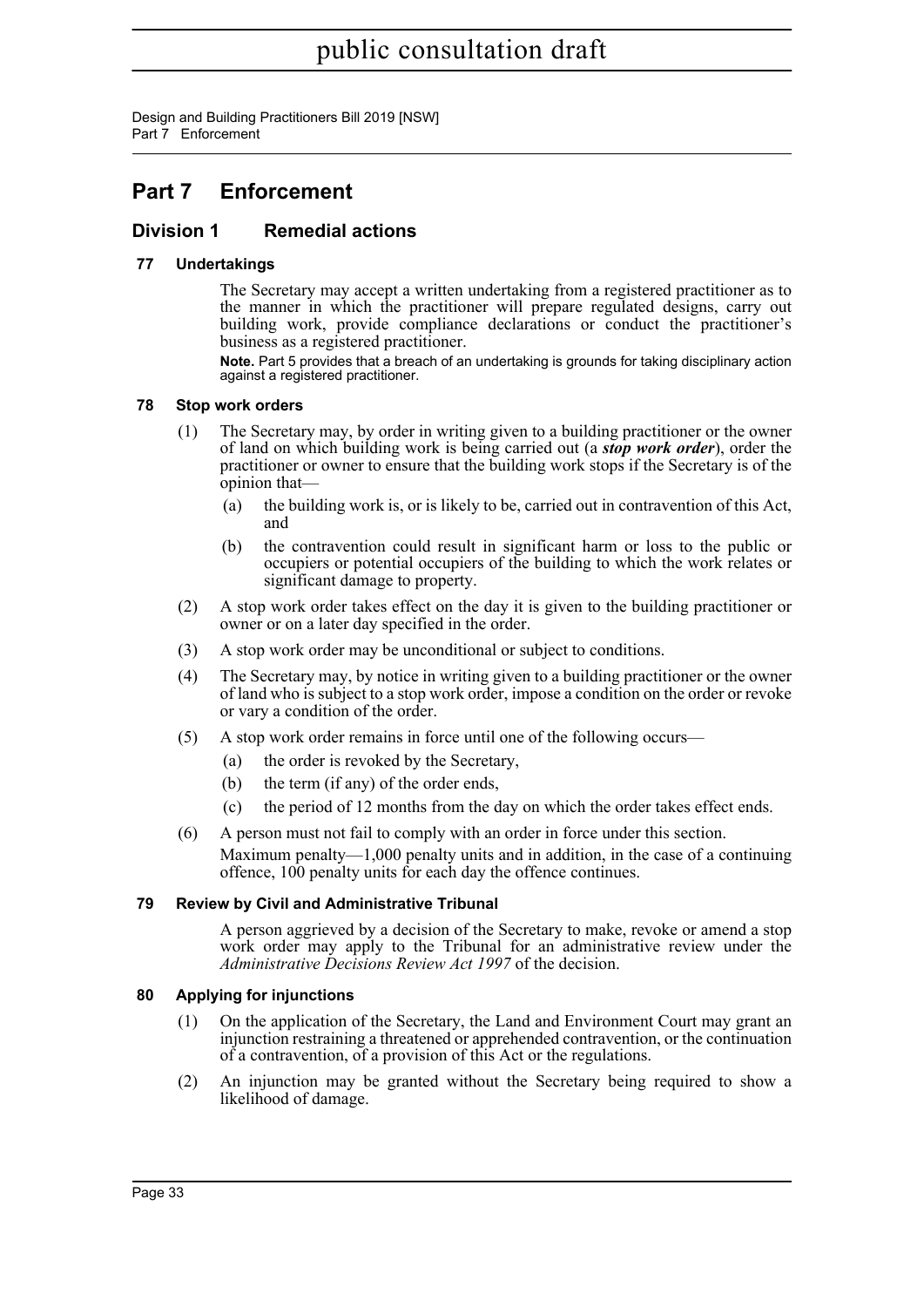#### Design and Building Practitioners Bill 2019 [NSW] Part 7 Enforcement

- (3) If in the opinion of the Court it is desirable to do so, the Court may grant an interim injunction pending determination of the application.
- (4) When the Secretary makes an application for the grant of an injunction under this section, the Court is not to require the Secretary or any other person, as a condition of granting an interim injunction, to give an undertaking as to damages.

### <span id="page-37-0"></span>**81 Complaints, investigations and audits of practitioners**

- (1) The Secretary may, whether or not the Secretary has received a complaint, investigate—
	- (a) a registered practitioner or former registered practitioner, or
	- (b) the preparation of regulated designs or the carrying out of building work or the provision of compliance declarations, or
	- (c) other matters that may constitute a breach of this Act or the regulations.
- (2) The Secretary may require that a complaint made to the Secretary about a matter referred to in subsection  $(1)(a)$ – $(c)$  be in a form approved by the Secretary.
- (3) However, the Secretary is not required to investigate a matter even if a complaint is made in the approved form.
- (4) The Secretary may conduct an audit of a registered practitioner at any time.
- (5) This section does not limit other powers that the Secretary may have under this Act or another Act or law to receive a complaint, investigate a matter or conduct an audit.

### <span id="page-37-1"></span>**Division 2 Offences**

#### <span id="page-37-2"></span>**82 Proceedings for offences**

- (1) Proceedings for an offence against this Act may be taken before the Local Court or before the Land and Environment Court in its summary jurisdiction.
- (2) Proceedings for an offence against the regulations may be taken before the Local Court.
- (3) If proceedings in respect of an offence against this Act are brought in the Local Court, the maximum monetary penalty that the Court may impose in respect of the offence is, despite any other provisions of this Act, 1,000 penalty units or the maximum monetary penalty provided by this Act in respect of the offence, whichever is the lesser.
- (4) If proceedings in respect of an offence against this Act are brought in the Land and Environment Court in its summary jurisdiction, that Court may impose a penalty not exceeding the maximum penalty provided by this Act in respect of the offence.
- (5) Despite the *Criminal Procedure Act 1986* or any other Act, proceedings for an offence against this Act or the regulations may be commenced not later than 3 years after the date alleged to be the date on which the offence was committed.

### <span id="page-37-3"></span>**83 Penalty notices**

- (1) A penalty notice officer may issue a penalty notice to a person if it appears to the officer that the person has committed a penalty notice offence.
- (2) A penalty notice offence is an offence against this Act or the regulations that is prescribed by the regulations as a penalty notice offence.
- (3) The *Fines Act 1996* applies to a penalty notice issued under this section.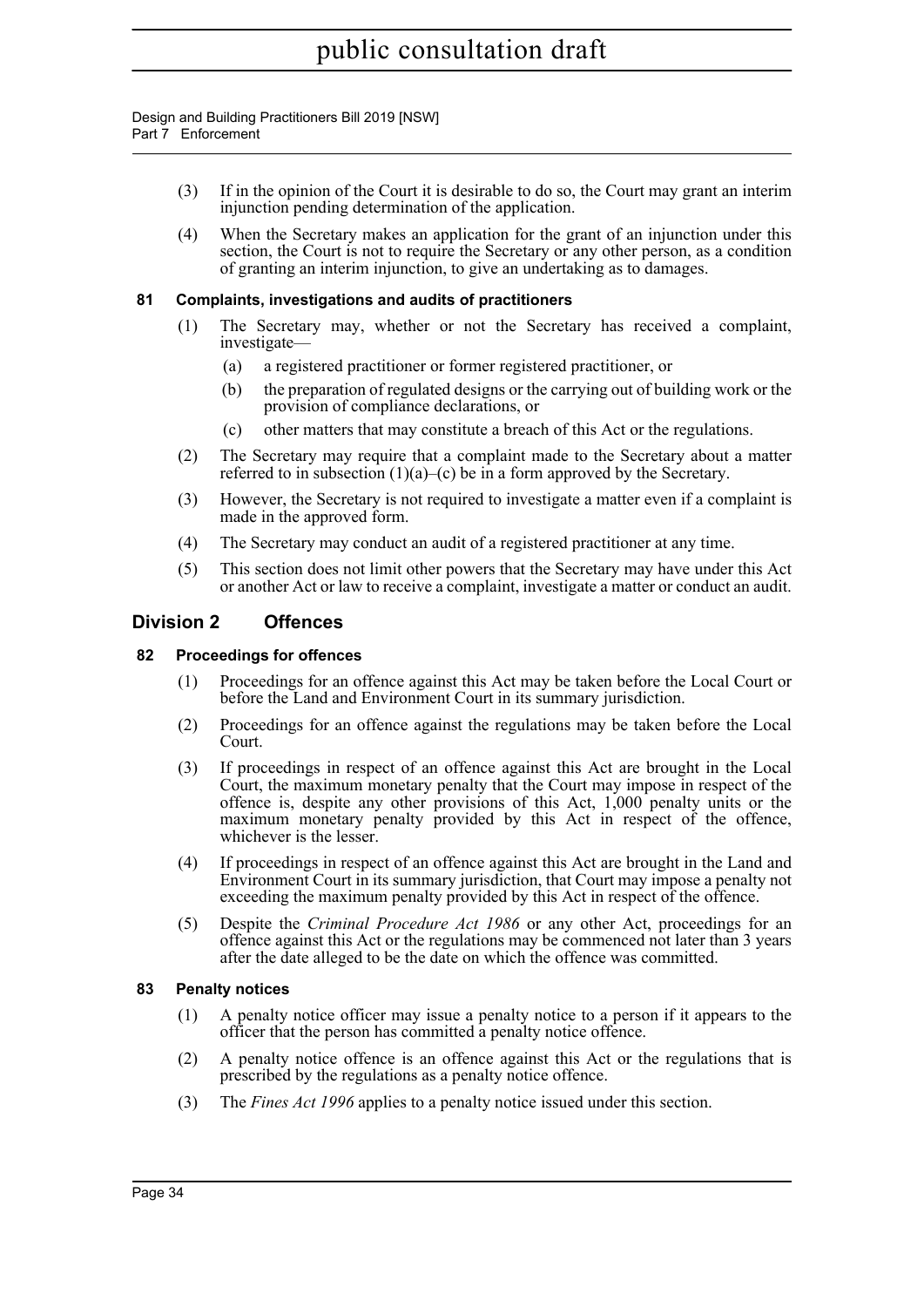Design and Building Practitioners Bill 2019 [NSW] Part 7 Enforcement

> **Note.** The *Fines Act 1996* provides that, if a person issued with a penalty notice does not wish to have the matter determined by a court, the person may pay the amount specified in the notice and is not liable to any further proceedings for the alleged offence.

- (4) The amount payable under a penalty notice issued under this section is the amount prescribed for the alleged offence by the regulations (not exceeding the maximum amount of penalty that could be imposed for the offence by a court).
- (5) This section does not limit the operation of any other provision of, or made under, this or any other Act relating to proceedings that may be taken in respect of offences.
- (6) In this section, *penalty notice officer* means any of the following designated by the Secretary as a penalty notice officer for the purposes of this section—
	- (a) a member of staff of the Department,
	- (b) a person prescribed by the regulations.

#### <span id="page-38-0"></span>**84 Offences by bodies corporate**

- (1) If a body corporate contravenes, whether by act or omission, a provision of this Act or the regulations, each person who is a director of the body corporate or who is concerned in the management of the body corporate is taken to have contravened the same provision if the person knowingly authorised or permitted the contravention.
- (2) A person may be proceeded against and convicted under a provision pursuant to subsection (1) whether or not the body corporate has been proceeded against or been convicted under that provision.
- (3) Nothing in this section affects any liability imposed on a body corporate for an offence committed by the body corporate against this Act or the regulations.

#### <span id="page-38-1"></span>**85 Continuing offences**

- (1) A person who is guilty of an offence because the person fails to comply with a requirement made by or under this Act or the regulations (whether the requirement is imposed by a notice or in any other way) to do or cease to do something, or cause something to cease, (whether or not within a specified period or before a particular time)—
	- (a) continues, until the requirement is complied with and despite the fact that any specified period has expired or time has passed, to be liable to comply with the requirement, and
	- (b) is guilty of a continuing offence for each day the contravention continues.
- (2) This section does not apply to an offence if the relevant provision of this Act or the regulations does not provide for a penalty for a continuing offence.
- (3) This section does not apply to the extent that a requirement of a notice is revoked.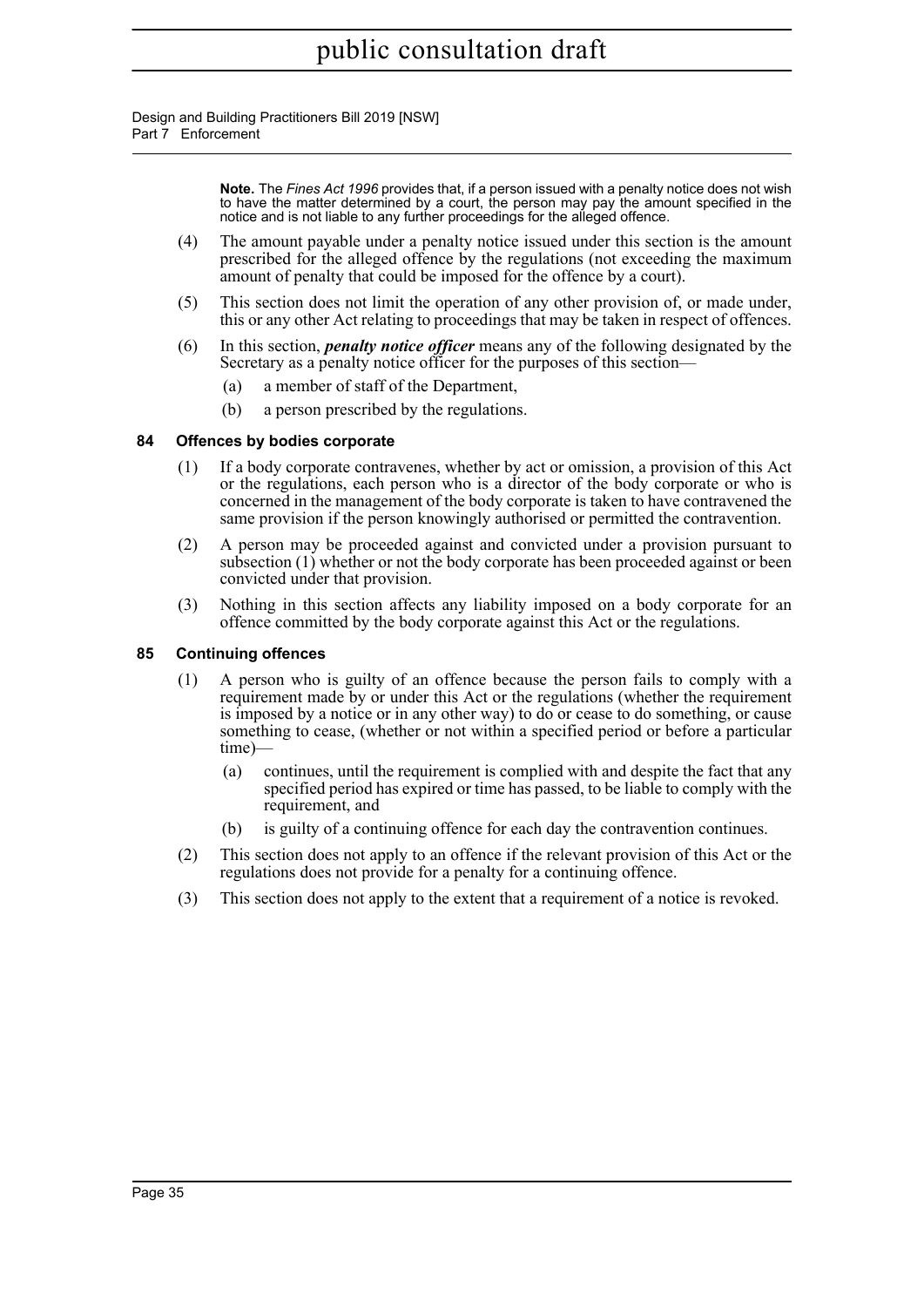Design and Building Practitioners Bill 2019 [NSW] Part 8 Miscellaneous

### <span id="page-39-0"></span>**Part 8 Miscellaneous**

### <span id="page-39-1"></span>**86 Practitioners registers**

- (1) The Secretary is to maintain a register, for each of design practitioners, principal design practitioners and building practitioners, for the purpose of obtaining and providing information about the particulars of registrations that are required by the regulations to be kept in the registers.
- (2) A register is to be in the form determined by the Secretary and is to be freely available on the internet for inspection by the public.
- (3) Without limiting the particulars that may be prescribed by the regulations with respect to a register, the regulations may require that the register include any of the following particulars with respect to registration—
	- (a) details of the registration, including details of the holder of the registration,
	- (b) the results of a relevant disciplinary determination,
	- (c) the results of prosecutions under this Act,
	- (d) details of penalty notices issued,
	- (e) details of warning notices published under this Part,
	- (f) details of any conditions on the registration,
	- (g) details of any cancellation or suspension of the registration.
- (4) The Secretary may remove a particular from, or otherwise amend, a register if the particular is, in the opinion of the Secretary, false, erroneous, misleading or unfairly prejudicial to the interests of the holder of the registration concerned.

### <span id="page-39-2"></span>**87 Warning notices**

- (1) The Secretary may authorise publication of a notice (a *warning notice*) warning persons of particular risks involved in dealing with—
	- (a) a specified registered practitioner or former registered practitioner, or
	- (b) any other person that the Secretary reasonably believes may have breached this Act or the regulations.
- (2) The Secretary may authorise publication of a warning notice in one or more of the following ways—
	- (a) to a person making inquiries to the Secretary about the person concerned,
	- (b) by advertisement by the use of any medium,
	- (c) to any media representatives.
- (3) Publication of a warning notice may be authorised whether or not a complaint has been made.
- (4) However, the Secretary must conduct an investigation before authorising the publication.
- (5) Before authorising publication of a warning notice, the Secretary must give the person concerned an opportunity for a period of not less than 2 business days to make representations to the Secretary about publication of the warning notice, unless—
	- (a) the Secretary, after making reasonable efforts to do so, is not able to contact the person promptly and advise the person of that opportunity, or
	- (b) the person refuses to make any representations.
- (6) However, no opportunity to make representations is required to be given if, in the opinion of the Secretary, there is an immediate risk to the public.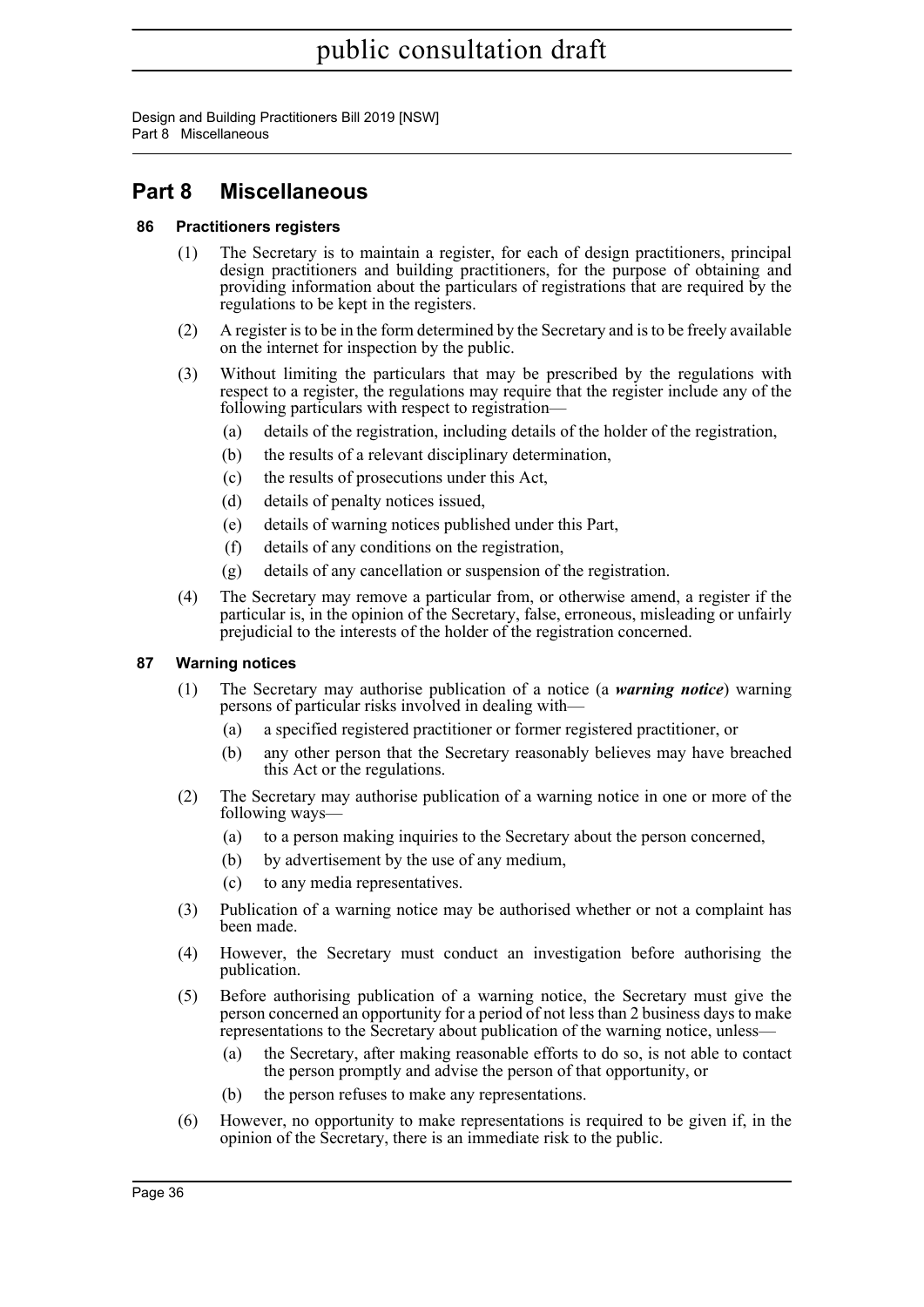Design and Building Practitioners Bill 2019 [NSW] Part 8 Miscellaneous

- (7) No liability is incurred by a person for publishing in good faith—
	- (a) a warning notice under this section, or
	- (b) a fair report or summary of a warning notice.

### <span id="page-40-0"></span>**88 Service of documents**

- (1) A document that is authorised or required by this Act or the regulations to be given to a person may be given by any of the following methods—
	- (a) in the case of an individual—by personal delivery to the person,
	- (b) by post to the address specified by the person for the service of documents of that kind,
	- (c) in the case of an individual who has not specified such an address—by post to the residential or business address of the person last known to the person serving the document,
	- (d) in the case of a body corporate—by post to the registered office or any other office of the body corporate or by leaving it at any such office with a person apparently over the age of 16 years,
	- (e) by email to an email address specified by the person for the service of documents of that kind,
	- (f) by any other method authorised by the regulations for the service of documents of that kind.
- (2) Nothing in this section affects the operation of any provision of a law or of the rules of a court authorising a document to be served on a person by any other method.
- (3) In this section, *give* includes serve or send.

### <span id="page-40-1"></span>**89 Certificate evidence of certain matters**

- (1) A document signed by the Secretary (or by an officer prescribed by the regulations) and certifying any one or more of the matters specified in subsection (2) is admissible in criminal or civil proceedings under this Act and (in the absence of evidence to the contrary) is evidence of the matters so certified.
- (2) The matters are as follows—
	- (a) that a specified person was or was not, at a specified time or during a specified period, a registered practitioner or a registered practitioner of a specified class,
	- (b) that registration held by a specified person was or was not, at a specified time or during a specified period, subject to a specified condition or was or was not suspended,
	- (c) that a specified person was or was not, at a specified time or during a specified period, an authorised officer,
	- (d) that a particular or other matter was or was not, at a specified time or during a specified period, included on the register,
	- (e) that a design was or was not, at a specified time or during a specified period, a regulated design,
	- (f) any other matter prescribed by the regulations.

### <span id="page-40-2"></span>**90 Personal liability**

(1) A matter or thing done or omitted to be done by the following persons does not, if the matter or thing was done or omitted to be done in good faith for the purpose of exercising a function under this Act, subject the person to any action, liability, claim or demand—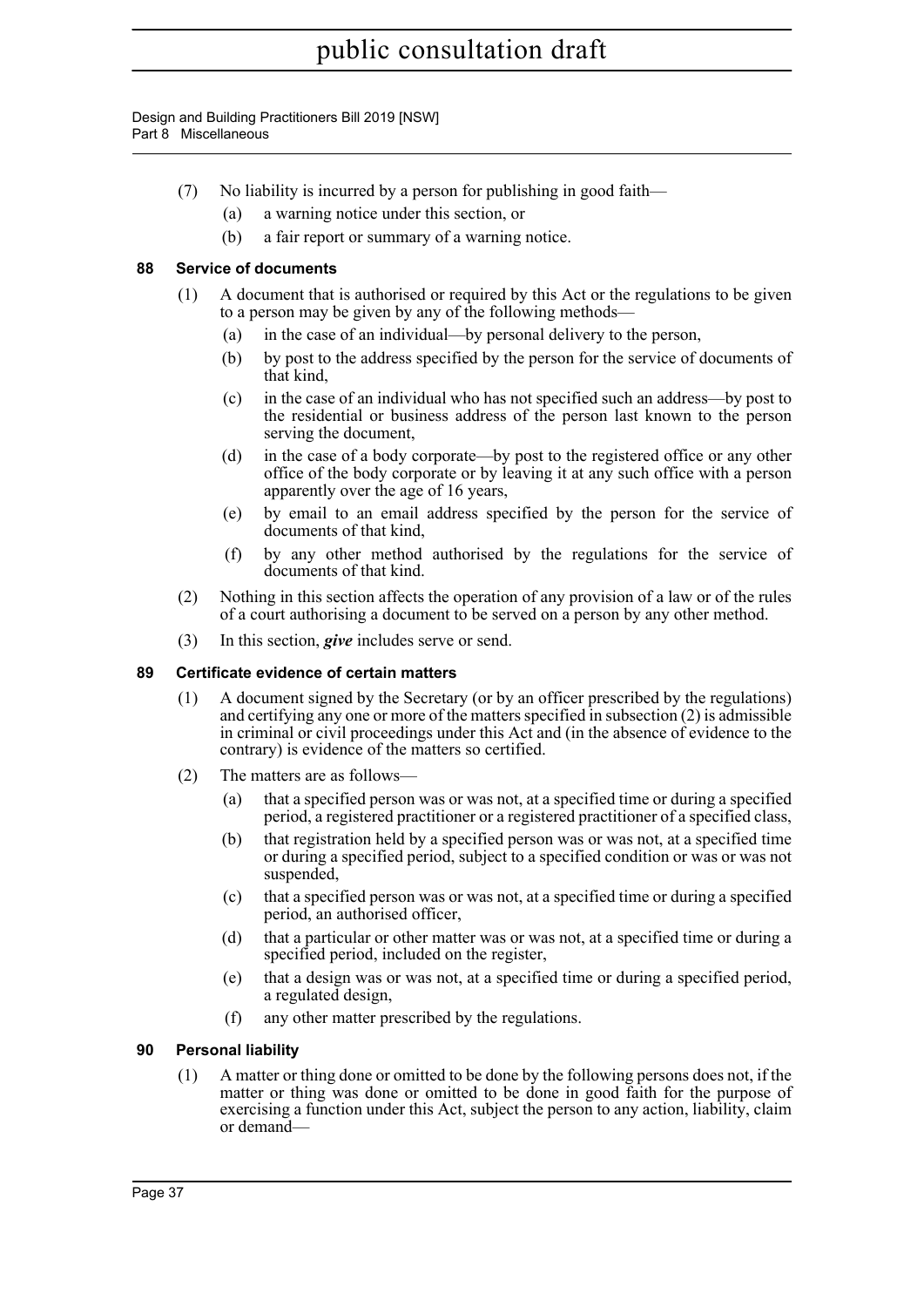Design and Building Practitioners Bill 2019 [NSW] Part 8 Miscellaneous

- (a) the Secretary,
- (b) an authorised officer,
- (c) a person acting under the direction of the Secretary or an authorised officer.
- (2) However, any such liability attaches instead to the Crown.

#### <span id="page-41-0"></span>**91 Disclosure and misuse of information**

A person must not disclose any information obtained in connection with the administration or execution of this Act unless that disclosure is made—

- (a) with the consent of the person from whom the information was obtained, or
- (b) in connection with the administration or execution of this Act, or
- (c) for the purposes of any disciplinary or legal proceedings arising out of this Act or of any report of any registration proceedings, or
- (d) in accordance with a requirement imposed under the *Ombudsman Act 1974*, or
- (e) with other lawful excuse.

Maximum penalty—50 penalty units.

#### <span id="page-41-1"></span>**92 Exchange of information**

- (1) The Secretary may provide relevant information to a relevant agency for the purposes of enabling or assisting the relevant agency to regulate or take other action in respect of any of the following—
	- (a) the preparation of regulated designs and other work done by a registered design practitioner or principal design practitioner,
	- (b) building work,
	- (c) practitioners,
	- (d) compliance declarations,
	- (e) other matters prescribed by the regulations.
- (2) A relevant agency may provide relevant information to the Secretary for the purposes of enabling or assisting the Secretary to exercise the Secretary's functions.
- (3) Without limiting subsection (1), the Secretary may enter into an arrangement (an *information sharing arrangement*) with a relevant agency (or in the case of the Civil and Administrative Tribunal, the President of the Tribunal) for the purposes of sharing or exchanging relevant information held by the Secretary or the agency.
- (4) Under an information sharing arrangement, the Secretary and the relevant agency are, despite any other Act or law, authorised—
	- (a) to request and receive information held by the other party to the arrangement, and
	- (b) to disclose information to the other party.
- (5) Subsection (4) applies only to the extent that the information is reasonably necessary to assist in the exercise of functions of the Secretary under this Act or the functions of the relevant agency.
- (6) This section does not—
	- (a) require the Secretary to provide information to a relevant agency only in accordance with subsection (1), or with an information sharing arrangement, where that information can otherwise be lawfully provided, or
	- (b) limit the operation of any other Act or law under which a relevant agency is authorised or required to disclose information to another person or body.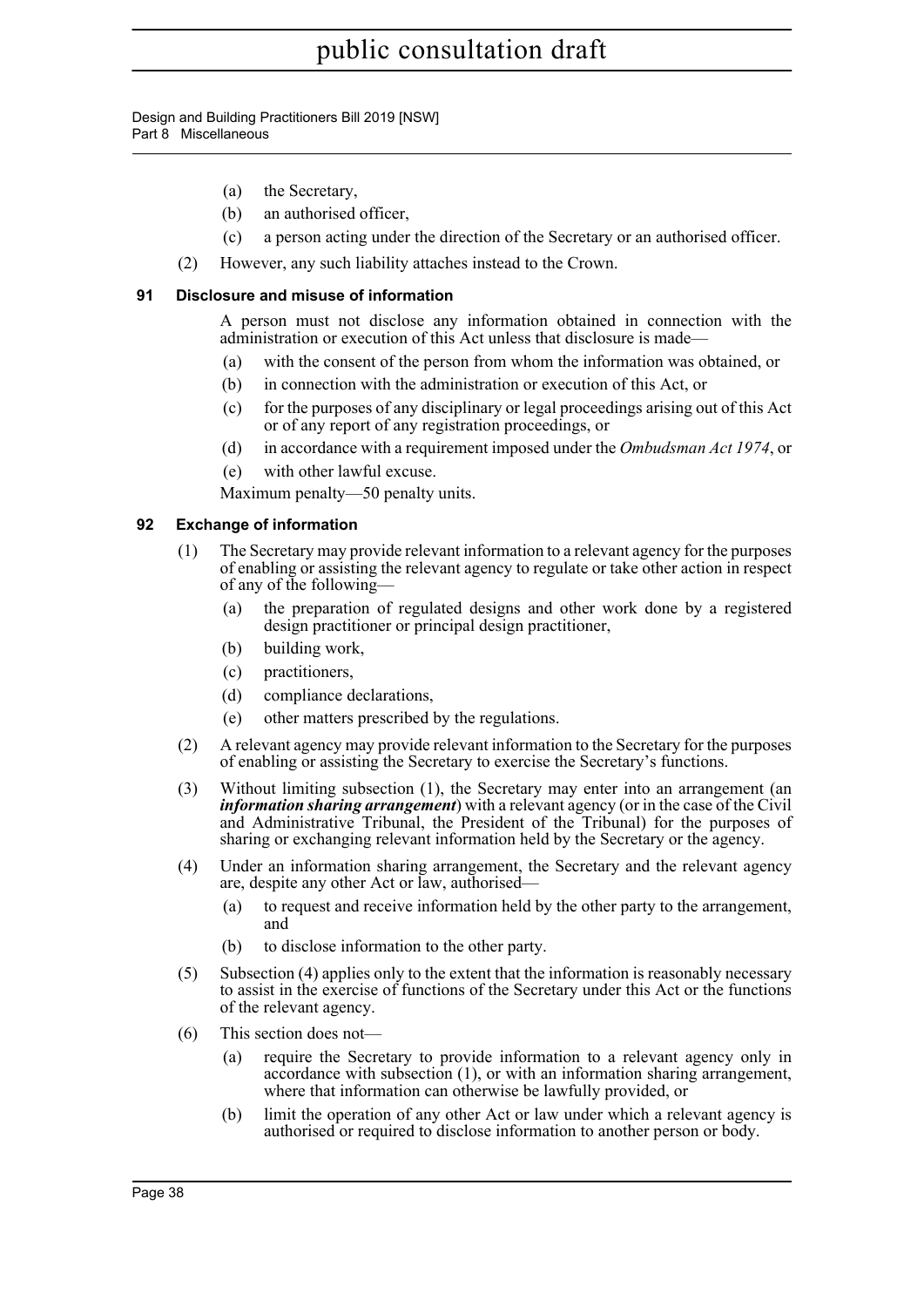Design and Building Practitioners Bill 2019 [NSW] Part 8 Miscellaneous

(7) In this section—

*relevant agency* means any of the following—

- (a) a government sector agency,
- (b) the Civil and Administrative Tribunal,
- (c) other persons or bodies prescribed by the regulations.

### <span id="page-42-0"></span>**93 Secretary may require information about insurance policies**

- (1) The Secretary may direct a person that issues insurance policies to registered practitioners for the purposes of this Act to provide to the Secretary any of the following information about policies or particular classes of policies issued for the purposes of this Act by the person as may be specified by the Secretary—
	- (a) the terms of the policies,
	- (b) the premiums payable,
	- (c) the number of policies issued,
	- (d) the registered practitioners to whom policies have been issued,
	- (e) the number and value of claims made under the policies,
	- (f) any other information prescribed by the regulations.
- (2) The Secretary may direct that the information be provided in the time specified in the direction.
- (3) A direction under this section must be given in writing.
- (4) A person must not fail to comply with a direction given to the person under this section.

Maximum penalty—500 penalty units.

### <span id="page-42-1"></span>**94 Delegation**

- (1) The Secretary may delegate the exercise of any function of the Secretary under this Act (other than this power of delegation)—
	- (a) to any person employed in the Department, or
	- (b) to any person, or any class of persons, authorised for the purposes of this section by the regulations.
- (2) The Minister may delegate the exercise of any function of the Minister under this Act (other than this power of delegation)—
	- (a) to any person employed in the Department, or
	- (b) to any person, or any class of persons, authorised for the purposes of this section by the regulations.

### <span id="page-42-2"></span>**95 Regulations**

- (1) The Governor may make regulations, not inconsistent with this Act, for or with respect to any matter that by this Act is required or permitted to be prescribed or that is necessary or convenient to be prescribed for carrying out or giving effect to this Act.
- (2) Without limiting subsection (1), the regulations may make provision with respect to the following—
	- (a) the qualifications, skills and experience required for registration, including the approval of courses of training and the approval of persons to conduct the training or to assess persons undergoing the training,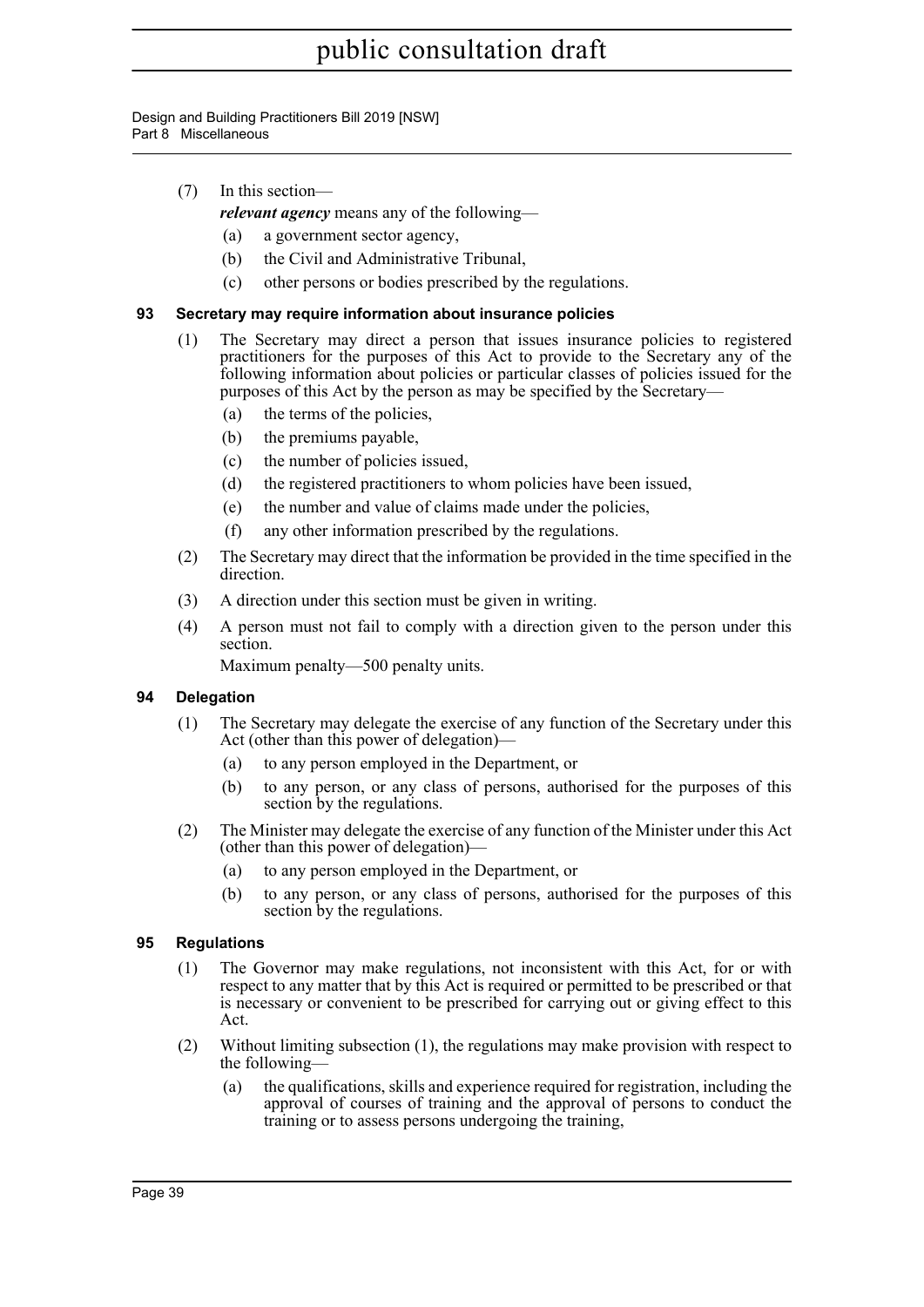Design and Building Practitioners Bill 2019 [NSW] Part 8 Miscellaneous

- (b) the particulars relating to regulated designs that must be recorded, and the form and manner in which they must be recorded,
- (c) the keeping of records and the provision of information to the Secretary by practitioners with respect to preparation of regulated designs, building work and compliance declarations,
- (d) the lodging of copies of designs and compliance declarations electronically or otherwise with the Department or another person approved by the Minister,
- (e) the fees payable under this Act or the regulations and the refund, reduction or waiver of any fees.
- (3) A regulation may apply, adopt or incorporate any publication as in force at a particular time or as in force from time to time.
- (4) The regulations may exempt specified persons or bodies or classes of persons or bodies, or specified work or classes of work, or specified registrations, from any specified provision of this Act.
- (5) A regulation may create an offence punishable by a penalty not exceeding 200 penalty units in the case of a body corporate or 100 penalty units in any other case.

### <span id="page-43-0"></span>**96 Recovery of unpaid fees**

A fee payable under this Act may be recovered by the Secretary as a debt in a court of competent jurisdiction.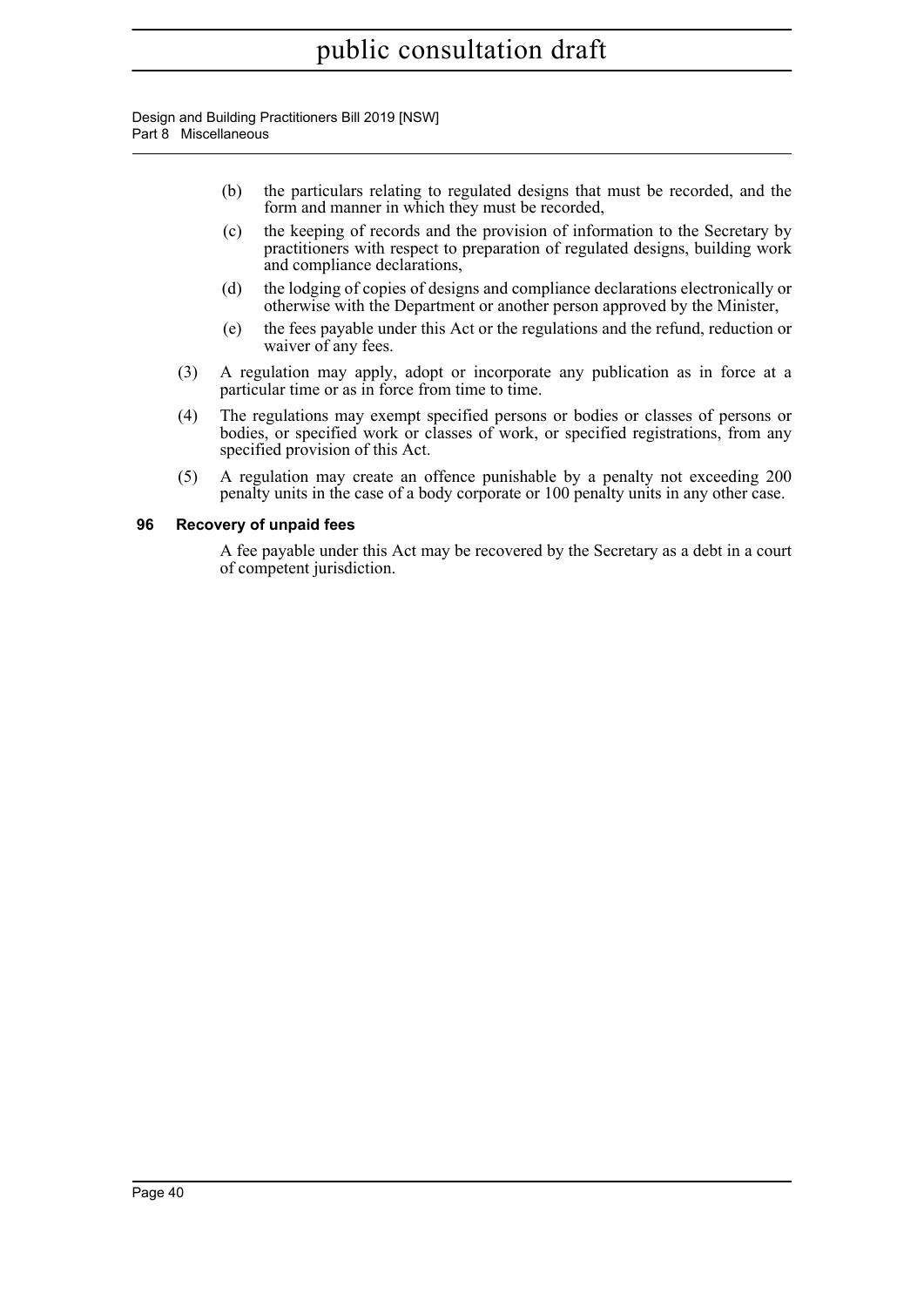Design and Building Practitioners Bill 2019 [NSW] Schedule 1 Savings, transitional and other provisions

### <span id="page-44-0"></span>**Schedule 1 Savings, transitional and other provisions**

### **Part 1 General**

### **1 Regulations**

- (1) The regulations may contain provisions of a savings or transitional nature consequent on the enactment of this Act or any Act that amends this Act.
- (2) Any such provision—
	- (a) may, if the regulations so provide, take effect from the date of assent to the Act concerned or a later date, and
	- (b) has effect despite anything to the contrary in this Schedule.
- (3) To the extent to which any such provision takes effect from a date that is earlier than the date of its publication on the NSW legislation website, the provision does not operate so as—
	- (a) to affect, in a manner prejudicial to any person (other than the State or an authority of the State), the rights of that person existing before the date of its publication, or
	- (b) to impose liabilities on any person (other than the State or an authority of the State) in respect of anything done or omitted to be done before the date of its publication.
- (4) Without limiting subclauses (1) and (2), regulations made for the purposes of this clause may amend this Schedule to provide for additional or different savings and transitional provisions instead of including the provisions in the regulations.

### **Part 2 Provisions consequent on enactment of this Act**

### **2 Definition**

In this Part—

*existing arrangement* means a contract or other arrangement for the preparation of regulated designs or the carrying out of building work entered into before the commencement of section 9.

### **3 Act does not apply to existing work**

This Act does not extend to work carried out under an existing arrangement.

### **4 Registration requirements**

A person is not required to be registered under this Act merely because the person is, or has been, carrying out work under an existing arrangement.